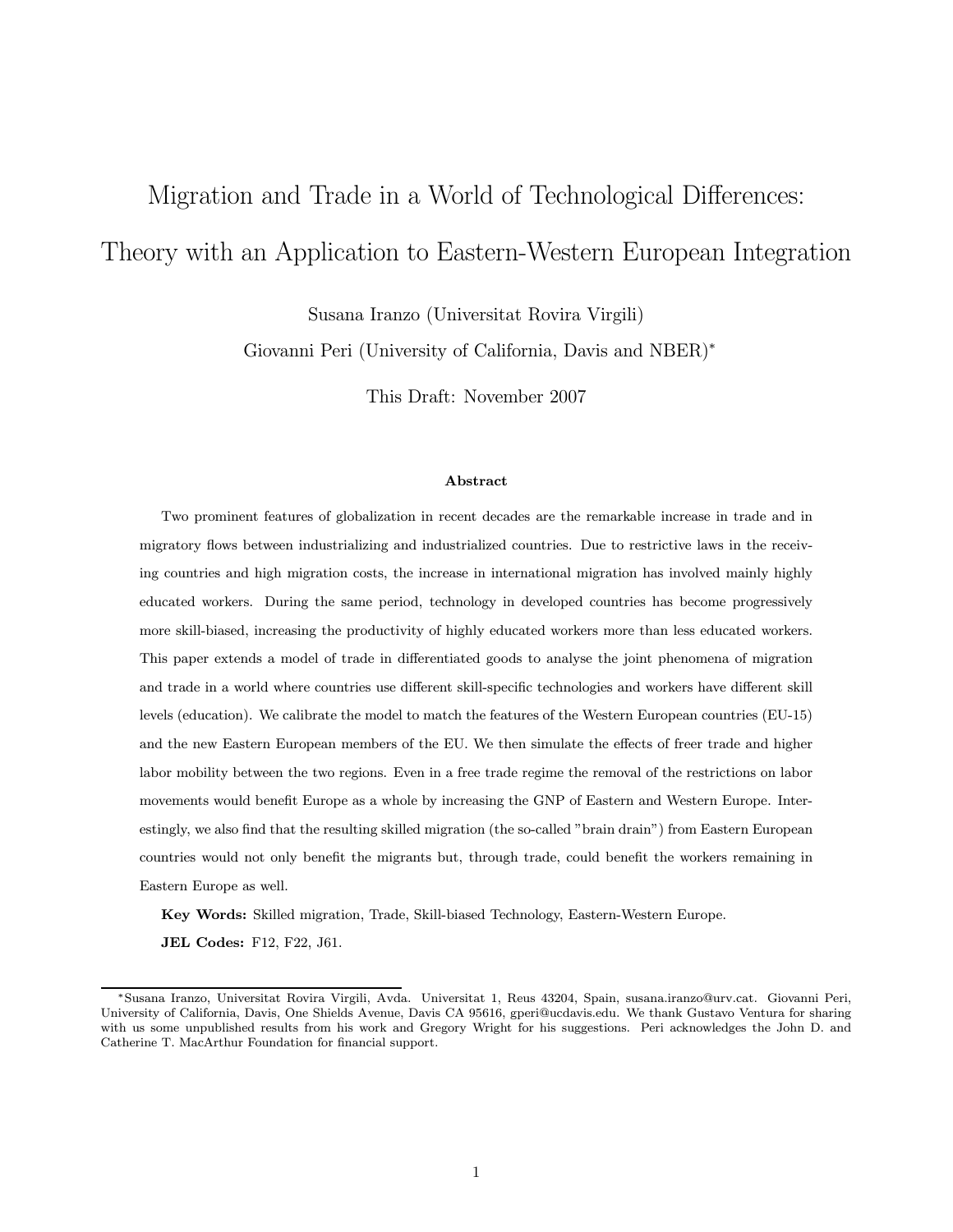# 1 Introduction

International migrations between less developed and industrialized countries have increased substantially in the last decades. As of 2005, 190 million people lived outside their country of origin, whereas in 1970 this number was only 82 million.<sup>1</sup> However, migratory flows increased very little when compared to trade, foreign direct investment and financial capital flows, which represent the other major aspects of globalization. As of 2000, countries overall were selling and buying abroad a value equal to 27% of their gross domestic product and were investing about 20% of their total savings abroad. Yet, as measured by Docquier and Marfouk (2005), in 2000 only 1.8% of the world population was living in an OECD country that was not their country of birth. These differences are to a large extent the result of migratory policies. While developed and, increasingly, developing nations have moved towards greater freedom of trade and capital movements, countries still consider it part of the normal exercise of their sovereignty to restrict drastically the access of immigrants to the domestic labor market. In general, the few successful attempts to relax immigration restrictions have been in the direction of allowing entry to a larger number of highly educated immigrants (e.g., H1B visas in the U.S., the point system in Canada and Australia, and the "Highly Skilled Workers Program" in the UK). Highly educated migrants are also the fraction of the labor force with the highest degree of international mobility and, we argue in this study, are the most poised to gain from migration. Some representative statistics in Table 1 show that the segment of highly educated individuals coming from less developed countries have been more internationally mobile, and increasingly so in recent decades. The table reports the emigration rates by educational group for several countries2. Emigration rates are calculated as the stock of people residing abroad divided by the working-age population of the country of origin. The table distinguishes between less educated (0 to 8 years of schooling), those with intermediate education (9 to 12 years of schooling) and the highly educated (13 years of schooling or more). The upper part of Table 1 reports emigration rates and their changes for five representative rich countries. The rates are mostly small and exhibit small changes during the last decade with no clear pattern across educational groups. Overall, advanced countries do not have much emigration in any educational group, and that did not change much during the 1990s. By contrast, the set of less developed countries shows larger emigration rates, especially for the highly educated, and faster growth of those rates during the 1990s. This tendency is particularly strong for China and India where the emigration rate among the highly educated is ten times larger than among the other groups. For Romania, a typical Eastern European economy, and for Eastern Europe as a whole, the emigration rates of the highly educated are two to three times the emigration rates of the less educated. Most of the highly educated Eastern European migrants are now in Western Europe and, as barriers to labor mobility are dismantled as the transitional arrangements of the accession treaty come to an

<sup>&</sup>lt;sup>1</sup>The numbers relative to overall world migration reported in this section are from Freeman (2006).

<sup>2</sup>The data are from Docquier and Marfouk (2005) who collected information from censuses of resident populations in OECD countries in the year 2000.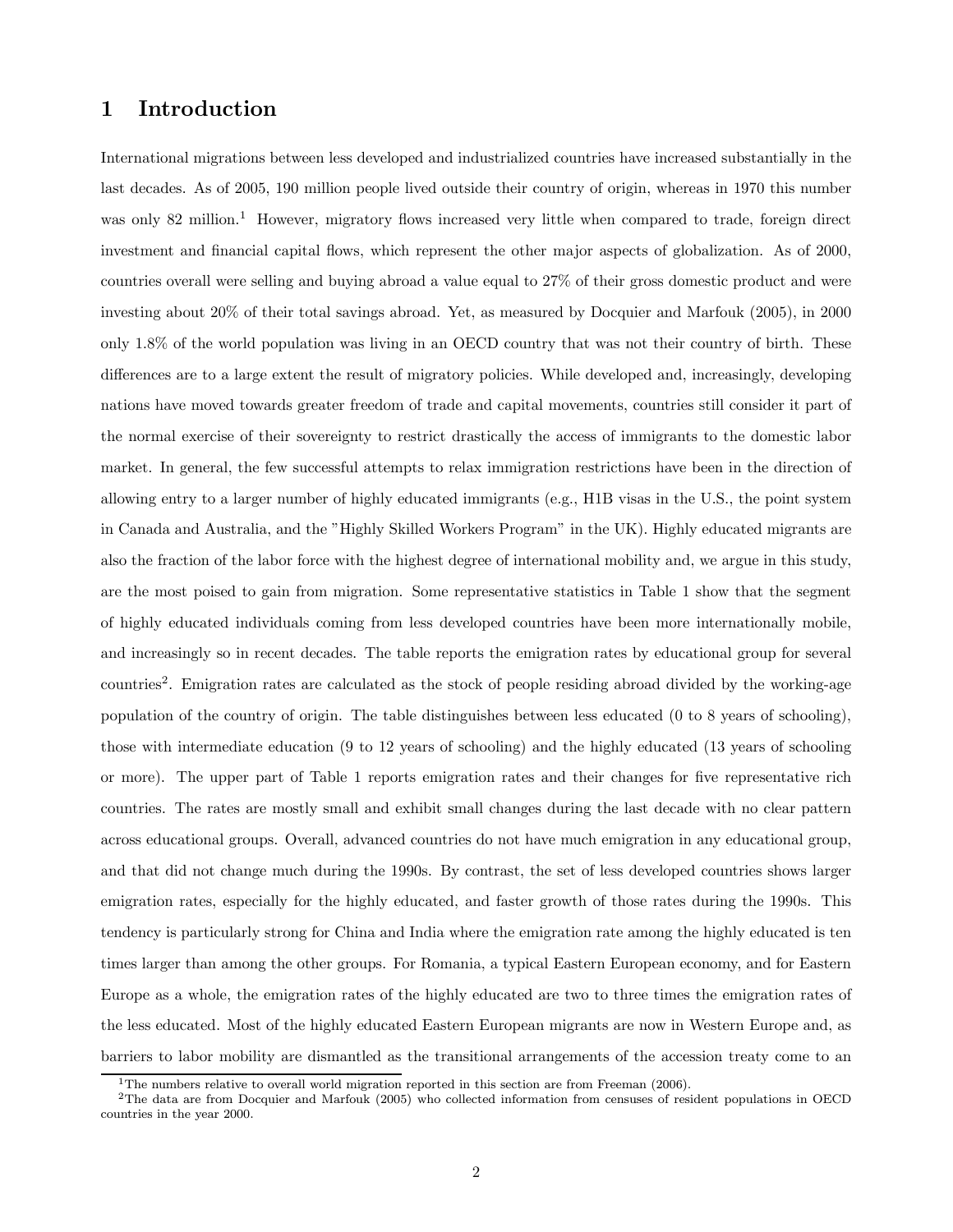end,<sup>3</sup> the flow of highly educated workers to the West is expected to increase.

The migration of highly skilled workers, often called "brain drain", has attracted the attention of policymakers and economists (see Beine et al., 2001). The cost of losing the best educated workers is considered to be high for the sending countries. At the same time, though, several economists recognize that from a world perspective international restrictions on labor mobility are one of the most costly economic distortions (e.g., Klein and Ventura 2007, Kremer and Watts 2006, Benhabib and Jovanovic 2007). Yet, we still lack a clear economic theory that explains migration incentives for the highly educated and their effect in a world with trade and technological differences across countries. This paper develops such a model, calibrates it to match existing economies, and simulates it to obtain some comparative statics results that illustrate the effects of removing barriers to labor mobility.

We propose a two-country ("Rich" and "Poor"), two-sector ("Traditional" and "High-tech") model with heterogeneous workers and skill-specific technological differences across countries. In particular, the Rich country has higher overall TFP as well as a more advanced technology, complementary to highly educated workers, in the high-tech sector that produces a differentiated good. In autarky (i.e., with no trade and no migration) the technology of each country determines its productivity and income. By contrast, opening up to trade allows each country to specialize, as well as to increase the production of (and obtain access to) more varieties of the differentiated good. However, due to technological differences across countries trade does not equalize real wages. Thus, even under free trade, lifting the restrictions on the free movement of workers would induce migratory flows. An important feature of the model is that it accounts for different skill levels (schooling) of workers and consequently allows us to analyze the wage effects of migration and trade for workers of different educational levels. In order to understand how large migration flows would be, and who would migrate were the migration costs to be reduced, we need to account for the interaction of three crucial factors. First, the TFP differential between countries introduces incentives to migrate for all workers in the Poor country. Second, there are reasons to believe that even in the absence of legal migratory barriers there are significant migration costs associated with the loss of specific human capital (Borjas 1996) as well as psychological costs that reduce the mobility of all workers. Third, the complementarity between technology and highly educated workers in the high-tech or modern sector implies that highly educated workers have the greatest incentive to migrate from the Poor to the Rich country. Yet, contrary to the pessimistic predictions, such emigration is beneficial to the Rich country as well as to the less educated workers of the Poor country who are left behind. This is because the higher productivity of the expatriates in producing differentiated consumption goods allows the whole world, and the citizens of the Poor country in particular, to benefit from increased varieties and lower prices.

<sup>3</sup>The accession treaty that admitted to the EU ten new countries in 2004 and Romania and Bulgaria in 2007 contains transitional arrangements that allow the old EU members to postpone the opening of their labour markets for at least two years and at most seven years. A detailed description of the labor market restrictions in place and of the provision of transitional agreements can be found in Boeri and Brucker (2005).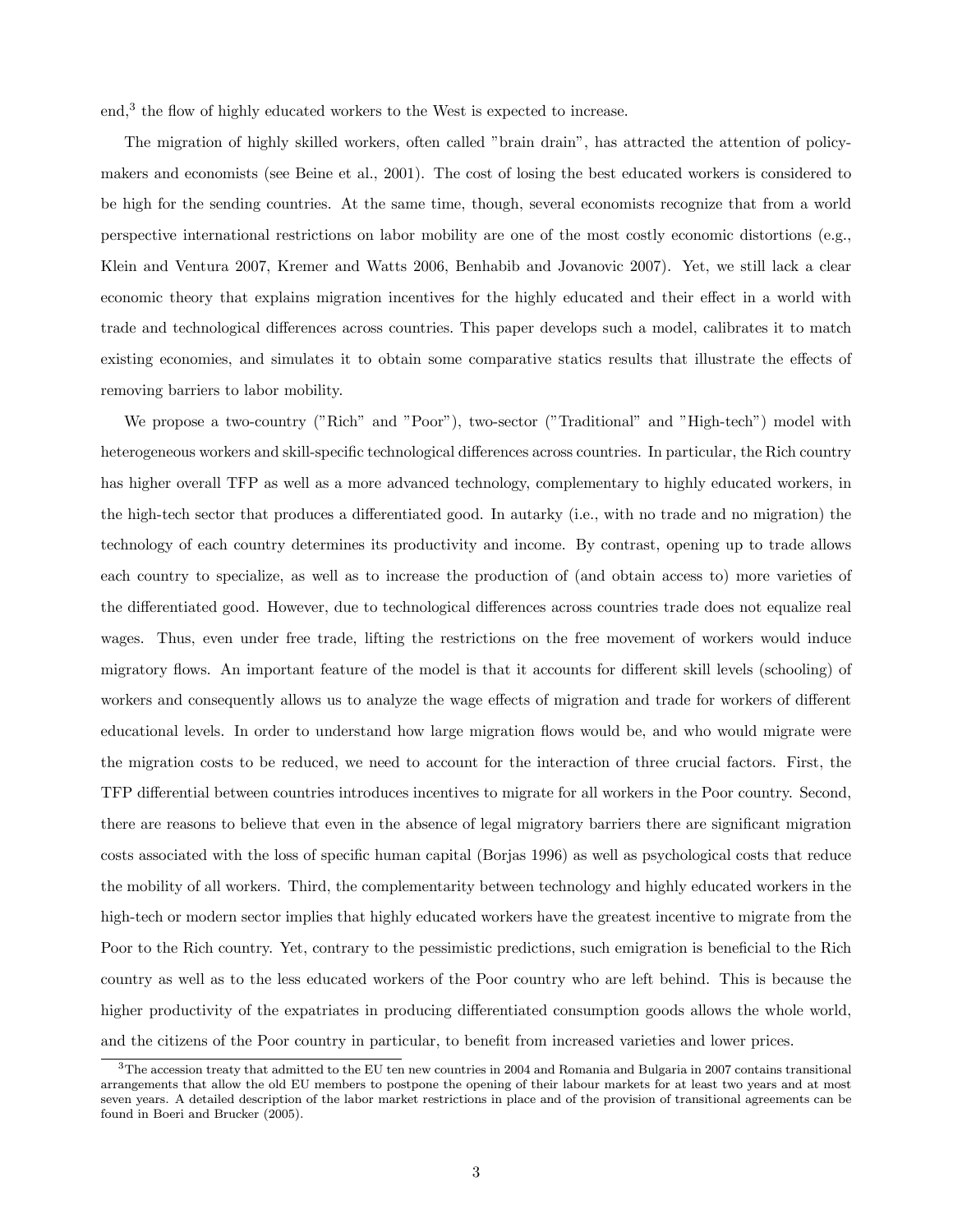We use the model to study the labor market integration between Western and Eastern European countries. The accession to the EU of twelve economies (mostly from Eastern Europe) between 2004 and 2007 culminated the process of trade liberalization between EU countries which Western Europe initiated in the 1990s with the signature of free trade agreements (the so-called Europe Agreements). However, fear of high migration flows from the East led the old EU members to keep the restrictions on labor mobility during a transitional period of up to 7 years. As the transitory measures are phased out, full access of Eastern European workers to the Western labor markets will follow and a substantial "brain drain" from Eastern Europe towards Western Europe is to be expected. Our model, calibrated to match the schooling distribution, productivity levels, and relative size of Eastern and Western Europe shows the following. First, we find that labor allocation is currently highly distorted by the presence of large barriers to labor mobility. In the absence of such barriers, as much as 27% of the Eastern European population (mostly highly educated) would work in the west. Second, one might think that keeping those highly skilled workers in Eastern Europe would at least be beneficial for those countries, if not for Europe as a whole, but this is not the case. Given the current technological disparities between East and West, keeping the highly educated in the East pushes many of them to work in less advanced sectors with much lower productivity (TFP) levels and no production externalities. By contrast, if they were allowed to work in Western Europe, they could be employed in the more advanced high-tech sector where they would be more productive. Third, and perhaps most surprisingly, with trade and migration Eastern Europeans that are left behind would also benefit from highly skilled migration. This is so because, thanks to trade, they would have access to a larger set of differentiated goods and services, and at a lower cost. Less educated Western Europeans would also benefit for the same reason. The group that would be somewhat hurt by free migration would be the highly educated in the West, who would suffer from competition with the highly educated workers arriving from the East.

The rest of the paper is organized as follows. Section 2 reviews the existing literature. Section 3 describes the model and the equilibrium in autarky. Section 4 compares the autarky equilibrium with the equilibria with trade and then trade and migration. The calibration of the model to the data for Eastern and Eastern Europe is detailed in Section 5 where the model is also simulated to evaluate the (comparative static) welfare gains from trade and free migration. Section 6 summarizes the main results and concludes.

# 2 Literature Review

Most of the models that analyze the determinants and effects of international migration use a very simplified framework based on the Heckscher-Ohlin model or the specific factor model.<sup>4</sup> In a world where land is an

<sup>4</sup>See for instance chapter 7 of Krugman and Obtsfeld (2006), still the most popular textbook on International Economics, and also Mundell (1957), Jones et al. (1986) and Wong and Yip (1999).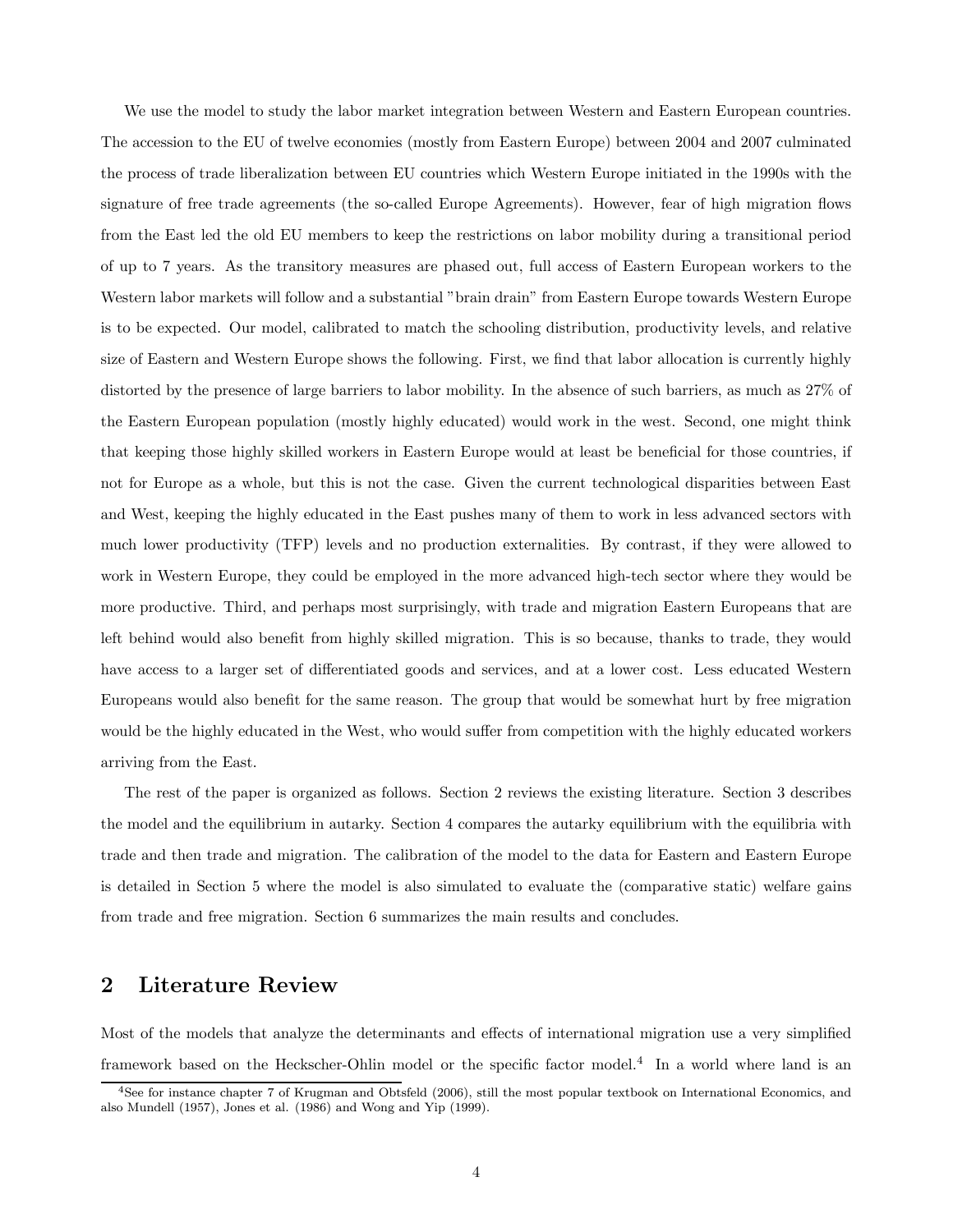important factor of production these models still provide some useful insights (e.g., Hatton and Williams 2005 and 2006 use factor-endowments models with land and labor to analyze the migration from Europe to the US in the early 20th century). The model could also be helpful if we simply want to explain overall migration tendencies to capital-abundant (rich) countries from capital-scarce (poor) countries. Neither model, however, is particularly well suited to analyze migration and trade together, mainly because in these models trade and migration are substitutes for each other.<sup>5</sup> Moreover, once we consider highly educated and less educated workers as different factors of production, the factor endowment model wrongly predicts the direction of highly skilled migration: educated migrants should move from rich (skill abundant) to poor (skill scarce) countries. The interaction of technology, skills and trade is crucial in order to identify the incentives and patterns of migration as well as the gains (and losses) from it. Yet, to our knowledge, there is no model that considers international migration together with intra-industry trade of the type generated by differentiated products (new trade theories), country-specific technology and heterogeneous workers. The present paper attempts to fill this gap.

There is, however, a vast literature on the "brain drain". This has traditionally emphasized the costs for the sending country of losing the most educated portion of their labor force. Among others, the following costs have been identified: the "fiscal loss" from the flight of high income earners (Bhagwati and Hamada 1974), the negative growth effect of the loss in human capital (Wong and Yip 1999) and the loss of potential positive human capital externalities in productivity (Benhabib and Jovanovic 2007). On the other hand, a number of sources of gains to the sending country have also been pointed out: better productivity opportunities for the skilled migrants (Bhagwati and Rodriguez 1975; Bhagwati and Hamada 1974), the creation of international networks (diaspora) to channel transfers of knowledge and to stimulate trade (Rauch and Trinidade 2002), the possibility of return of skilled workers (Kapur and McHale 2006) and the incentives for human capital formation that migration generates (Stark 2004). From an empirical point of view, the collection of detailed data on migration is crucial to analyze the nature and the effects of such phenomena. Docquier and Marfouk (2005) combined national Censuses and Labor Force Surveys, allowing for a more careful measure of the stock of emigrants and their educational level. This data shows significant migration outflows among the highly educated, a feature especially prominent for some Latin American and African countries.

This paper provides a framework that explains why the highly educated are more likely to migrate. Furthermore, our model is able to analyze the aggregate output gains as well as the welfare gains from migration for specific groups of individuals, which suggests a very important channel through which the brain drain can benefit the world as a whole and the workers left behind in the sending country in particular. Migration of highly educated workers results in productivity gains that all consumers enjoy, namely an increase in the num-

 $5$ Or also, because there is only one good being produced and thus there is no trade at all.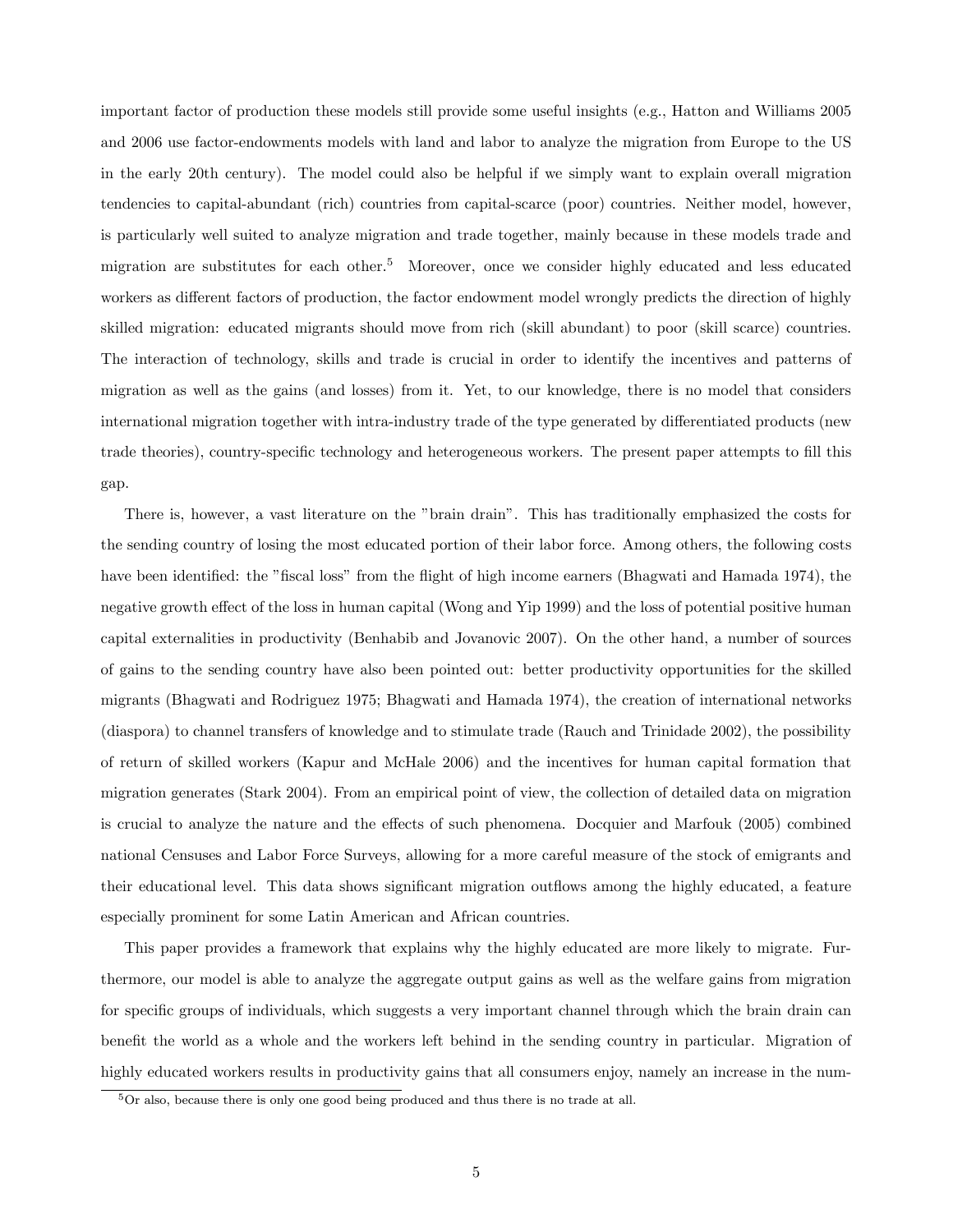ber of varieties of goods being produced and reduced prices. These benefits of migration are likely to spread between countries with relatively free trade (as in the European Union).<sup>6</sup> However, even our model is subject to the existence of fiscal losses if fiscal redistribution is in place. While the less educated workers in the sending country are better off (pre-tax), the fleeing of highly educated workers certainly reduces government revenues and, in the presence of redistribution, it may reduce post-tax income for less educated workers.

Another important contribution of this paper is that it analyzes migration in a framework that can easily be compared to the steady state version of Acemoglu (1998, 2002), Acemoglu and Zilibotti (2001) or Caselli and Coleman (2006). Those models emphasize the skill-specificity of technology and, in particular, the tendency for rich countries to have large shares of educated workers as well as high skill premia. While Acemoglu (2002) allowed for the possibility of trade, he did not examine potential migration. Unlike his model, ours does not endogenize technology but allows it to be skill-specific and draws comparative static implications when trade and migration are allowed.

Finally, we analyze the East-West European economic integration. Klein and Ventura (2006) also use a dynamic model with TFP differences and migration to analyze the effects of removing migration restrictions in Europe. Although in a comparative static context, our model considers trade, skill-specific technology and imperfect substitution between workers, features that are absent in Klein and Ventura (2006). Moreover, we consider trade liberalization between Eastern and Western Europe and its effects as well as higher labor mobility.

### 3 The Model

The model developed here resembles Iranzo and Peri (2006) which in turn builds on Yeaple (2005) . We start by presenting the main setup in the absence of trade and migration. That is, we characterize the preferences and the technology of each country and determine the equilibrium prices, wages and workers' productive specialization when the two countries are in autarky. Then in Section 4.1 we allow countries to open up to trade and in section 4.2 we also allow for international migration.

#### 3.1 Preferences and Demand

We consider two countries labelled 1 (Rich) and 2 (Poor) whose residents have identical preferences but may differ in their skill distribution and the production technologies they use. Two goods are being produced and consumed in each economy: a homogeneous good Y and a differentiated good X. The preferences of the representative consumer are described by a Constant Elasticity of Substitution (CES) utility function over goods

 $6$ Kuhn and McAusland (2006) develops a theoretical model of gains from brain drain based on externalities due to the knowledge creation of the highly educated in the rich country that spills over to the sending country. While the effect is not too different from ours, that paper emphasizes market size differences (rather than productivity differences) between the sending and the receiving country and knowledge creation (rather than the production and trade of differentiated goods) as the channel of diffusion.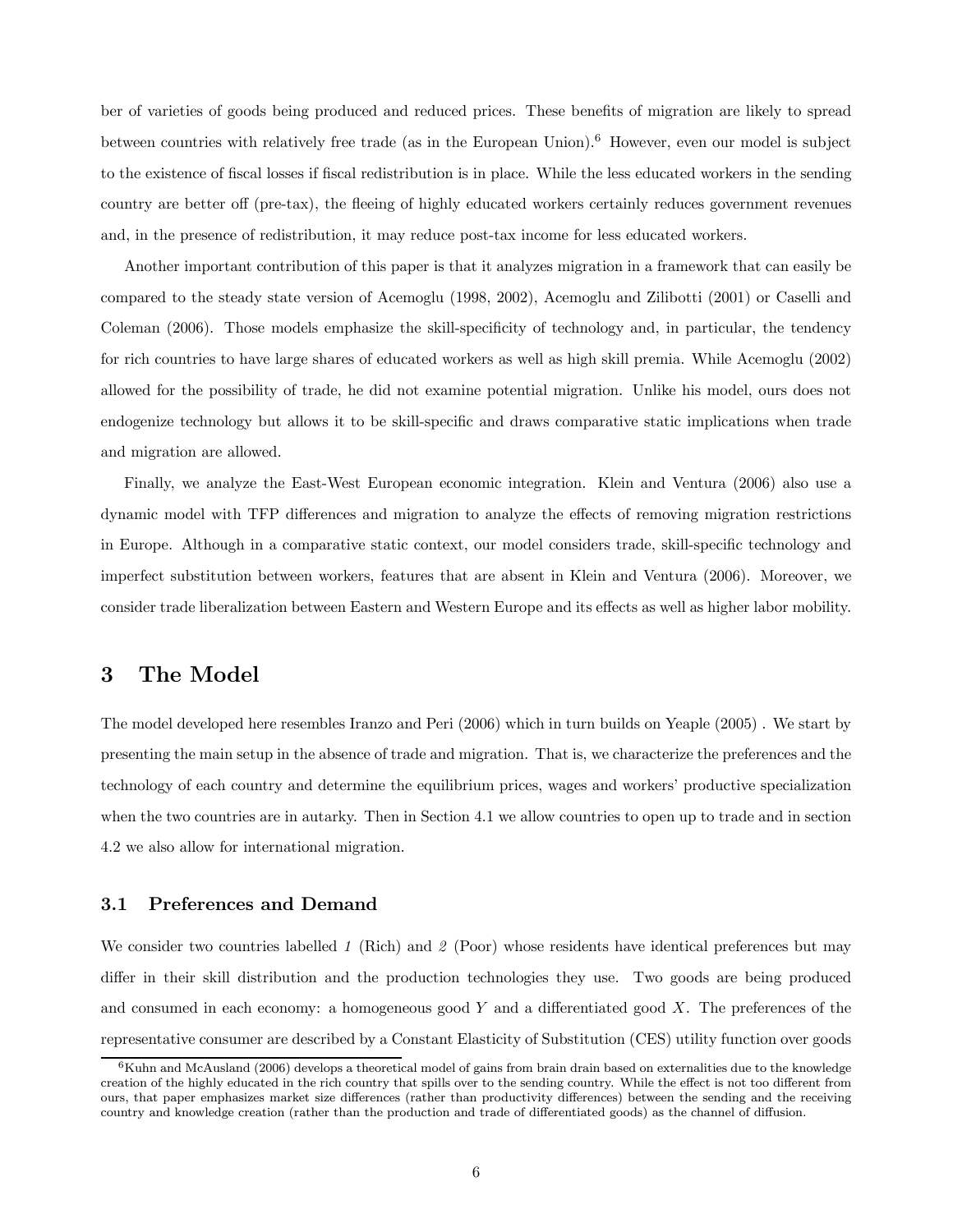$X$  and  $Y$ :

$$
U = \left[ (1 - \beta) Y^{\frac{\theta - 1}{\theta}} + \beta X^{\frac{\theta - 1}{\theta}} \right]^{\frac{\theta}{\theta - 1}} \qquad \theta > 1 \tag{1}
$$

The composite good  $X$  is in turn represented by a CES aggregator over a continuum of varieties, indexed by  $i$ :

$$
X = \left(\int_{0}^{N_j} x(i)^{\frac{\sigma-1}{\sigma}} di\right)^{\frac{\sigma}{\sigma-1}} \qquad \sigma > \theta > 1 \quad j = 1, 2 \tag{2}
$$

where  $x(i)$  represents the amount of variety i consumed and  $N_j$  are the varieties of good X produced in country j. Taking good Y as the numeraire in each country and defining  $E_j$  as the aggregate expenditure in country j, one can derive the total good demands in country j,  $X_j^D$  and  $Y_j^D$ , and the demand for each variety of good X,  $x_j^D(i)$ :

$$
X_j^D = \beta^{\theta} \frac{E_j}{P_j} \left(\frac{P_{Xj}}{P_j}\right)^{-\theta} \qquad Y_j^D = (1 - \beta)^{\theta} \frac{E_j}{P_j} \left(\frac{1}{P_j}\right)^{-\theta} \ j = 1, 2
$$
  
\n
$$
x_j^D(i) = \left(\frac{s(P_{Xj})E_j}{P_{Xj}}\right) \left(\frac{p_j(i)}{P_{Xj}}\right)^{-\sigma} \qquad (3)
$$

where  $P_j = \left[\beta^{\theta} P_{Xj}^{1-\theta} + (1-\beta)^{\theta}\right]^{\frac{1}{1-\theta}}$  is the overall price index for country j,  $P_{Xj} =$  $\sqrt{ }$  $\mathbf{I}$  $\frac{N_j}{\int}$ price of the composite good X, and  $p_j(i)$  is the price of variety i produced and consumed in country j. Finally  $p_j(i)^{1-\sigma}$ di ⎤  $\mathbf{I}$  $\frac{1}{1-\sigma}$ is the  $S(P_{Xj}) = \left(\beta^{\theta}P_{Xj}^{1-\theta}\right)/\left[\beta^{\theta}P_{Xj}^{1-\theta} + (1-\beta)^{\theta}\right]$  is the share of expenditure devoted to purchasing good X in country j.

#### 3.2 Production

There is only one factor of production, labor, and workers differ in their skill level,  $Z \in [0,1]$ . The distribution of workers skills in country j is given by the cumulative density function  $G_j(Z)$  that represents the share of total population with skill level less than or equal to Z. We assume a total mass of workers or population size  $M_j$  for each country  $j = 1, 2$ . We call  $W_j(Z)$  the wage (in terms of the numeraire) that a worker of skill Z receives in country  $j$ . As labor is the only factor of production, the aggregate labor income of workers in country  $j$  equals its GDP and, given the static closed-economy nature of the model, it is also equal to aggregate expenditure  $E_i$ :

$$
E_j = M_j \int_0^1 W_j(Z)dG_j(z)
$$
\n(4)

We assume that good Y is produced using a constant returns to scale technology. This technology is described by the function  $A_{Y_j}(Z)$  which expresses the amount of good Y produced by a worker of skill Z in country j. As indicated by the subscript, the production technology for good Y might differ across countries. Similarly,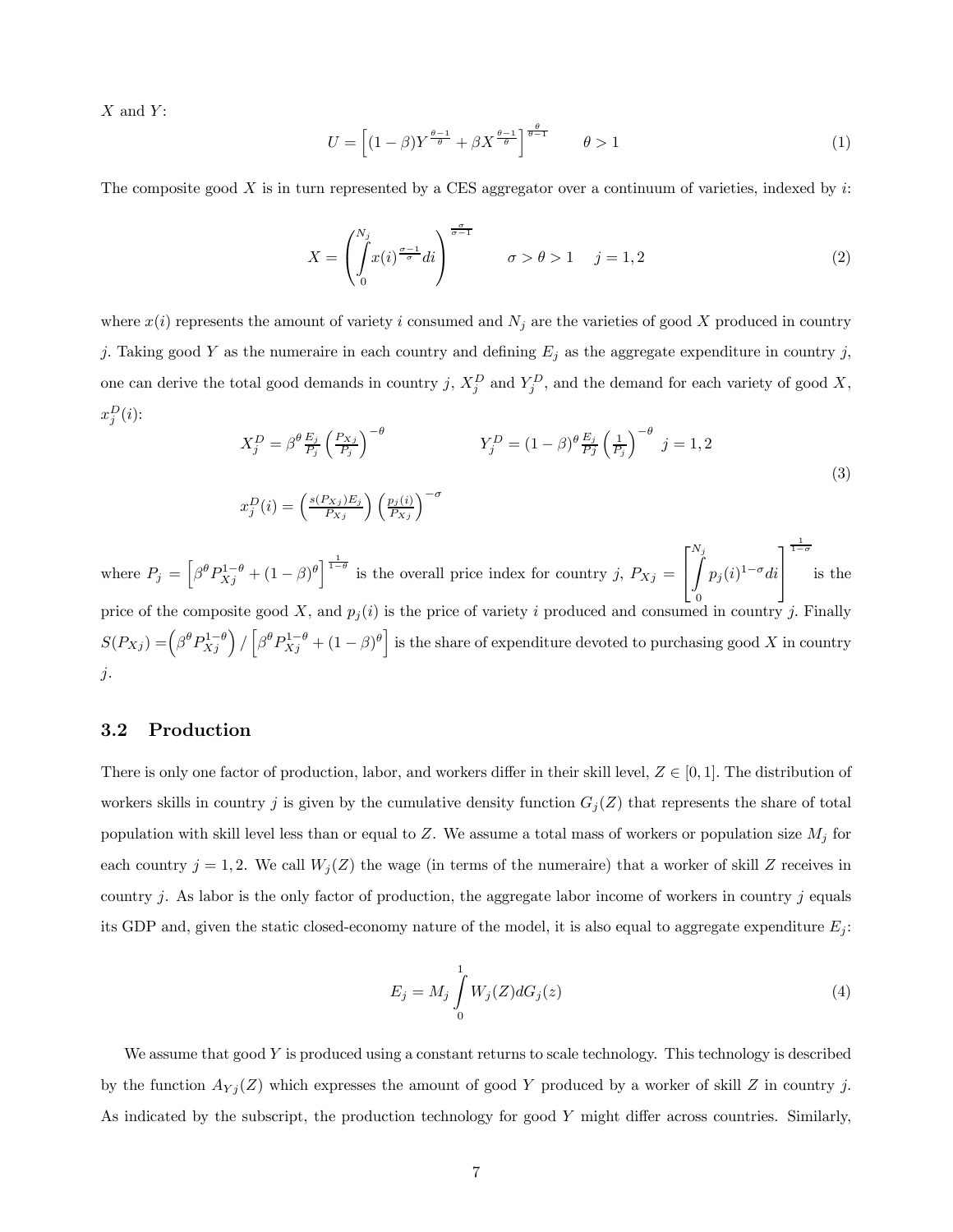$A_{Xj}(Z)$  indicates the amount of good X produced by a worker of skill Z using this technology in country j. In both countries, technology X is relatively more productive for highly skilled workers than technology Y and this relative advantage is more pronounced in country 1. At the same time, there is an overall TFP differential between the two countries captured by a larger Hicks-neutral technological parameter in country 1 (the Rich country). These assumptions are summarized by the functional forms and parameter restrictions described in the matrix below:

| Technology: Country 1 |                                                                             | Country 2                                                                                                   |                             |
|-----------------------|-----------------------------------------------------------------------------|-------------------------------------------------------------------------------------------------------------|-----------------------------|
| Sector Y              | $A_{Y1}(Z) = \Lambda_1 \exp(g_{Y1}Z)$ $A_{Y2}(Z) = \Lambda_2 \exp(g_{Y2}Z)$ |                                                                                                             |                             |
| Sector X              |                                                                             | $A_{X1}(Z) = \Lambda_1 \exp(g_{X1}Z)$ $A_{X2}(Z) = \Lambda_2 \exp(g_{X2}Z)$ with $g_{X1} > g_{X2} > g_{Yj}$ | and $\Lambda_1 > \Lambda_2$ |

Another difference between the traditional and the modern sector is that each variety of good X requires a fixed cost in the form of output that cannot be sold (we should think of this as a product development fixed cost). This fixed cost is  $F_{X1}$  and  $F_{X2}$  in country 1 and 2 respectively, with  $F_{X1} > F_{X2}$ . Intuitively, country 1 uses a technology in sector X that is more sophisticated and expensive (with higher fixed costs) than the one used in country 2 but is also more productive, particularly in combination with more skilled workers. By contrast, no fixed costs are required in sector Y. Finally, there is free entry in sector  $X$  and each firm in this sector produces one and only one variety  $x(i)$ .

### 3.3 Wage Schedule

Labor markets are assumed to be perfectly competitive so that each worker is paid the value of her marginal product and the wage distribution over skills, Z, adjusts in order to equalize the unit cost of all firms using the same technology. Given the technologies described above, the costs of producing one unit of good Y and one unit of (any variety of) good  $X$  in country  $j$  are respectively:

$$
C_{Yj} = W_{Yj}(Z) / [\Lambda_j \exp(g_{Yj}Z)] \quad j = 1, 2
$$
  
\n
$$
C_{Xj} = W_{Xj}(Z) / [\Lambda_j \exp(g_{Xj}Z)] \quad j = 1, 2
$$
\n(5)

Perfect competition in sector Y ensures that prices are equal to unit costs which, given the choice of good Y as the numeraire, implies  $1 = P_{Y1} = P_{Y2} = C_Y$ . Workers choose to work in the sector where they receive the highest wages. As Yeaple (2005) proves there is a worker indifferent between working in one sector or the other and whose skill level, denoted as  $\overline{Z}_j$ , is found via the inter-industry wage equalization condition:

$$
W_{Yj}(\overline{Z}_j) = W_{Xj}(\overline{Z}_j) \quad j = 1, 2
$$
\n<sup>(6)</sup>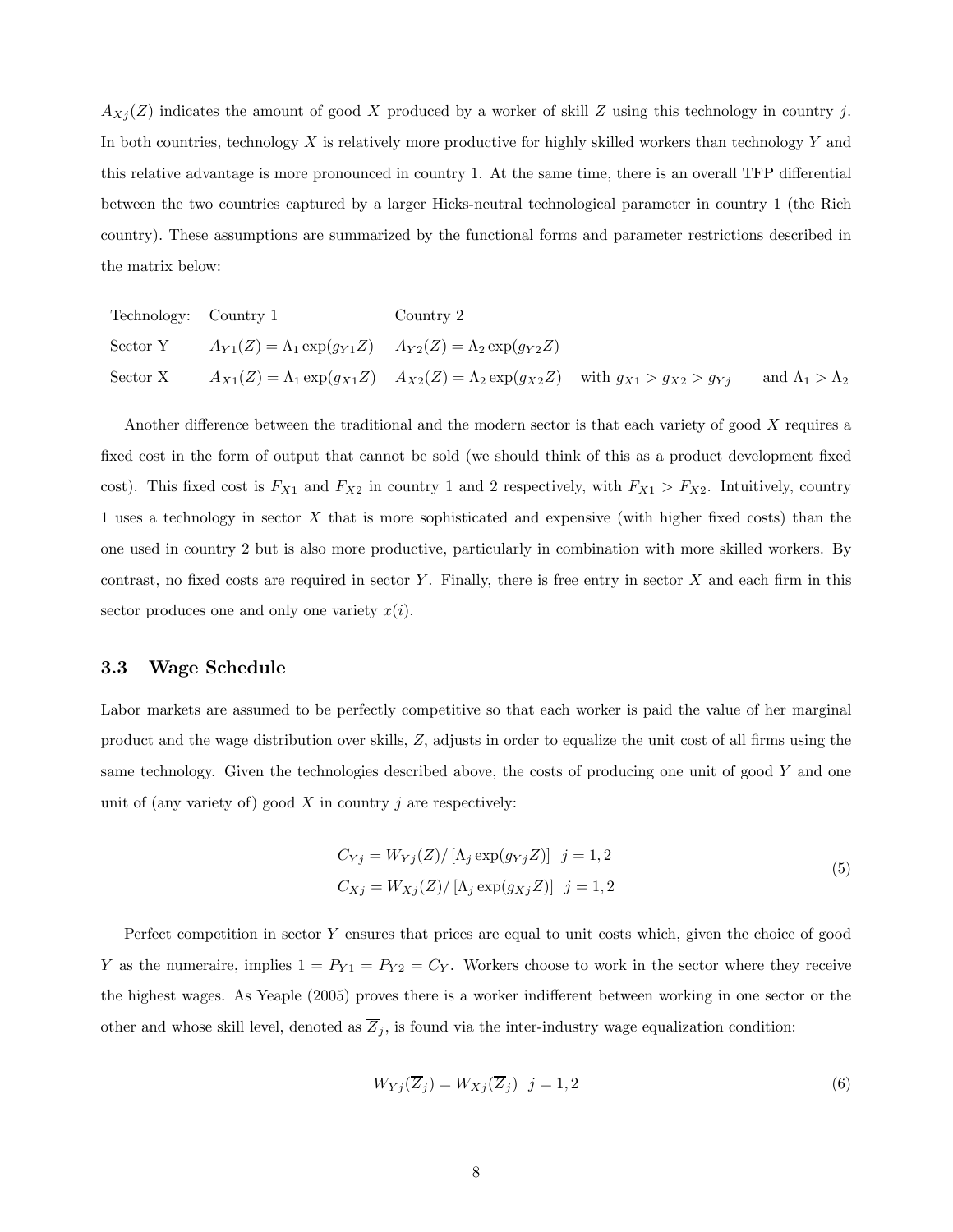Workers below the cut-off skill level receive a higher wage in sector  $Y$  than in sector  $X$  and thus choose to work in the former, while workers endowed with skills above the cut-off level are better off working in sector X. Consequently, the equilibrium wage schedule in country  $j = 1, 2$  is given by:

$$
W_j(Z) = \left\{ \begin{array}{c} \Lambda_j \exp(g_{Yj} Z) & 0 < Z \leq \overline{Z}_j \\ \Lambda_j C_{Xj} \exp(g_{Xj} Z) & \overline{Z}_j \leq Z < 1 \end{array} \right\} \tag{7}
$$

where  $C_{Xj} = \exp(g_{Yj} \overline{Z}_j)/\exp(g_{Xj} \overline{Z}_j)$ . The value of the threshold  $\overline{Z}_j$  is endogenously determined in equilibrium, and with it the whole wage schedule can be characterized. Figure 1 illustrates the log wage schedules for countries 1 and 2. The kinked lines represent the natural logarithm of the wage expressed in units of the numeraire in country 1 (upper graph) and country 2 (lower graph) as functions of the skill level  $Z \in [0,1]$ . By virtue of the assumptions on technology  $g_{Xj} > g_{Yj}$ , the wage schedule in each country is flatter in sector Y (to the left of the threshold  $\overline{Z}$ ) than in sector X. The intercept of the wage schedule with the vertical axis equals  $ln (\Lambda_i)$ . We standardize  $\Lambda_2 = 1$  in Figure 1 so that for country 2 that intercept is zero and the positive intercept for country 1 reflects the assumption of higher TFP in the Rich country  $(\Lambda_1 > \Lambda_2)$ . The wage schedules also capture the assumption  $g_{X1} > g_{X2}$  with a steeper schedule to the right of  $\overline{Z}$  in the upper graph relative to the bottom one. Although not shown in the graphs, notice that the vertical intercept of the (log) wage schedule relative to sector X would be negative. This means that  $C_{Xj} < 1$  which in turn implies that in any equilibrium where good Y is produced the wage of workers with skill level equal to 0 has to be higher in sector  $Y$  than in sector  $X$ . The relative price of good  $X$ ,  $P_{Xj}$ , will be determined in equilibrium (see below) to ensure that this condition holds. The real wage schedule in each country (in logarithms) is obtained by subtracting the price index  $\ln(P_i)$  from  $ln(W_i(Z)).$ 

Aggregating over workers with different skills and dividing by the mass of workers we obtain the average wage in country  $j$ , which is equal to its per capita income in terms of the numeraire, and is given by:

$$
\overline{W}_j = \Lambda_j \left( \int_0^{\overline{Z}_j} \exp(g_{Yj} Z) dG_j(Z) + C_{Xj} \int_{\overline{Z}_j}^1 \exp(g_{Xj} Z) dG_j(Z) \right)
$$
(8)

#### 3.4 Equilibrium

In autarky we solve separately for the equilibrium in each country  $j = 1, 2$ . Profit maximization and free entry yield the following optimal price and quantity for each variety  $i$  of good  $X$ :

$$
p_j(i) = \frac{\sigma}{\sigma - 1} C_{Xj} \qquad x_j(i) = (\sigma - 1) F_{Xj} \qquad \text{for } i \in [0, N_j]
$$
 (9)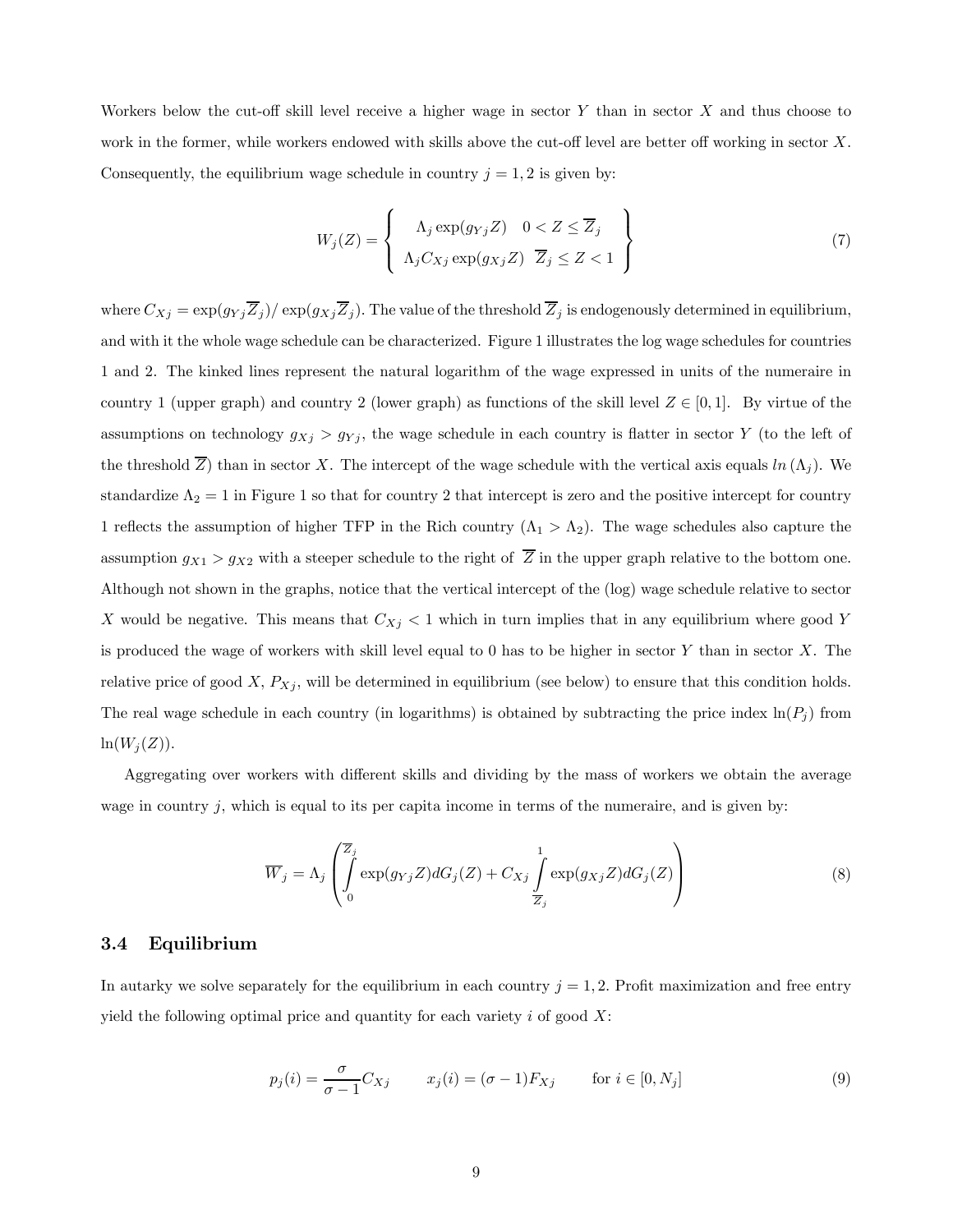In the symmetric equilibrium the varieties of differentiated good X are sold at the same price  $p_j(i) = p_j$  and produced in equal amounts  $x_j(i) = x_j$ . Hence the price index  $P_{Xj}$  simplifies to the following expression:

$$
P_{Xj} = N_j^{\frac{1}{1-\sigma}} \left(\frac{\sigma}{\sigma - 1}\right) C_{Xj} \tag{10}
$$

Given the free entry condition and the total resource constraint the number of varieties produced in equilibrium equals:

$$
N_j = \frac{M_j \Lambda_j}{\sigma F_{Xj}} \int_{\overline{Z}_j} \exp(g_{Xj} Z) dG_j(Z)
$$
\n(11)

The model is closed with the market clearing conditions in sector  $Y$ :<sup>7</sup>

$$
[1 - S(P_{Xj})]M_j \overline{W}_j = M_j \Lambda_j \int_0^{\overline{Z}_j} \exp(g_{Yj} Z) dG_j(Z)
$$
(12)

Substituting (8), (10) and (11) as well as  $C_{Xj} = \exp(g_Y \overline{Z}_j)/\exp(g_{Xj} \overline{Z}_j)$  into (12) and simplifying, we obtain one implicit function  $\Im(.)$  that defines the equilibrium cut-off value  $\overline{Z}_j$  for each country as a function of the parameter values and the distribution of skills  $G_i(Z)$ :

$$
\mathfrak{S}[\overline{Z}_{j}, g_{Y}, g_{Xj}, \beta, \sigma, \theta, M_{j}, F_{Xj}, G_{j}(Z)] =
$$
\n
$$
\int_{0}^{\overline{Z}_{j}} \exp(g_{Yj}Z) dG_{j}(Z) - \left(\frac{1-\beta}{\beta}\right)^{\theta} \left(\frac{\sigma}{\sigma-1}\right)^{\theta-1} \left(\frac{\sigma F_{Xj}}{M_{j}\Lambda_{j}}\right)^{\frac{\theta-1}{\sigma-1}} \exp[\theta(g_{Yj} - g_{Xj})\overline{Z}_{j}]
$$
\n
$$
\left(\int_{\overline{Z}_{j}}^{1} \exp(g_{Xj}Z) dG_{j}(Z)\right)^{\frac{\sigma-\theta}{\sigma-1}} = 0
$$
\n(13)

It is interesting to use equation (13) to conduct some comparative statistics on the effect of parameter changes on the productive specialization of a country. Using the implicit function theorem and given that  $\left[\frac{\partial \Im}{\partial \overline{Z}_j}\right] > 0$ , it is easy to show that  $\frac{\partial \overline{Z}_j}{\partial F_{Xj}} > 0$  (see the Appendix). The intuition for this result is as follows. As the fixed cost of producing varieties of the high-tech good increases, in order to break even firms in sector X need to pay lower wages per unit of skill. Therefore the wage of the marginal worker in sector  $X$ decreases inducing her to move to sector Y. As a result, the new marginal worker has a higher skill level, and given that the skill distribution is the same, the size of the high-tech sector decreases. To the contrary, we have  $\partial \overline{Z}_j/\partial M_j < 0$ . This is because a larger market size (recall  $M_j$  is the mass of workers or country size) can support more firms in sector  $X$ , and the larger number of varieties increases aggregate income by more than

 $7By$  Walras' Law the clearing of market Y ensures the clearing of market X as well.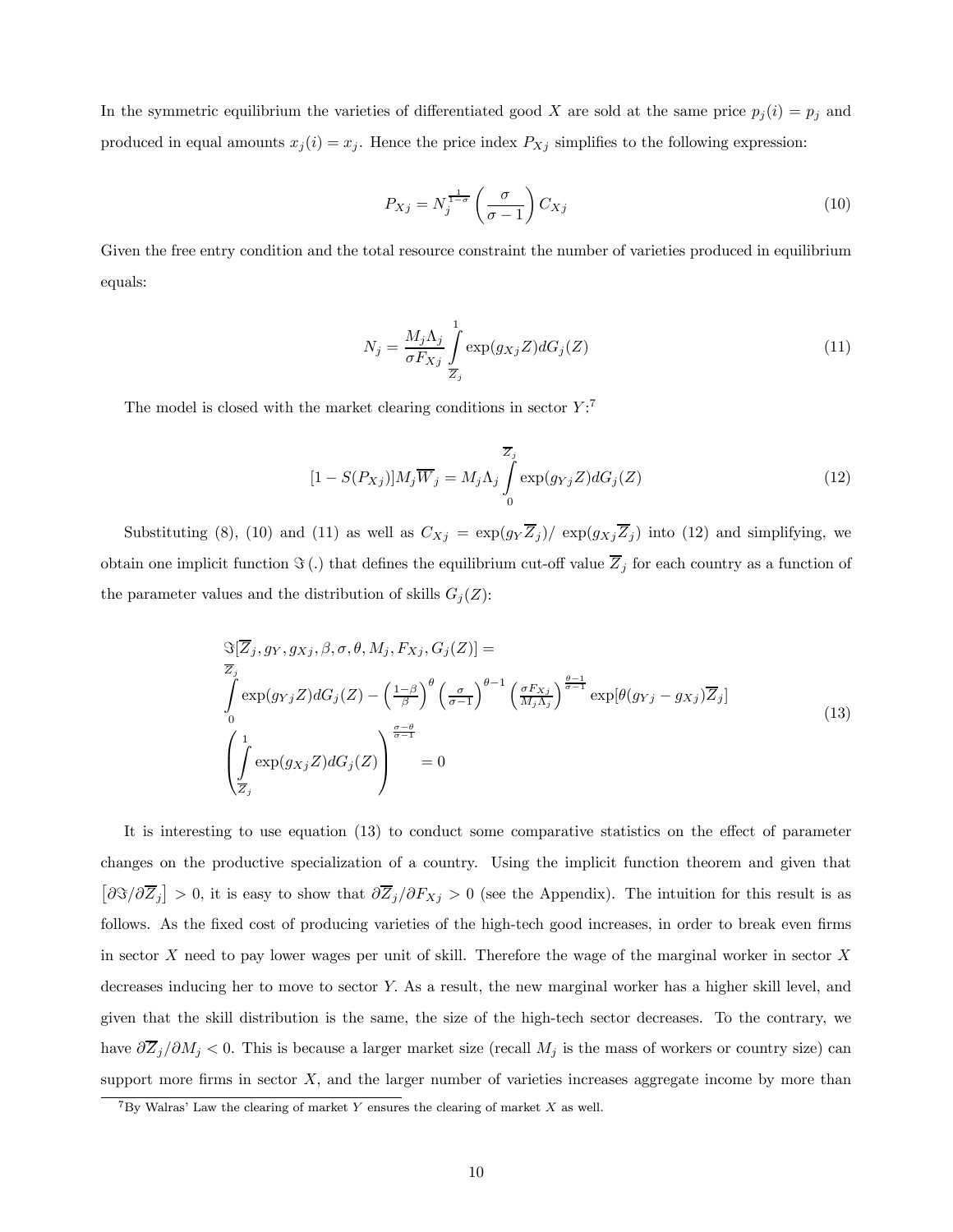the decrease in the demand per variety resulting from the higher competition among firms. This allows firms to pay higher wages per unit of skill, attracting a marginal worker with a lower skill level. Finally, a shift in the distribution of skills,  $G_i(Z)$  that implies a larger mass of workers among the highly-skilled (i.e., with skill level higher than the original  $\overline{Z}_j$  would increase  $\overline{Z}_j$ . This happens because average income increases and so does the demand for  $Y$ . However, the productivity of workers in sector  $Y$  remains unchanged, and so prices need to adjust. In particular, the relative price of X decreases relative to that of  $Y$ , which moves the marginal worker towards sector Y and thus increases the skill level of the new marginal worker  $\overline{Z}_j$ .

Figure 1 shows two countries with different technologies but similar skill level cutoffs,  $\overline{Z}_1$  and  $\overline{Z}_2$ . Country 1 (the Rich country) has higher  $g_{Xj}$  and higher TFP as well as more workers in the high skill range. In light of the comparative static results discussed above, the property of equal skill level cutoffs across countries implies that the Rich country must also have higher fixed costs,  $F_{X1} > F_{X2}$ , which is consistent with our earlier assumption in section 3.2. While the TFP differences imply that country 1 has higher wages (in terms of the numeraire) than country 2 for each skill level, the highly skilled workers in country 1, i.e., the workers with skills above the cut-off level  $\overline{Z}_j$ , have a relatively larger wage premium.

# 4 Different Trade and Migration Regimes

Maintaining the structure of technologies and tastes described above, we now analyze how the equilibrium changes when we allow for (costly) trade and migration. While more complex, the model with trade and migration costs is also more interesting and, once those costs are calibrated, it allows us to simulate the effects of trade liberalization and freer labor mobility between Eastern and Western Europe. The equilibrium with costless trade is computed as a special case providing us with a useful benchmark. We present the model's main equilibrium conditions and some intuition for the results in this section, while the next section describes the parametrization of the model to match the features of Eastern and Western Europe and provides the simulation results.

#### 4.1 Trade without Migration

Consider the same two economies described in section 3 and allow them now to trade with each other. For simplicity we assume that good  $Y$  is costlessly traded across the border so that any price difference can be arbitraged away and  $p_{Y1} = p_{Y2} = p_Y$ . Good X, however, is traded at a cost: we assume that for 1 unit of good X to arrive  $\tau \geq 1$  units must be shipped. Consumers in country j can now buy varieties of good X produced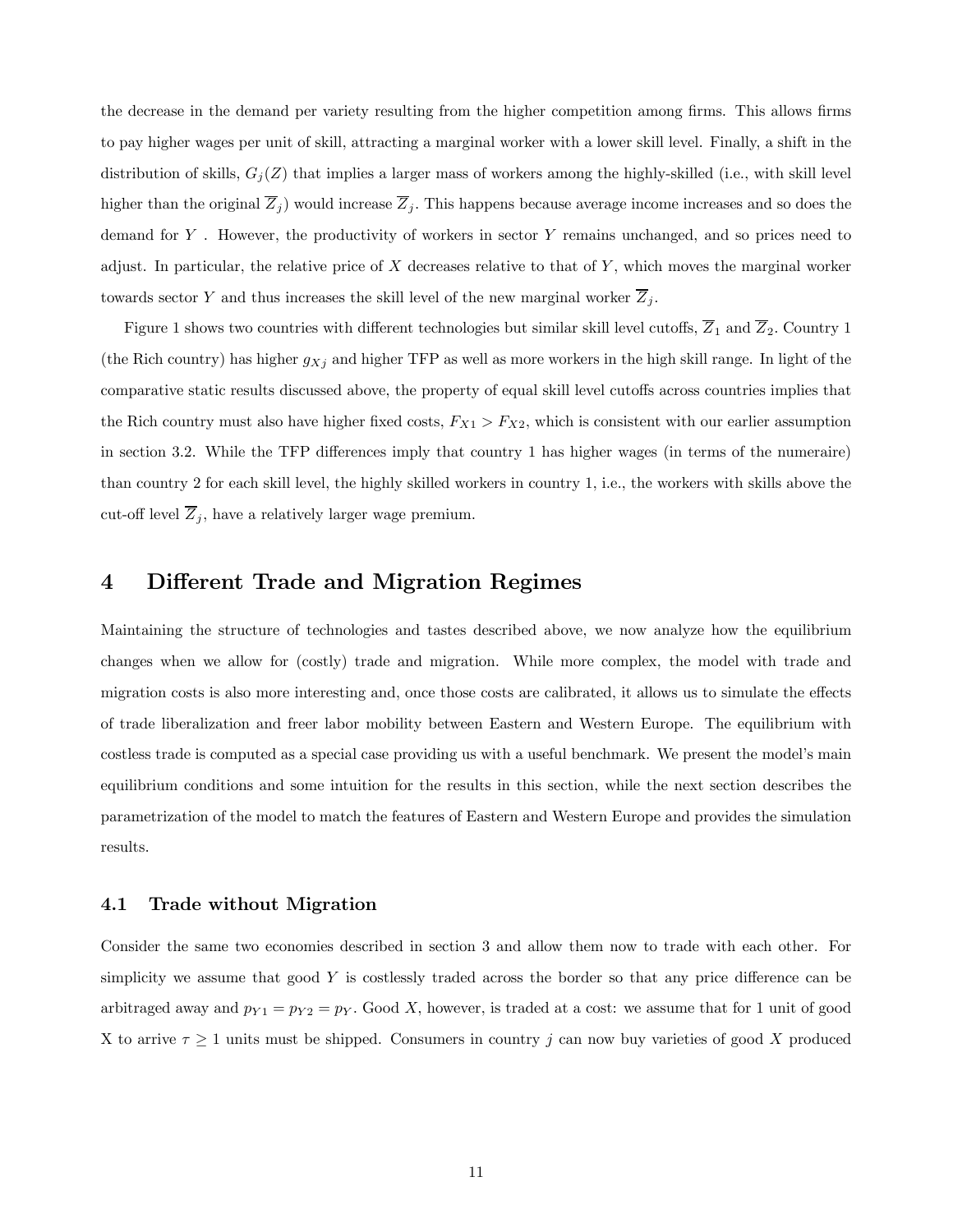in either country. The demands for local  $(j)$  and imported  $(i)$  varieties are respectively:

$$
x_{jj} = \left(\frac{s(P_{Xj})}{P_{Xj}}\right) \left(\frac{p_j}{P_{Xj}}\right)^{-\sigma} E_j \qquad j = 1, 2
$$
  
\n
$$
x_{ij} = \left(\frac{s(P_{Xj})}{P_{Xj}}\right) \left(\frac{p_i \cdot \tau}{P_{Xj}}\right)^{-\sigma} E_j \qquad i, j = 1, 2 \quad i \neq j
$$
\n
$$
(14)
$$

where  $p_j$  is the price of the varieties produced in country j, while  $p_i.\tau$  is the price paid for imported varieties. The expression  $s(P_{Xj})$  is the expenditure share that consumers in country j devote to the composite good X and  $E_j$  is aggregate expenditure in country j. Its value is pinned down by the assumption of balanced trade between the two countries. In a model with no capital accumulation this implies that total expenditure on goods equals total income,  $E_j = W_j$ ,  $j = 1, 2$ . Finally,  $P_{Xj}$  is the price of the composite good X in country j and is given by:

$$
P_{Xj} = [N_j p_j^{1-\sigma} + N_i (p_i \cdot \tau)^{1-\sigma}]^{\frac{1}{1-\sigma}} \qquad i, j = 1, 2 \quad i \neq j \tag{15}
$$

On the production side, profit maximization yields the equilibrium prices  $p_j$  for each variety of good X sold domestically, which is equal to a mark-up on marginal costs  $C_{Xj}$ 

$$
p_j = \frac{\sigma}{\sigma - 1} C_{Xj} \tag{16}
$$

The cut-off skill levels in each country, denoted by  $\overline{Z}_j^T$  (with the superscript indicating the trade equilibrium), are determined separately for each country and can be found from the inter-industry wage equalization condition:

$$
W_{Yj}\left(\overline{Z}_{j}^{T}\right) = W_{Xj}\left(\overline{Z}_{j}^{T}\right) \qquad j = 1,2
$$
\n<sup>(17)</sup>

which implies:

$$
C_{Xj} = \exp\left[ (g_{Yj} - g_{Xj}) \overline{Z}_{j}^{T} \right] \qquad j = 1, 2
$$
\n(18)

As before, the free entry (zero-profit) condition yields the scale of production of each firm, which now amounts to:

$$
x_j = x_{jj} + x_{ji} = (\sigma - 1)F_{Xj} \qquad i, j = 1, 2 \quad i \neq j \tag{19}
$$

From  $(19)$  we can compute the equilibrium number of firms and varieties produced in country j:

$$
N_j = \frac{M_j \Lambda_j}{\sigma F_{Xj}} \int_{\overline{Z}_j^T} \exp(g_{Xj} Z) dG_j(Z) \qquad j = 1, 2
$$
\n(20)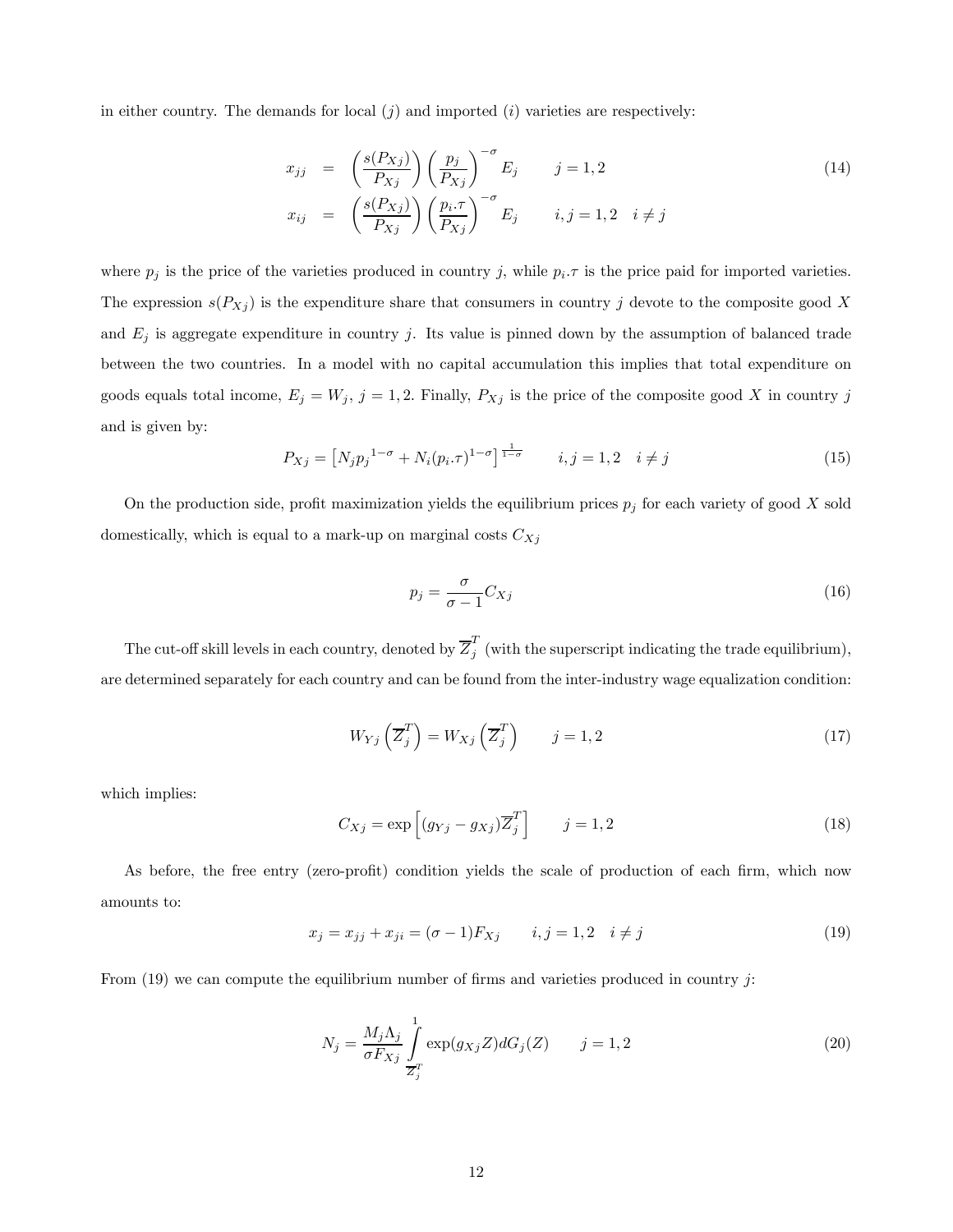Consequently, the price for the composite good  $X$  in each country is given by:

$$
P_{Xj} = \frac{\sigma}{\sigma - 1} \left[ \frac{M_j \Lambda_j}{\sigma F_{Xj}} C_{Xj}^{1-\sigma} \int_{\overline{Z}_j^T} \exp(g_{Xj} Z) dG_j(Z) + \frac{M_i \Lambda_i}{\sigma F_{Xi}} (\tau C_{Xi})^{1-\sigma} \int_{\overline{Z}_i^T} \exp(g_{Xi} Z) dG_i(Z) \right]^{\frac{1}{1-\sigma}} \qquad i, j = 1, 2 \quad i \neq j
$$
\n(21)

There are three sets of market-clearing conditions: the market clearing condition for the homogeneous good Y, for each variety of good X produced in country 1 and for each variety of good X produced in country 2. Once we incorporate the trade-balance conditions  $(E_1 = M_1 \overline{W}_1, E_2 = M_2 \overline{W}_2)$  and the free-entry condition (19) the market-clearing conditions can be written as follows:

$$
[1 - s(P_{X1})] M_1 \overline{W}_1 + [1 - s(P_{X2})] M_2 \overline{W}_2 = M_1 \Lambda_1 \int_0^{\overline{Z}_1^T} \exp(g_{Y1}Z) dG_1(Z) + M_2 \Lambda_2 \int_0^{\overline{Z}_2^T} \exp(g_{Y2}Z) dG_2(Z)
$$
  
\n
$$
s(P_{X1}) M_1 \overline{W}_1 \left(\frac{p_1^{1-\sigma}}{P_{X1}^{1-\sigma}}\right) + s(P_{X2}) M_2 \overline{W}_2 \left(\frac{(p_1 \cdot \tau)^{1-\sigma}}{P_{X2}^{1-\sigma}}\right) = (\sigma - 1) F_{X1} p_1
$$
  
\n
$$
s(P_{X1}) M_1 \overline{W}_1 \left(\frac{(p_2 \cdot \tau)^{1-\sigma}}{P_{X1}^{1-\sigma}}\right) + s(P_{X2}) M_2 \overline{W}_2 \left(\frac{p_2^{1-\sigma}}{P_{X2}^{1-\sigma}}\right) = (\sigma - 1) F_{X2} p_2
$$
\n(22)

Notice that by Walras' Law only two of the above three market clearing conditions are linearly independent and can be solved for the equilibrium cut-off levels in each country,  $\overline{Z}_1^T$  and  $\overline{Z}_2^T$ .<sup>8</sup>

It is interesting to analyze the case of costless trade (i.e., when  $\tau = 1$ ). The most important implication of free trade is price equalization for the composite good X,  $P_{X1} = P_{X2} = P_X$ , and thus equalization of the overall price indices,  $P_1 = P_2 = P$ . This result simplifies substantially the last two equations of (22), which when divided one by the other and using (18) reduce to the following expression:

$$
\frac{\exp\left[ (g_{X1} - g_{Y1}) \overline{Z}_1^T \right]}{\exp\left[ (g_{X2} - g_{Y2}) \overline{Z}_2^T \right]} = \left( \frac{F_{X1}}{F_{X2}} \right)^{\frac{1}{\sigma}}
$$
\n(23)

The market clearing condition for Y becomes then

$$
[1 - s(P_X)] (M_1 \overline{W}_1 + M_2 \overline{W}_2) = M_1 \Lambda_1 \int_0^{\overline{Z}_1^T} \exp(g_{Y1} Z) dG_1(Z) + M_2 \Lambda_2 \int_0^{\overline{Z}_2^T} \exp(g_{Y2} Z) dG_2(Z) \tag{24}
$$

Equations (23) and (24) provide the equilibrium conditions that determine  $\overline{Z}_1^T$  and  $\overline{Z}_2^T$  in the case of costless trade. This case serves as a useful benchmark as it allows us to interpret the model predictions according to the powerful concept of *comparative advantage*. For given relative fixed costs  $\frac{F_{X1}}{F_{X2}}$  the larger the comparative

<sup>8</sup>Adding the last two conditions in (22) and plugging in (19) and (20) yields the first equilibrium condition.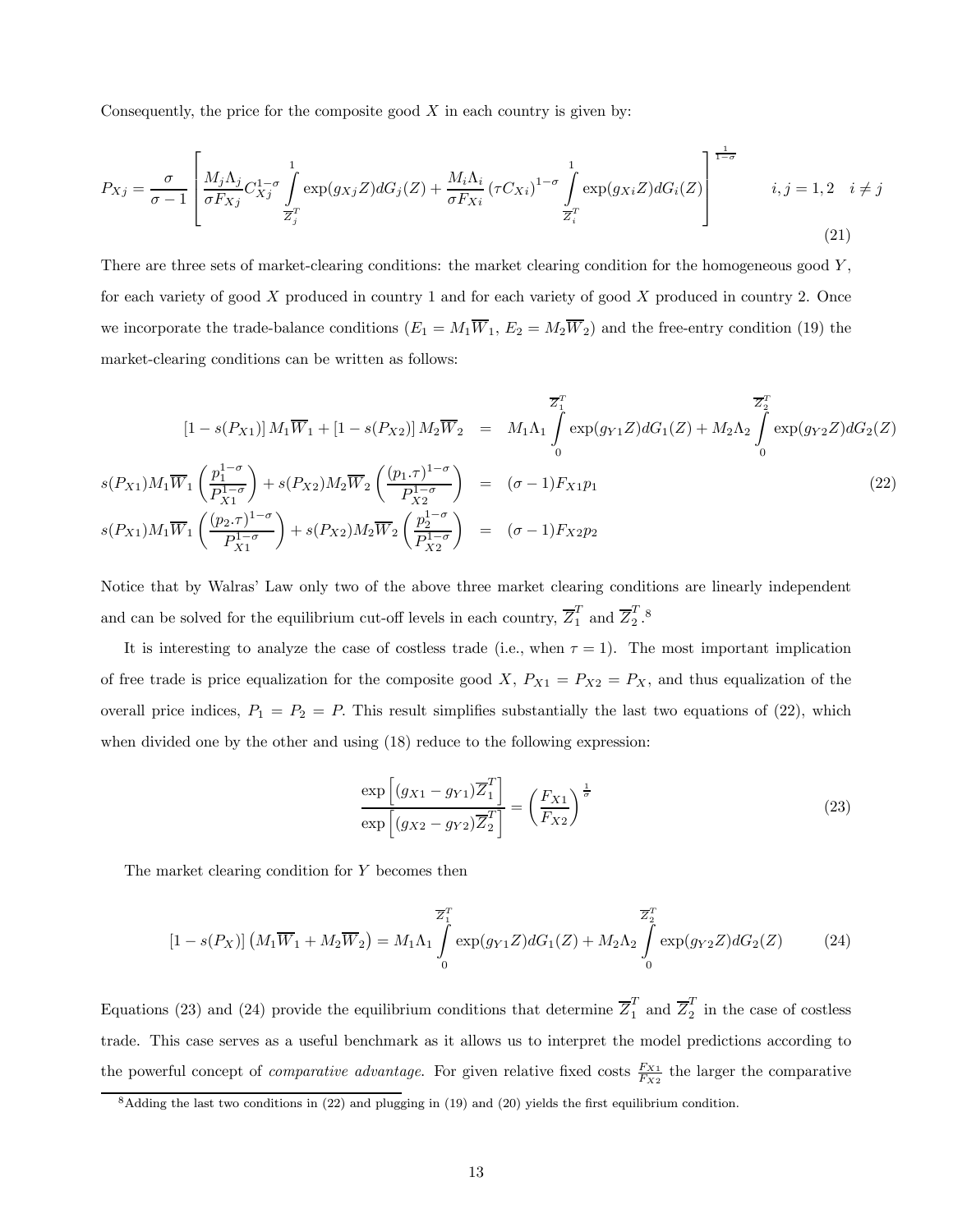advantage of country 1 in sector X relative to country 2 (i.e., the larger the ratio  $\frac{(gx_1-g_{Y_1})}{(gx_2-g_{Y_2})}$ ) the larger will be the share of workers of country 1 working in sector  $X$  relative to country 2; that is, the lower the value of  $\overline{Z}_1^T$  relative to  $\overline{Z}_2^T$ .<sup>9</sup> Notice also that given  $g_{X2} > g_{Y2}$ , whenever  $\frac{F_{X1}}{F_{X2}} > 1$  there can be no equilibrium in which country 1 fully specializes in sector X (i.e.,  $\overline{Z}_1^T = 0$ ). However, there can be equilibria in which country 2 fully specializes in sector  $Y(\overline{Z}_2^T = 1)$  which occurs when the ratio  $\frac{(g_{X1}-g_{Y1})}{(g_{X2}-g_{Y2})}$  is particularly large. Intuitively, a large value of  $\frac{(g_{X1}-g_{Y1})}{(g_{X2}-g_{Y2})}$  implies large comparative advantage of country 1 in sector X. This pushes  $\overline{Z}_1^T$  down but also increases the overall demand for good Y from the Rich country. Eventually  $\overline{Z}_2^T$  is pushed to a corner solution  $\overline{Z}_2^T$  =1. In that case the cut-off skill level  $\overline{Z}_1^T$  can be obtained from (24) by substituting  $\overline{Z}_2^T = 1$ . Hence, sufficiently large inter-sector technological differences between countries can lead to complete productive specialization in country 2. The above intuition and results carry over to the case with trade costs.

Figure 2 shows the wage schedule in the equilibrium with trade (red line) superimposed on the wage schedule in autarky (black line). Notice that once trade is allowed each country specializes in the sector where it enjoys a comparative advantage. This implies that when going from autarky to trade there is an expansion of sector X in country  $1 \left( \overline{Z}_1^T < \overline{Z}_1^A \right)$  with the workers with skills between the two thresholds moving from sector Y to X) while sector Y expands in country  $2 \left( \overline{Z}_2^T > \overline{Z}_2^A \right)$  with the workers with skills between the two thresholds moving from sector  $X$  to  $Y$ ). The opening up to trade also leads to an increase in the relative (nominal) wages of workers in sector  $X$  in country 1 and a decrease in country 2. With large differences between countries in the relative productivity in sector  $X(g_{X1} >> g_{X2})$  the shift downwards of the wage schedule of sector X in country 2 can be large. In particular, it might lie below the wage schedule in Y for the whole range  $Z \in [0,1]$ , so that  $\overline{Z}_2^T$  would be equal to 1. That is, as argued above, it might be the case that country 2 completely specializes in sector Y. Finally, in addition to the changes in nominal wages illustrated in Figure 2, trade also brings about a change in the relative prices of goods  $Y$  and  $X$ . The larger set of varieties of  $X$  produced and available through trade reduces the aggregate price index and consequently in the equilibrium with trade real wages in each country receive a positive boost. This overall price effect will turn out to be very relevant in the simulations below.

#### 4.2 Trade and Migration

Suppose now that countries 1 and 2 allow the movement of their workers across the border as well as the trade of their goods. We consider three types of migration costs: those linked to the loss of country-specific skills, those generated by the legal barriers to international migration and the psychological costs of living away from the country of origin. In effect, migrants suffer a loss in human capital since part of the skills of a worker are

<sup>&</sup>lt;sup>9</sup>Alternatively, for a given relative  $\frac{(g_{X1}-g_{Y1})}{(g_{X2}-g_{Y2})}$ , a larger fixed cost in the modern sector in country 1 relative to that in country  $2\left(\frac{F_{X1}}{F_{X2}}\right)$  would reduce the share of workers in sector X in country 1 relative to that share in country 2 (that is, there will be an increase in  $\overline{Z}_1^T$  relative to  $\overline{Z}_2^T$ ).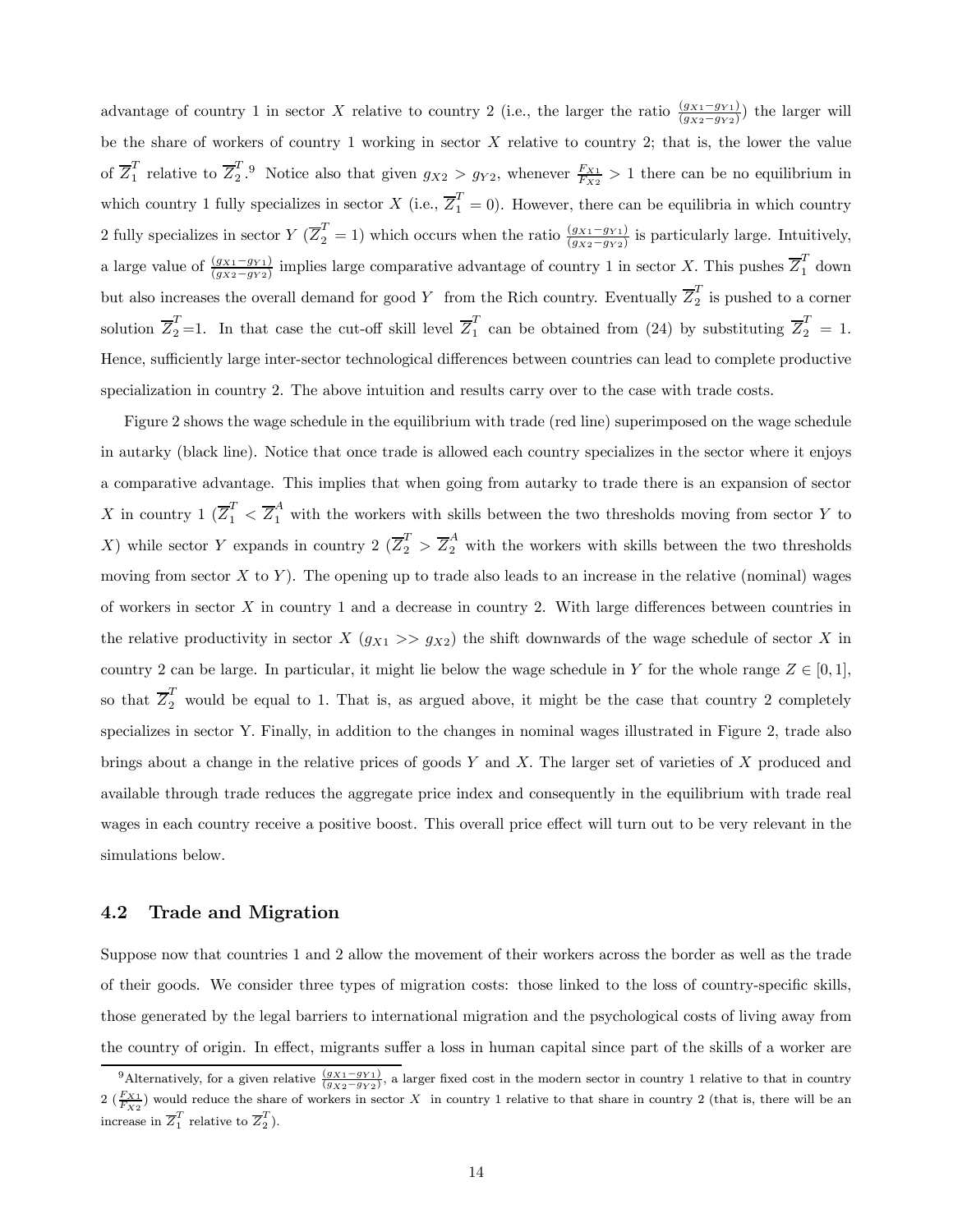specific to her country of origin (e.g., language, knowledge of the local laws, norms and people). Therefore we assume that a worker who moves to another country is subject to a productivity (and consequently wage) loss by a fraction  $\delta_H \in (0,1)$  with respect to the productivity of a native worker of comparable education. Legal restrictions on international mobility are harder to model. Yet, it is obvious that for several skill groups those costs are close to being prohibitive (which eliminates altogether the possibility of migrating), and even when they are not prohibitive they entail a significant amount of resources (in terms of paperwork and administrative costs) that are "wasted" or unproductive. Furthermore, in many instances the legal barriers to migration also imply a reduction of skills for the migrants as academic and professional qualifications from some countries are not recognized in others. Thus, we model these costs as a further reduction in a migrant's productivity by a fraction  $\delta_B \in (0,1)$ . Finally, the psychological costs of migrating might not translate as a reduction of output and productivity but they certainly decrease the utility that a worker derives from moving to another country. Translating this utility reduction in consumption-equivalent terms, we model such costs as a percentage reduction  $\delta_P \in (0,1)$  in the wage enjoyed by the migrants that is, however, not dissipated in terms of output. In sum, the migration costs described above are modeled as a reduction of a fraction  $\delta = (\delta_H + \delta_B + \delta_P) < 1$  in the consumption wage enjoyed by the migrants with two of these costs (the human capital losses and the legal barriers to migration) also decreasing the workers' productivity and thus potential output. It is important to notice that even if all legal barriers to international migration were removed, there would still remain migration costs (the human capital losses and the psychological costs) that would prevent perfect mobility. As we argue in section 5.1 below there is strong empirical evidence of the existence of those costs and some measures can be found in the existing literature.

Once we allow for labor mobility, the migratory patterns between countries 1 and 2 are dictated by the cross-country technological differences and, in the presence of trade costs, also by the price differentials across countries. Recall that country 2 has lower TFP than country 1 which contributes to overall lower real wages in that country. In addition, country 2 uses a less advanced technology in sector  $X$  ( $g_{X2} < g_{X1}$ ), what results in particularly low wages of the highly skilled in that country. Hence, the high-skilled workers in country 2 have the strongest incentives to move to country 1 and such incentives increase with the skill level Z. More precisely, all the workers with skill levels higher than a certain threshold,  $\overline{Z}_2^{TMI}$ , will migrate. The cut-off skill level  $\overline{Z}_2^{TMH}$  is given by the condition of equalization of (migration-cost adjusted) real wages across countries:

$$
\frac{W_2\left(\overline{Z}_2^{TMH}\right)}{P_2} = \frac{\left[1 - \left(\delta_H + \delta_B + \delta_P\right)\right]W_1\left(\overline{Z}_2^{TMH}\right)}{P_1} \tag{25}
$$

An interesting feature of the model is that if  $g_{Y2} > g_{Y1}$  and  $\Lambda_1 > \Lambda_2$ , the model can also generate migration of the least skilled workers. As we argue in section 5.1 below, recent work by Caselli and Coleman (2006) shows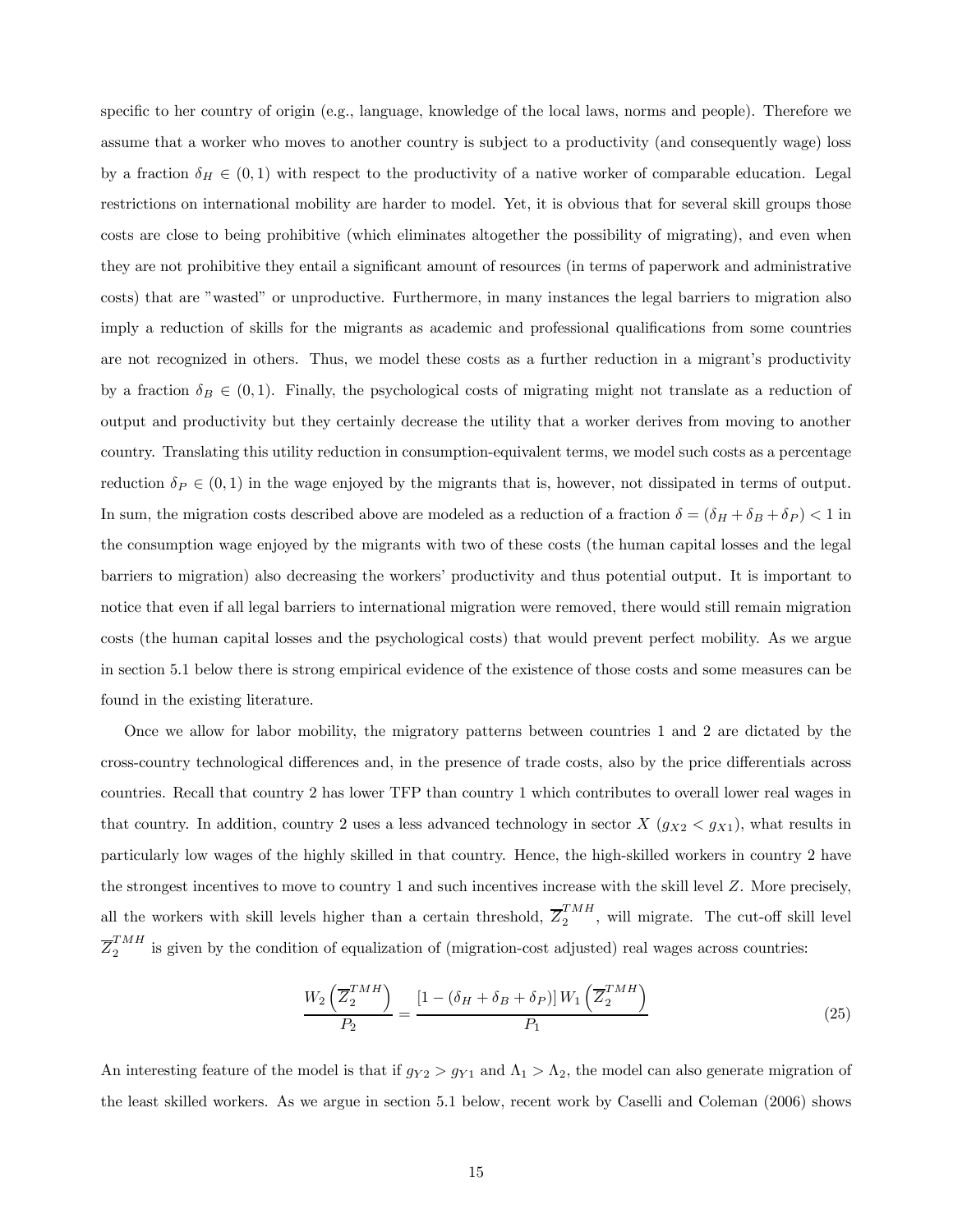that lower income countries (represented by country 2 here) have an overall productive disadvantage vis a vis rich ones (country 1), that is,  $\Lambda_1 > \Lambda_2$ . At the same time, they seem to use a relatively more efficient technology in the low-skill traditional sector (i.e.,  $g_{Y2} > g_{Y1}$ ) while rich countries use relatively more efficient technology in the high-skill sector  $(g_{X2} < g_{X1})$ . These two facts imply that the wage schedule in country 2 (illustrated in Figure 2) has a lower intercept at  $Z = 0$  than in country 1; however, it has a steeper slope in sector Y and then a flatter one in sector  $X$ . As the incentives to migrate are given by the (real) wage differential minus the migration cost (equal for all workers), from the comparison of the wage schedules across countries it is clear that the incentives to migrate are the highest among the very highly skilled, followed by the very low skilled, with workers of intermediate skills having the smallest incentives. This point is also illustrated in Figure 3. Figure 3 shows the superimposed (migration-cost adjusted) real wage schedules for the two countries under free trade. We obtain them by subtracting the logarithm of the price level from both wage schedules, and in the case of country 1 we also subtract the logarithm of migration costs.<sup>10</sup> It is important to note that the migration costs used to draw Figure 3 are those that would make the worker in country 2 with skill level  $Z = 0$ indifferent between migrating and remaining in her country of origin. The real wage schedule in country 2 is drawn in red while the purple line represents the real wage schedule (net of migration costs) in country 1. The vertical distance between the two schedules measures the incentives to migrate. As is evident from the Figure, for workers with skill level below  $\overline{Z}_1^T$  the incentives to migrate from country 2 to country 1 are non-positive and decrease with the skill level (as the wage schedule for country 1 is below that in country 2). More precisely, according to Figure 3 no worker with skill level below  $\overline{Z}^*$  will migrate to country 1, while workers with skill levels above this threshold will migrate. Notice also that for migration costs  $\delta = (\delta_H + \delta_B + \delta_P)$  slightly smaller than those illustrated in Figure 3, the purple (migration-cost adjusted) wage schedule would lie a bit above while the red wage schedule would not change. This would generate some positive incentives to migrate also for workers with skill levels in the proximity of  $Z = 0$ . In particular, workers in country 2 with skill levels below a certain threshold  $\overline{Z}_2^{TML}$  would migrate to country 1, with  $\overline{Z}_2^{TML}$  being determined by a condition similar to (25):

$$
\frac{W_2\left(\overline{Z}_2^{TML}\right)}{P_2} = \frac{\left[1 - \left(\delta_H + \delta_B + \delta_P\right)\right]W_1\left(\overline{Z}_2^{TML}\right)}{P_1} \tag{26}
$$

Interestingly, the group of workers with intermediate skills (in the proximity of  $\overline{Z}_1^T$  in Figure 3) is the least likely to migrate. Unless migration costs are so low that all workers want to leave Eastern Europe (which seems unlikely in our calibration) workers with intermediate skill levels would not gain from migration.

The other relevant cut-off skill level is the threshold, denoted  $\overline{Z}^{TM}_1$ , that determines the assignment of workers across sectors in country 1. This is determined by the market-clearing conditions. For the parameter

<sup>&</sup>lt;sup>10</sup>Since the real wage, net of moving costs, would be  $(1 - \delta) \frac{W_1}{P_1}$ , in logarithmic terms this is obtained by subtracting ln(P<sub>1</sub>) from ln( $W_1$ ) and adding the term ln(1 –  $\delta$ ) which is negative as (1 –  $\delta$ ) < 1.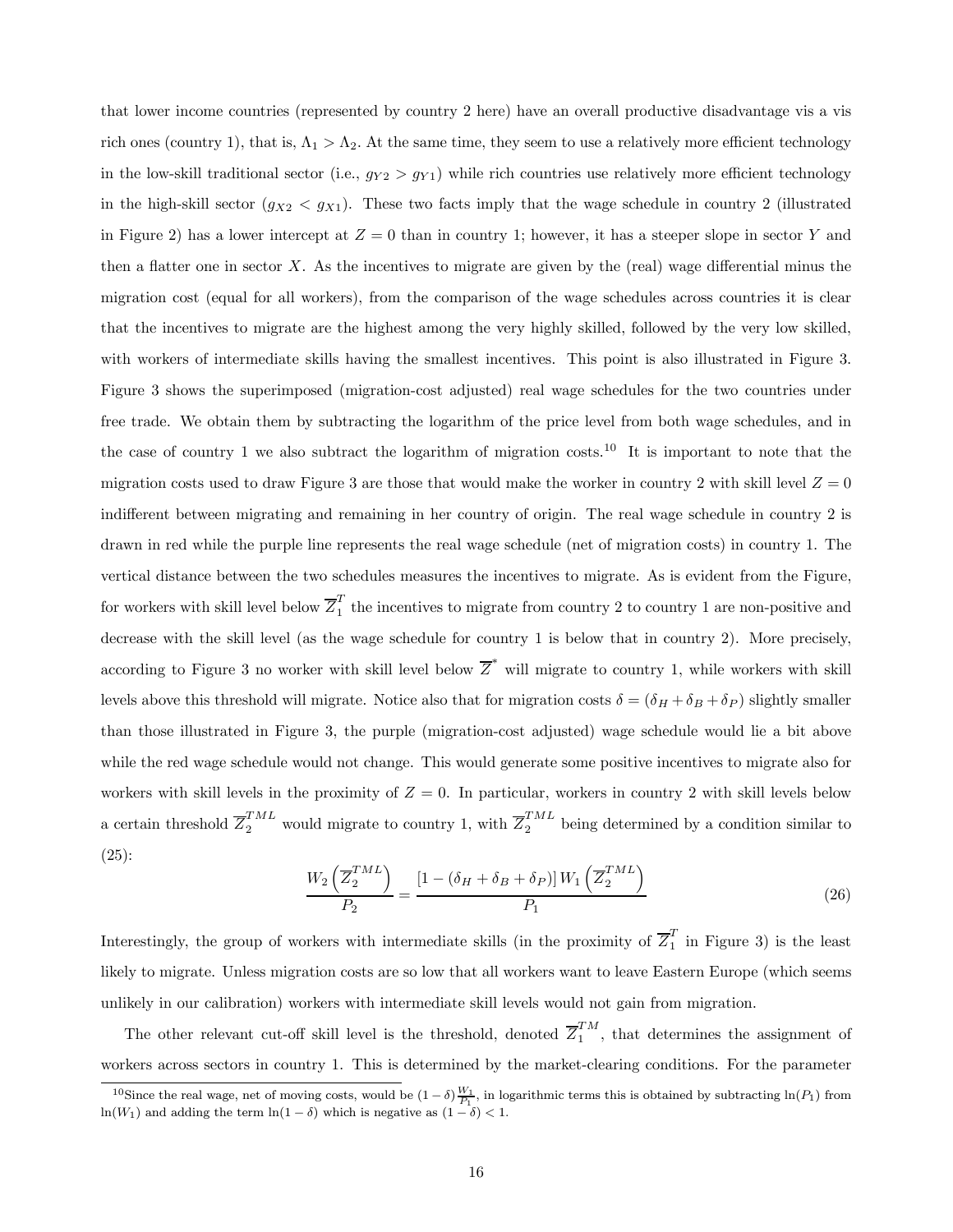set calibrated to the European case, the opening up to trade entails the full specialization of country 2 in sector Y and in this case the market clearing condition for good Y reduces to the following expression:

$$
[1 - s(P_{X1})] W_1 + [1 - s(P_{X2})] W_2 = \Lambda_1 \left( M_1 \int_0^{\overline{Z}_1^{TM}} \exp(g_{Y1} Z) dG_1(Z) + [1 - (\delta_H + \delta_B)] M_2 \int_0^{\overline{Z}_2^{TML}} \exp(g_{Y1} Z) dG_2(Z) \right) + \frac{\overline{Z}_2^{TML}}{\overline{Z}_2^{TMH}} + \Lambda_2 M_2 \int_{\overline{Z}_2^{TML}} \exp(g_{Y2} Z) dG_2(Z) \tag{27}
$$

where total wages in countries 1 and 2 are given respectively by:

$$
W_{1} = \Lambda_{1} \begin{bmatrix} \overline{z}_{1}^{TM} & \overline{z}_{2}^{TML} \\ M_{1} \int_{0}^{T_{1}} \exp(g_{Y1}Z) dG_{1}(Z) + \left[1 - (\delta_{H} + \delta_{B})\right] M_{2} \int_{0}^{T_{2}ML} \exp(g_{Y1}Z) dG_{2}(Z) + \\ + C_{X1} \begin{bmatrix} 1 & \frac{1}{2} \\ M_{1} \int_{0}^{T_{2}} \exp(g_{X1}Z) dG_{1}(Z) + \left[1 - (\delta_{H} + \delta_{B})\right] M_{2} \int_{\overline{Z}_{2}^{TMH}} \exp(g_{X1}Z) dG_{2}(Z) \\ \end{bmatrix} \end{bmatrix}
$$
(28)

$$
W_2 = \Lambda_2 M_2 \int_{\overline{Z_2}^{TM}}^{\overline{Z_2}^{TMH}} \exp(g_{Y2}Z) dG_2(Z)
$$

Conditions (25), (26) and (27) determine the thresholds  $\overline{Z}^{TM}_{1}, \overline{Z}^{TML}_{2}$  and  $\overline{Z}^{TMH}_{2}$  which allow us to compute the number of varieties  $N_1$  and the price of composite good  $X$  in each country, given by the following expressions:

$$
N = N_1 = \frac{\Lambda_1}{\sigma F_{X1}} \left( M_1 \int_{\frac{Z}{T_1}^{TM}}^1 \exp(g_{X1}Z) dG_1(Z) + [1 - (\delta_H + \delta_B)] M_2 \int_{\frac{Z}{Z_2}^{TM}}^1 \exp(g_{X1}Z) dG_2(Z) \right)
$$
  
\n
$$
P_{X1} = \frac{\sigma}{\sigma - 1} \left( \frac{\Lambda_1}{\sigma F_{X1}} \right)^{\frac{1}{1 - \sigma}} \exp \left[ (g_{Y1} - g_{X1}) \overline{Z}_1^{TM} \right] * \left( M_1 \int_{\frac{Z}{Z_1}^{TM}}^1 \exp(g_{X1}Z) dG_1(Z) + [1 - (\delta_H + \delta_B)] M_2 \int_{\frac{Z}{Z_2}^{TM}}^1 \exp(g_{X1}Z) dG_2(Z) \right)^{\frac{1}{1 - \sigma}}
$$
(29)  
\n
$$
P_{X2} = \tau \cdot P_{X1}
$$

Notice that, as argued above, only the human capital losses and the costs associated with legal restrictions on migration (but not the psychological costs) reduce the productivity and thus potential output of those workers who move from country 1 to country 2 in expressions (27) and (28). Depending on the magnitude of migration costs, there might be no migration of low skilled workers (in which case we would have  $\overline{Z}_2^{TML} = 0$  in expressions (27) and (28) above) or even no migration at all (i.e.,  $\overline{Z}_2^{TML} = 0$  and  $\overline{Z}_2^{TMH} = 1$ ). Figure 4 illustrates the wage schedules and the migration patterns in the relevant case when one allows for trade and international migration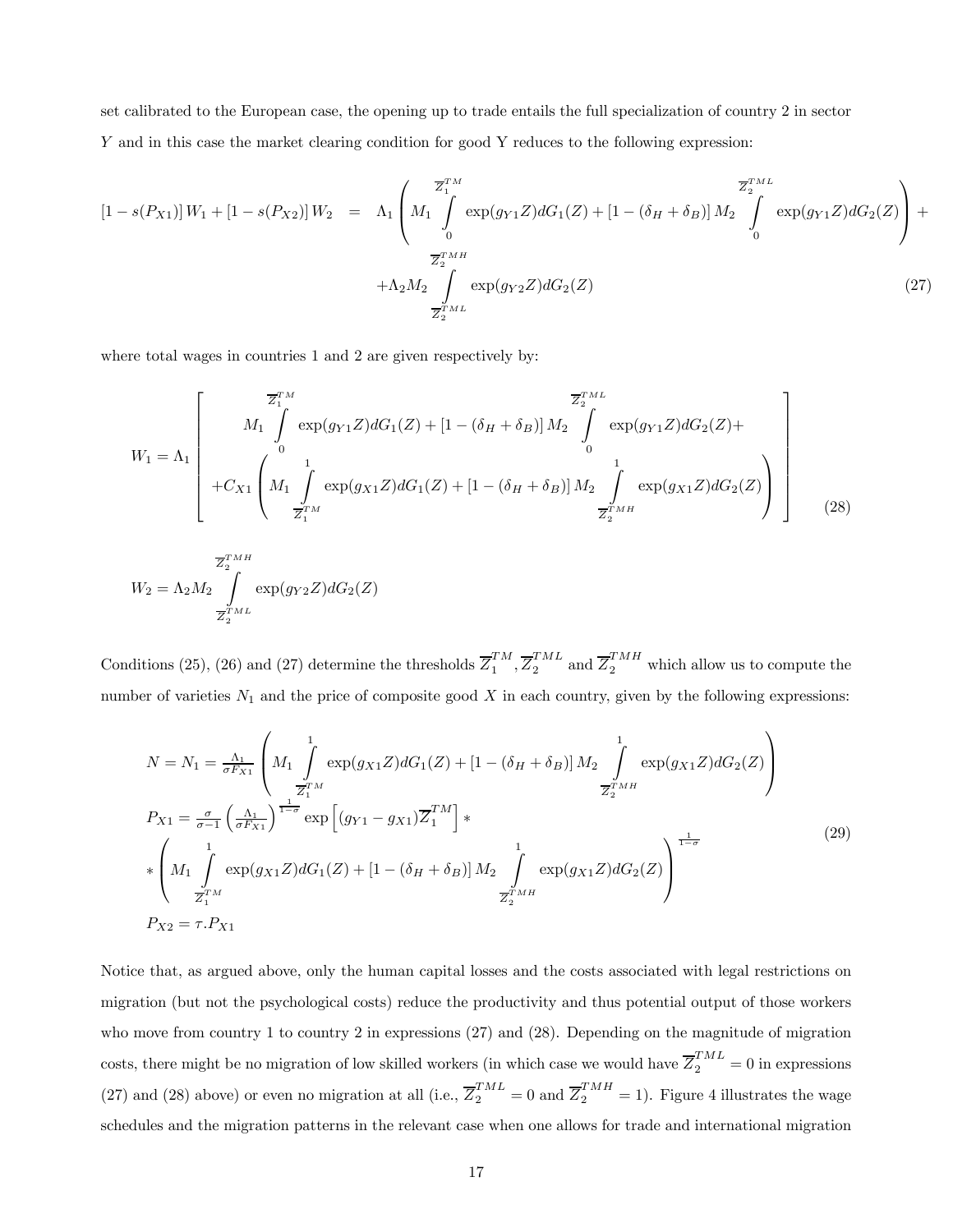(blue lines). For comparative purposes, in the same figure we also show the wage schedules with trade only (red lines). As for the parameter set calibrated to the European case, trade entails full specialization of country 2 in sector Y, so that the wage schedule for country 2 is the straight line with slope equal to  $g_{Y2}$ . Relative to that situation, free international labor mobility leads to the migration of workers from country 2 to country 1 at the two ends of the skill distribution, i.e., below  $\overline{Z}_2^{TML}$  and above  $\overline{Z}_2^{TMH}$ . By contrast, the workers with intermediate skills (between  $\overline{Z}_2^{TML}$  and  $\overline{Z}_2^{TMH}$ ) remain in country 2. With respect to the case of no migration, the migration of the highly skilled of country 2 increases the overall production of good  $X$  while its relative price (and thus the wages in terms of numeraire for sector X) decreases. This is illustrated in Figure 4 by the shift downwards of the wage schedule for sector  $X$  in country 1. As a result, the inter-sector cut-off skill level in country 1 increases and some native workers switch from sector  $X$  to  $Y$ .

### 5 Economic Integration between Eastern and Western Europe

We use the model described above to study the effects of the economic integration between Western European countries (EU-15) and Eastern European countries, in particular, those that became new EU members in 2004 and in 2006.<sup>11</sup> This constitutes a very interesting example of transition from no trade to free trade, and from no labor mobility to (eventually) free labor mobility. In effect, until the fall of the wall in the late 1980s, the relation between Eastern and Western Europe corresponded roughly to the autarky scenario: Eastern Europe was separated from the West by the Iron Curtain with very little trade and migration between the two regions. During the 1990s the signature of several Free Trade Agreements initiated a process of trade liberalization that culminated with the entry to the EU in 2004 and 2006. Trade liberalization, however, did not bring along the free movement of workers between Eastern and Western Europe,<sup>12</sup> and so the current period is characterized by relatively free trade but still very restricted labor mobility. As the transitional restrictions on labor mobility phase out, migration from the East to the West is expected to increase substantially.

We simulate the model in order to analyze the effects of opening up to trade while keeping the restrictions on migration at its current levels (during the period of transitional labor restrictions). We then study the effects of reducing the migration costs by eliminating the legal barriers while still maintaining the human capital and the psychological costs of migration. The calibration of the model is described in section 5.1 and the simulations are performed in section 5.2.

<sup>11</sup>These are Poland, Hungary, Czech Republic, Slovakia, Slovania, Lithuania, Latvia, Estonia, Bulgaria and Romania.

 $12$ Except for the UK, Ireland and Sweden, the rest of the EU countries issued transitional clauses that allowed them to restrict immigration from the East up to 2011.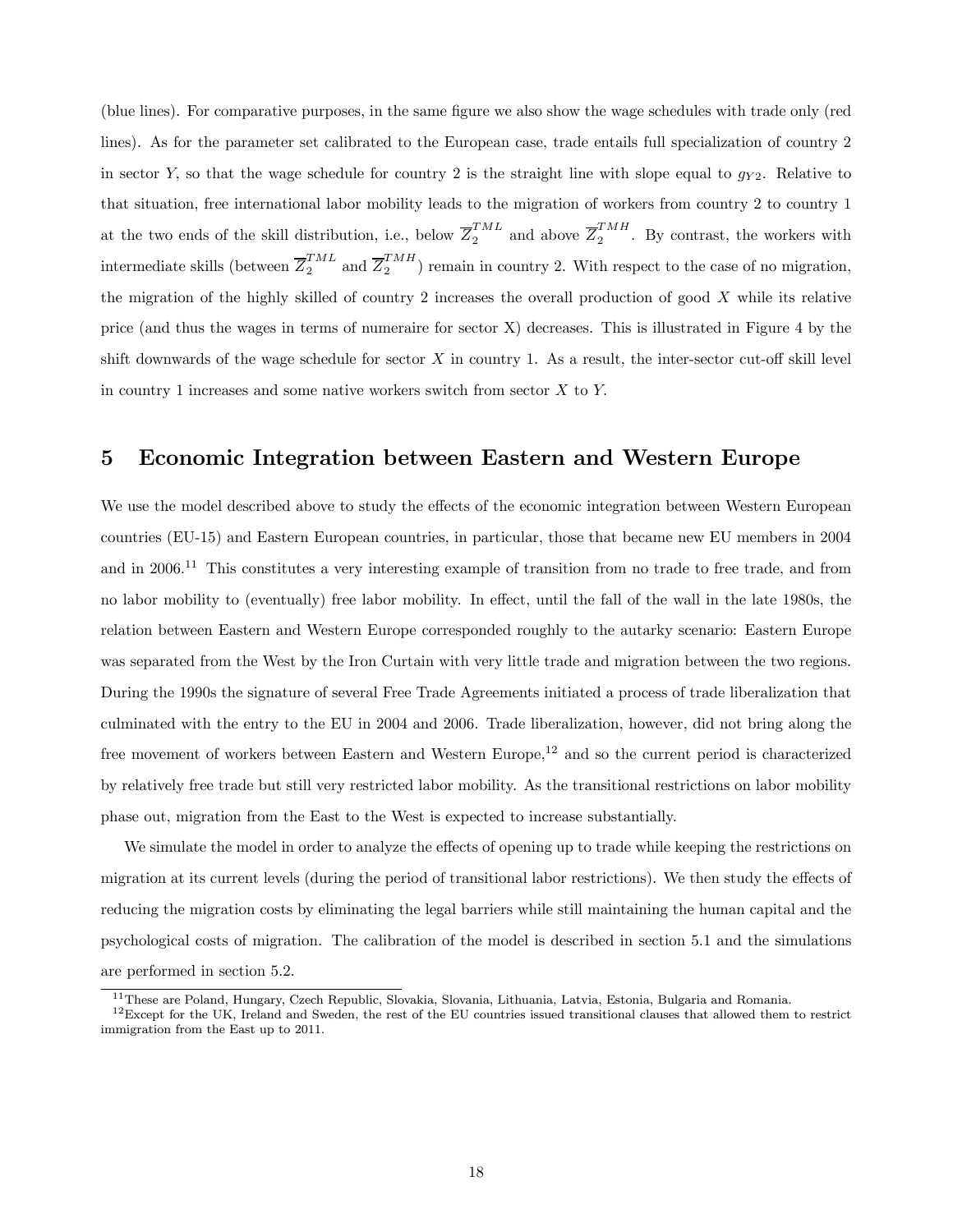#### 5.1 Calibration and Parameter Values

Table 2 summarizes the parametrization of the model. The parameters are either obtained from the data or calibrated to reproduce the features of the economies of Eastern and Western Europe. Workers' skills, Z, are measured in years of schooling. We re-scale this variable so that it ranges from 0 (no schooling) to 1 (corresponding to a Ph.D. degree, obtained with 20 years of schooling). Hence one year of schooling equals 0.05 and a secondary degree and college graduation would be around  $Z = 0.6$  (=12/20) and  $Z = 0.8$  (=16/20) respectively.<sup>13</sup> Measuring skills with years of schooling has several advantages in this context. First, comparable schooling data for Eastern and Western European countries are available from the Barro and Lee (2001) dataset. Second, the Mincerian regression approach (very popular in the labor literature) finds that the natural logarithm of individual wages is a linear function of years of schooling. This is consistent with the wage schedule implied by our model. Third, particularly since the 1990s the returns to schooling for the highly educated in rich economies such as the U.S. and Western Europe have been larger than those for the less educated. This also matches well our characterization of the wage schedule: flatter for low values of  $Z$  and steeper for high values of  $Z$ . We use the schooling distributions in the year 2000 of Germany and Poland as representative of the EU-15 and of the Eastern EU members respectively as they are the largest countries in each region. Table 2 reports the share of the population in each of five schooling groups, from primary education to college graduation or more. We use those values to construct the skill distribution for Western Europe  $(G_1(Z))$  and Eastern Europe  $(G_2(Z))$ .

The parameters  $g_{Xj}$  and  $g_{Yj}$  characterize the technologies employed in sectors X and Y respectively. They can be empirically inferred from the wage schedule using equation (7). In particular, the parameter  $g_{Yj}$  equals the returns to schooling of less educated workers (to the left of  $\overline{Z}_j$ ) while  $g_{Xj}$  equals the returns to schooling for highly educated workers (to the right of  $\overline{Z}_j$ ). Our calibration is based on several studies in the literature. First, recent work by Caselli and Coleman (2006) shows that the returns to schooling at high levels of education (college) relative to those for low levels of education (primary) are particularly large in rich countries. Likewise, using data for the 1980s and 1990s Iranzo and Peri (2006) shows that the U.S. log-wage schedule has a kink around 12 years of education and that the returns to schooling are much smaller to the left of the kink than to the right. Finally, Psacharopoulos and Patrinos (2004) collect data on average returns to schooling from Mincerian regressions over several countries. Both Caselli and Coleman (2006) and Psacharopoulos and Patrinos (2004) include Germany and Poland and so we can combine those studies to calibrate  $g_{Yj}$  and  $g_{Xj}$  for Western Europe (Germany) and Eastern Europe (Poland). The values obtained are reported in Table 2.<sup>14</sup> Consistent with the

<sup>&</sup>lt;sup>13</sup>There are only slight differences across countries in the number of years of schooling required for those degrees.

 $^{14}\rm{More}$  precisely, we calibrate  $g_{Yj}$  and  $g_{Xj}$  so that:

<sup>-</sup> The wage premia of workers with "college completed" vs. those with "primary completed only" equal those estimated by Caselli and Coleman (2006) for Germany and Poland.

<sup>-</sup> The yearly Mincerian return for Germany and Poland, obtained as an average of the returns to schooling of the low and highly educated (where the highly educated group is defined as those with a High School diploma or more) match those reported in Psacharopoulos and Patrinos (2004).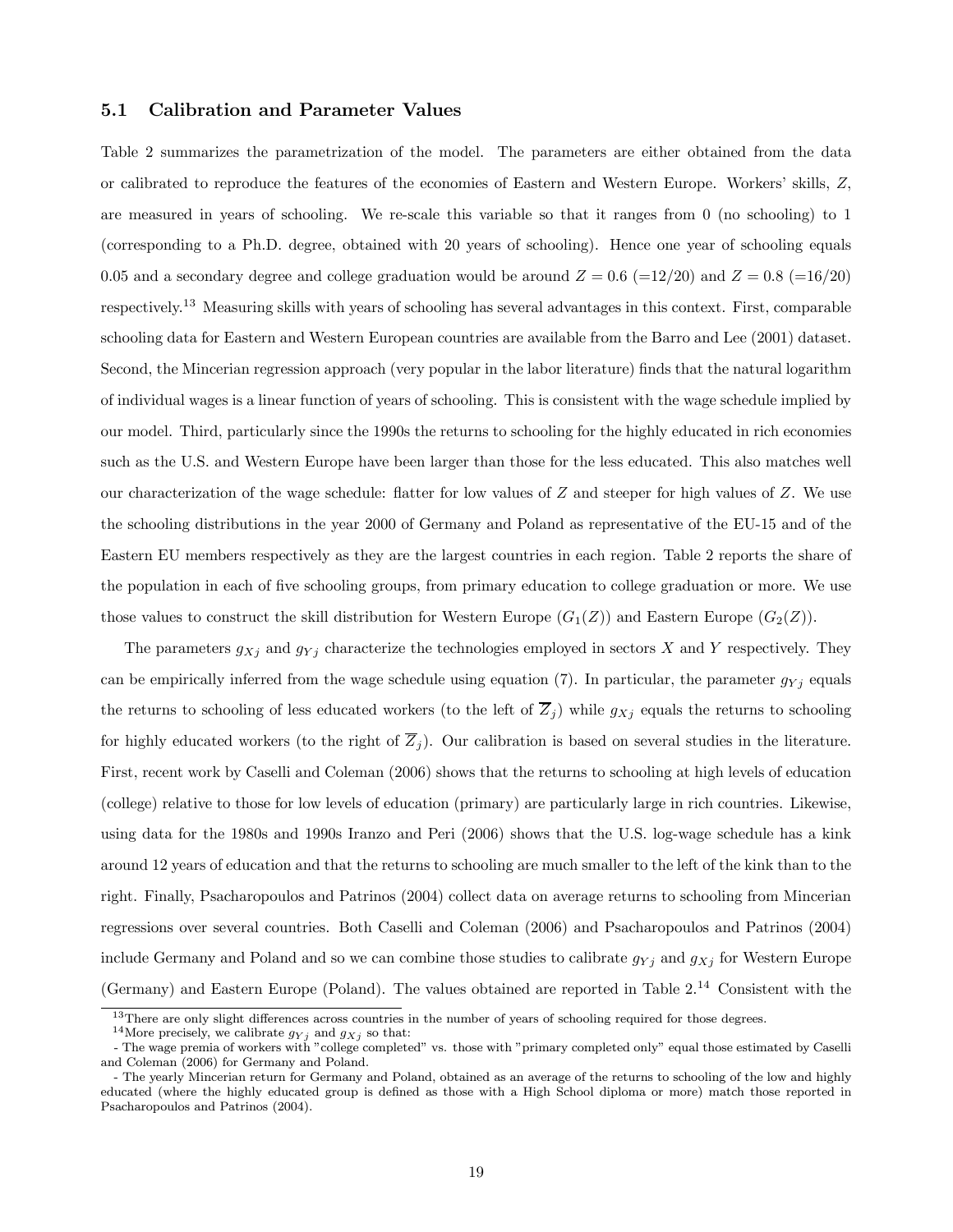assumptions of the theoretical model, we find that i) returns to skills are higher in sector X than in sector Y for both countries, ii) returns to skills in sector  $X$  are larger in country 1 than in country 2, iii) returns to skills in sector Y are larger in country 2 than in country 1. These features produce the shape of the wage schedules illustrated in Figure 3. Once  $g_{Yj}$  and  $g_{Xj}$  are determined, the fixed cost parameter  $F_{Xj}$  is calibrated to ensure that the cut-off level in autarky,  $\overline{Z}_{j}^{A}$ , equals 12 years of schooling (secondary degree) in both countries. To complete the parameterization of the technology we need to calibrate the total factor productivity (TFP) levels for Eastern and Western Europe. Normalizing the Hicks-neutral technological parameters for Eastern Europe to 1 (i.e.,  $\Lambda_2 = 1$ ), we set  $\Lambda_1 = 1.5$ . Such parameters deliver an autarky equilibrium where the real per capita income of Eastern Europe is 0.39 times that of Western Europe. This value is very close to the ratio of output per worker in West Germany relative to Hungary (0.36) in the late 1980s as reported by Hall and Jones (1999) or to the ratio of output per worker in France relative to Poland (0.33). Since the data used in Hall and Jones (1999) are relative to the late 1980s we can consider those numbers as the benchmark autarky case, with very small trade and no migration between Eastern and Western Europe.

The population of Eastern Europe (adding the 10 countries that joined the EU in 2004 and in 2006) was one third the population of the Western EU countries at the moment of the entry to the EU, and since then the two blocks have followed similar demographic trends with population growth close to 0. Standardizing the population of Western Europe to 1 ( $M_1 = 1$ ) this implies  $M_2 = 0.33$ .

The rest of the parameters are assumed to be common to both regions and are reported in the lower part of Table 2. We choose the parameter  $\theta$ , which measures the substitutability between goods X and Y, to match the substitutability between the workers that produce those goods (namely, low and highly educated workers). The consensus estimate for such elasticity in the literature is around 1.5 (see Katz and Murphy 1992, and Ciccone and Peri 2005). The value of  $\sigma$  captures the degree of substitutability between varieties of good X. This is an important parameter as the magnitude of the gains from trade of new varieties depends (inversely) on this parameter. The literature on the gains from new goods and new varieties has produced several estimates of this parameter. The value of  $\sigma = 4$  is compatible with Broda and Weinstein (2006) estimates of the elasticity of substitution between "differentiated varieties" in 3-digit sectors. Furthermore, given the broad definition of good  $X$ , which includes all tradeable differentiated goods and services, we choose a conservative value, in the high end of the estimated range. The parameter  $\beta$  is chosen to be around 0.5,<sup>15</sup> which produces a share of expenditure in  $X$  in autarky close to 0.5 in country 1.

<sup>&</sup>lt;sup>15</sup>As we are less confident with respect to the value of this parameter, we perform some sensitivity analyses of our results for a range of values of  $\beta$ . The results are not very sensitive to this parameter.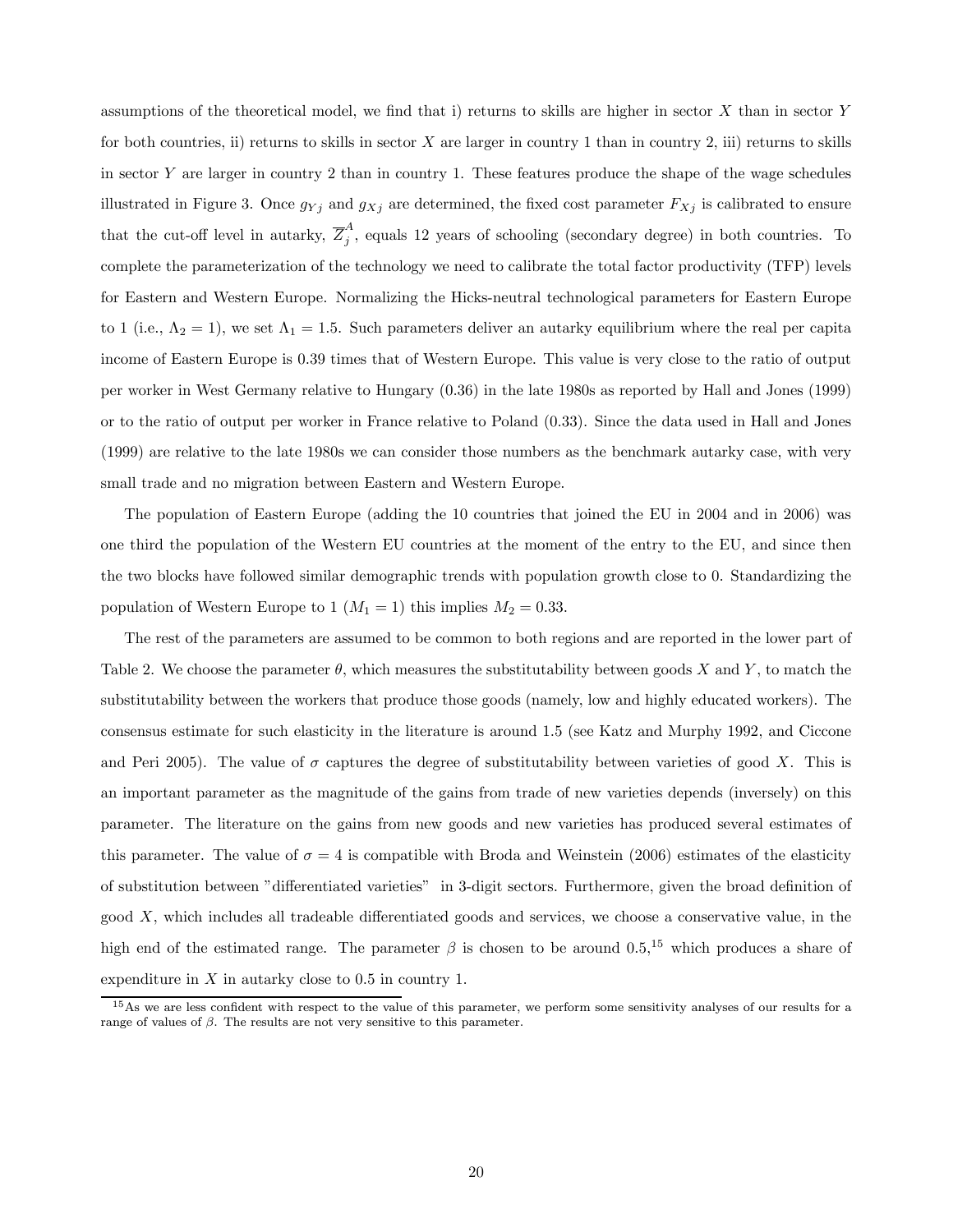#### 5.2 Simulations: the Effects of Trade and Migration

#### 5.2.1 Autarky and Free Trade

Our model incorporates trade and technology in a meaningful way and allows us to analyze issues not addressed before. In particular, it allows us to quantify the residual gains from reducing migration costs once there is free trade. Thus, although the main focus of the paper is to analyze the effects of freer labor mobility, it is helpful to begin with the scenario of autarky and analyze the gains from trade only. This provides valuable insights to understand the role played by trade in spreading the benefits of free labor mobility which we introduce later on. In order to obtain a clearer intuition for the results, in Tables 3 and 4 we consider a trade regime with costless trade and then in Table 5 introduce trade costs of a reasonable magnitude.

Table 3 reports the most relevant variables in the autarky equilibrium (specification I) and under free trade (specification II) for Western Europe (country 1 in our model) and Eastern Europe (country 2). For ease of comparison, we standardize the initial price level and per capita GDP in Western Europe in autarky (i.e., pre-1989) to one. Prior to 1989 per capita real GDP in Eastern Europe was 39% of the per capita income in the West. The price index was 66% higher than in the West. The price index difference in autarky is due to the East's lower efficiency in producing goods in sector X and the smaller range of available varieties in that sector. This is confirmed by the productive specialization of the two countries, reported towards the bottom of the table: while 40% of the workers in Western Europe work in the high tech sector, only 28% in Eastern Europe work in that sector. The productive specialization in autarky is driven by the skill composition and the technology of the two economies: Western Europe has a larger fraction of highly skilled workers (with more than high school education) and thus uses the skill-complementary technology more intensively. The rows in the mid-section of Table 3 report the real wages of workers by educational group (standardized by the per capita GDP in autarky in Western Europe) in their country of birth or, if they migrate, in their country of residence. We consider 5 educational groups: primary education, some secondary education, those with a secondary degree, some tertiary education and those with a college degree. Two things are worth noticing in the autarky equilibrium. First, workers in Eastern Europe are paid, in absolute terms, much less than in Western Europe. Even the college educated do not reach the real wage of the least educated in Western Europe. Second, in relative terms, there is a larger wage disparity in the West than in the East. The college-high school wage ratio is 1.75 in the West and only 1.3 in the East and the college-primary school wage premium is 2.15 in the West and 1.62 in the East. These wage premia reproduce the schooling premia in Germany and Poland pre-1989.

With respect to the autarky scenario the free trade equilibrium introduces three significant and intuitive changes. First, free trade ensures price equalization. This entails a substantial decrease in the overall price index for Eastern Europe, which now has access to all the good varieties produced in the West. By contrast, there is not much change in the price level in Western Europe. The second noticeable effect of free trade is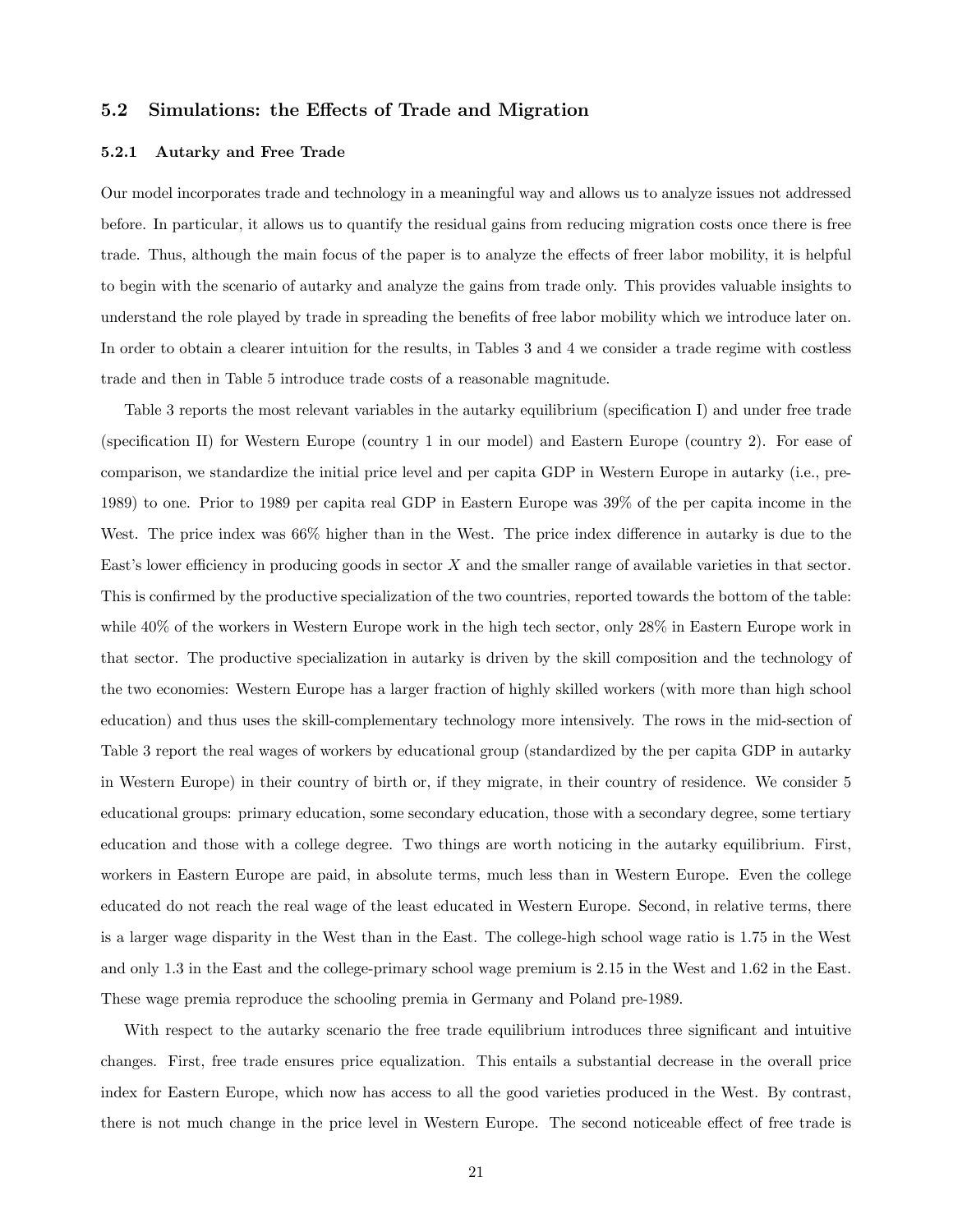the disappearance of sector  $X$  in Eastern Europe. Given the absolute and comparative advantage of Western Europe in sector X, the opening up to trade leads to the complete specialization of Eastern Europe in sector Y (i.e.,  $\overline{Z}_2^T = 1$ ). Western Europe still produces both goods, but its employment in sector Y is substantially reduced. Although trade changes the relative prices of goods  $X$  and  $Y$ , producing the usual Heckscher-Ohlin gains for both countries, those are small for Western Europe (the real per capita GDP increases only by 2.8%). Eastern Europe, however, benefits massively from the lower prices and the access to a larger number of varieties of good X. Its per capita GDP increases by 63% of its initial value. This asymmetric effect is also due to the much larger size of Western Europe. The third effect of free trade is the relative benefit for the highly educated (in Western Europe) and for the less educated in Eastern Europe (Stolper-Samuelson effect). In Western Europe the college-primary school wage premium increases to 2.28 while in Easter Europe it decreases to 1.42. All in all, the real wage gains from trade for Eastern Europe dwarf the gains for Western Europe. The reader should be reminded, though, that this scenario assumes costless trade for all goods and services.

#### 5.2.2 Free Trade and Labor Mobility

The scenario of free trade and very little labor mobility is close to the situation between Eastern and Western Europe today. Although Eastern Europe lifted the ban on emigration during the 1990s and some Western European countries received significant flows of immigrants, migrants still represent a small percentage of the total Eastern European labor force. Using the data collected by Docquier and Marfouk (2005) from national Censuses around the year 2000, we can calculate how many Eastern Europeans were in Western European countries in 2000 by educational level and then compute emigration rates (emigrants/residents of the sending country) for Eastern Europe. These rates are reported in the last row of Table 1. By educational level, one observes that the emigration rate for the highly educated is three to four times that of other groups. That is, currently the migration from Eastern Europe involves mainly the highly educated. Our model can easily explain this phenomenon: in the presence of high barriers to international labor mobility the group of highly educated workers will be the only group migrating. The last column of Table 3 presents the equilibrium when labor mobility is allowed and total migration costs (as a share of real wages) are calibrated to generate a migration rate of 14% among the highly educated (those with at least some tertiary education) and 0 for the other educational groups.<sup>16</sup> As those with some college education are roughly  $10\%$  of the Eastern European population, the overall emigration rate is 1.43% (reported in Table 3), and with respect to the population of the receiving economy (Western Europe) this constitutes an immigration rate of 0.47%. The value of migration costs that generates such small migration flows is  $\delta = (\delta_H + \delta_B + \delta_P) = 0.61$ . This means that the current hurdles to migration, inclusive of the human capital and psychological costs, are equivalent to a 61% wage cut

 $16$ While emigration rates in the other education groups are not 0, they are small enough to make this a reasonable approximation.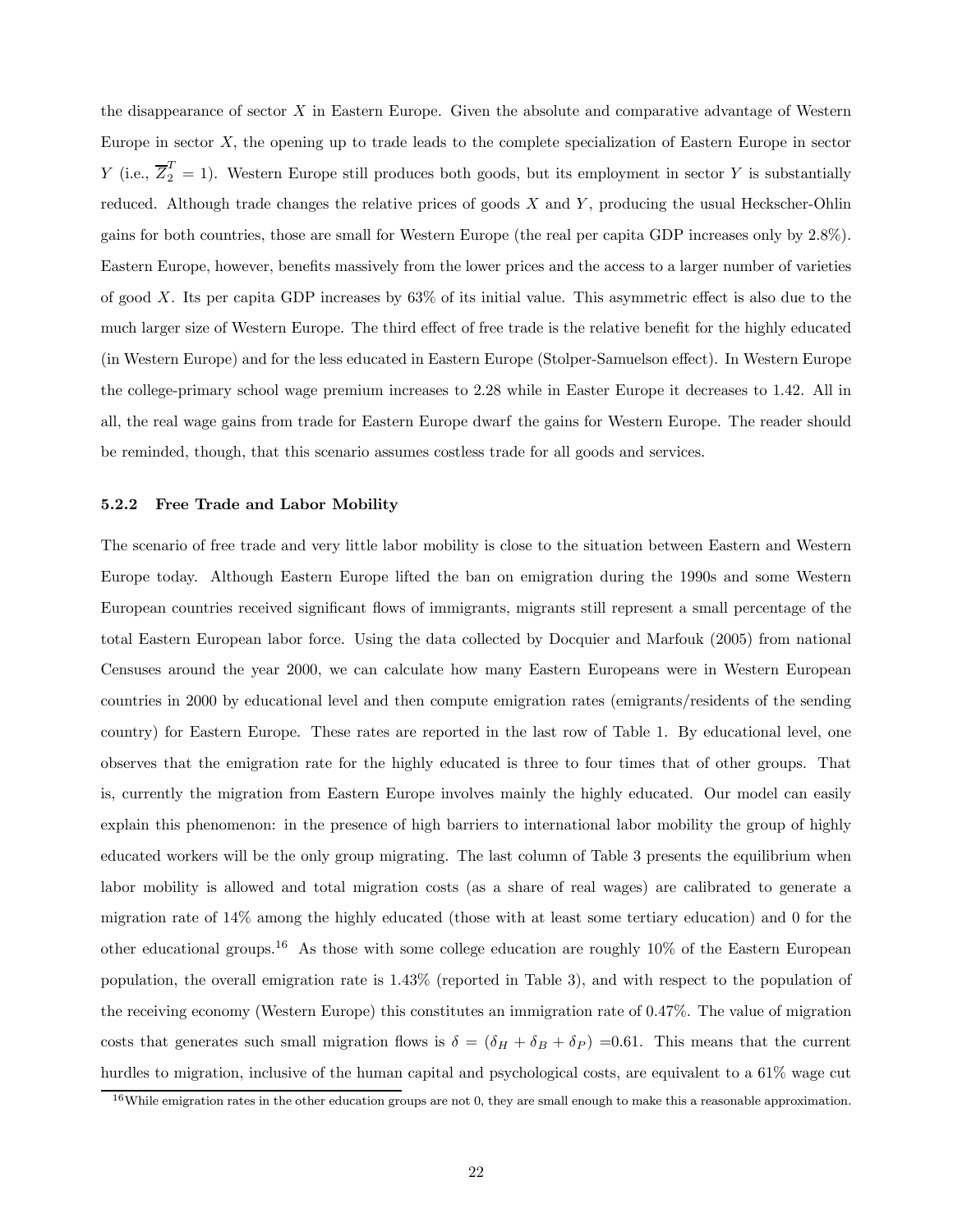for the average migrant.

Next, we consider the effects of reductions in migration costs from their current level. The results are presented in Tables 4 and 5. For ease of comparison, the first column in Table 4 replicates specification III in Table 3; that is, it reports the per capita GDP, wages and productive specialization at the equilibrium with free trade and with the migration costs that approximate the current situation. Then we show the equilibria with intermediate migration costs (specification II) and with low migration costs (specification III). Table 5 does the same but it includes a first specification with prohibitive migration costs and assumes costly, rather than costless, trade.

As explained in section 4.2 there are two types of migration costs that limit international migration even in the absence of legal barriers to labor mobility. The first cost,  $\delta_H$ , is the human capital loss that migrants suffer when they move to another country. Following Borjas (1996), who empirically estimates earning losses of around 15% for Mexican immigrants to the U.S., we set  $\delta_H = 0.15$ . The second cost, denoted  $\delta_P$ , is a psychological cost. Leaving loved ones and familiar places for an unknown world is obviously hard. Quantifying this cost in wage (or consumption) equivalents is a difficult task. We take the stand that these psychological costs are what constrains migration from poor to rich countries when no legal barriers to migration exist. Therefore these costs can be empirically inferred from actual migration rates in those cases with unlimited international mobility. In effect, there have been periods in history with virtually no legal restrictions on labor mobility between some countries (e.g., the period between 1880 to 1913 for the U.S.) or countries among which there are no formal barriers but still large wage differentials (e.g., the U.S. and Puerto Rico since 1945). Yet, we observe in those instances that migration falls short of what we would expect given the cross-country income differences. For example, with differences in per capita income of 2 to 1, Italian migration rates to the U.S. during the period 1880-1913 amounted to 1.3% each year, and a total of 30% over a forty-year period.<sup>17</sup> With a per capita income equal to one fourth that of the U.S. and full U.S. citizenship rights, Puerto Ricans had a migration rate during the 1950s and 1960s of only 0.8% each year and about 35% over thirty years. Although these figures are substantial, they also indicate that despite the large differences in per capita income (2 to 3 times) and no legal barriers to migration, the large majority of people do not migrate in the long run. Using a dynamic model, Klein and Ventura (2006) calibrate the psychological costs needed, on top of human capital costs of 15%, to generate an average yearly migration rate, with no barriers to labor mobility, equal to 1% per year over the first 25 years, which corresponds to the largest flows experienced by the countries mentioned above. They obtain a "utility cost" that can be expressed in consumption-equivalent terms. In their preferred simulation this cost amounts to a consumption loss of about 17% of the pre-migration consumption,<sup>18</sup> and so we use  $\delta_P = 0.17$ .<sup>19</sup>

<sup>&</sup>lt;sup>17</sup>Hatton and Williamson (2005, 2006) report similar migration rates from Ireland and Poland.

<sup>&</sup>lt;sup>18</sup>We thank Gustavo Ventura for making available to us the average psycological cost in utility-equivalent terms implied by the Klein and Ventura (2006) model applied to the US-Mexico case.

 $19$  Given that migration rates of 1% per year are certainly among the highest observed, this value is probably on the low range.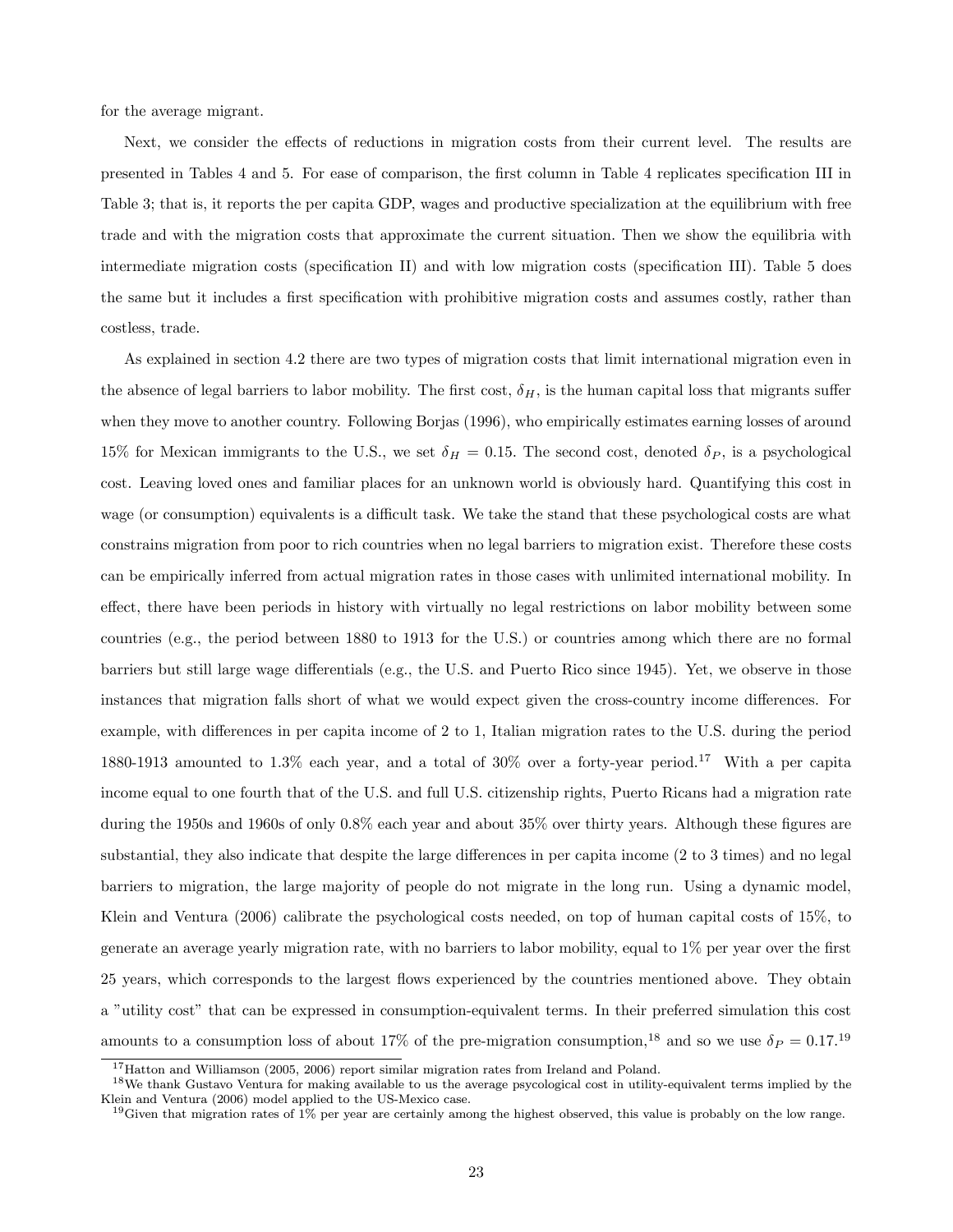Hence, in the absence of legal barriers to migration, the value of total migration costs  $\delta$  equals  $\delta_P + \delta_H = 0.32$ , which is the value used in specification III of Table 4. Specification II features an intermediate case where we add to the previous costs some costs due to barriers to labor mobility (in particular,  $\delta_B = 0.15$ ) so that we have total migrations costs of  $\delta = 0.47$ .

The effects of allowing free labor mobility are most evident when comparing specifications I and III. Several interesting effects can be observed. First, freer migration is beneficial to each country overall. The price level decreases in both countries (first row of Table 4) because highly educated Eastern Europeans move to Western Europe where they are used more efficiently and help produce a wider range of varieties of good X. Real income increases for the average native worker in each country. To see this we should compare the per capita GNP across specifications I and III. GNP is the average income earned by natives of a country, regardless of where they reside. This value increases by 0.7% in Western Europe and by 16% in Eastern Europe going from specification I to III. The comparison of per capita GDP, however, misses most of this positive effect. On the one hand, the increased wages of emigrants from Eastern Europe is not recorded in the GDP of Eastern Europe. On the other hand, despite the increase in the wages of the natives, the inclusion of the immigrants lowers the average GDP of Western Europe due to their lower human capital relative to natives. In sum, although international migration is Pareto-improving, an analysis based on GDP per capite would be misleading.

Next we analyze the welfare effects on each educational group separately, as summarized by the real wages in Table 4. For Western Europe, the move towards freer labor mobility helps the less educated (2.5% increase in the average wages of primary school educated going from specification I to III) and hurts the most educated (about -1% change in the average wages of college educated). This is due to the skill composition of immigrants who are over-represented among the highly educated and therefore cause a negative supply side effect. As for workers in Eastern Europe, the largest gains are observed for the highly educated (who migrate).<sup>20</sup> However, less educated workers who remain at home are also better off. For example, college dropouts from Eastern Europe increase their net real wage (in utility terms) by 22% going from specification I to III and these gains accrue because they migrate to Western Europe. High school dropouts who remain in Eastern Europe gain 2.5% of their wage. This gain stems from the lower prices and the larger variety of goods those workers enjoy via trade. Notice also that in specification II the skill cut-off for migrants from Eastern Europe is 0.758, which corresponds to workers with some tertiary education. That is, only workers in the top two education groups migrate, which results in a total migration rate of less than 8% of the Eastern Europe population. By contrast, specification III (with no legal migration barriers) captures the case where there is migration at the top (more than secondary

 $^{20}$ It is important to notice that Tables 3, 4 and 5 report the real wages received by the migrants but not the consumptionequivalent wages that would give us an idea of the utility they derive from moving. In order to translate the real wages received into utility or consumption-equivalents, to which we refer in our discussion, one needs to substract the psychological costs (estimated at 17% of the wage). Notice also that the difference in net real wages between migrants and stayers of any educational level that remains after subctracting the 17% psychological costs (see the last column of Table 4) is only due to the skill composition of those who leave (migrants) and those who stay in Eastern Europe.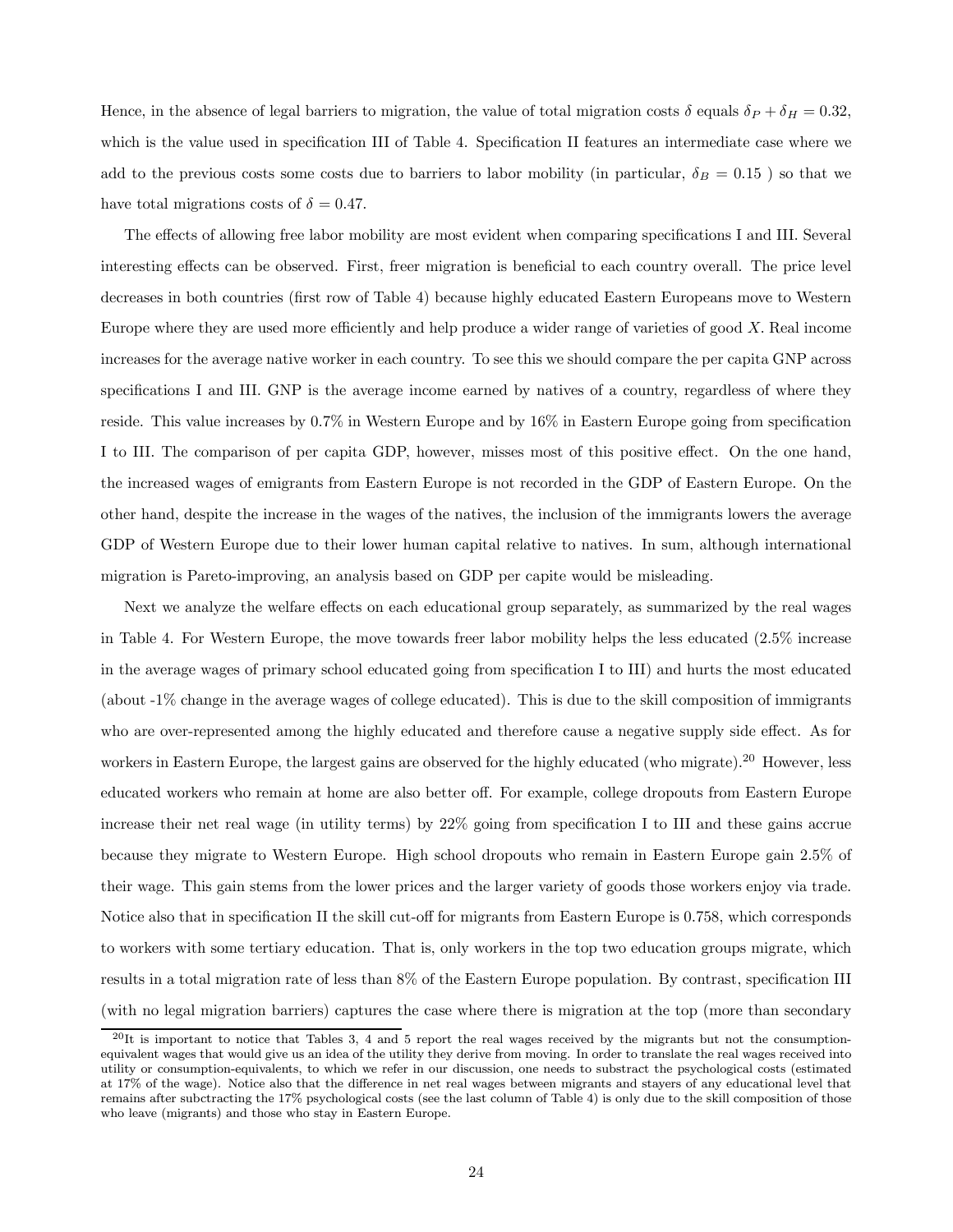education) and at the bottom (less than primary education) of the schooling distribution. Interestingly, this case produces a total emigration rate from Eastern Europe close to 30% (27.2%), a value that is in line with the historical long-run emigration rates from Italy to the US for the period 1880-1913 and from Puerto Rico to the US during the period 1950-2000. Even in the absence of legal barriers to migration (specification III) Eastern European immigrants would only represent 9% of the Western European population.

#### 5.2.3 Costly Trade and Labor Mobility

Table 5 features simulations similar to those in Table 4 with the difference that trade of good  $X$  is not completely free but subject to iceberg trade costs  $\tau = 1.5$ . Trade costs of 50% of the traded value are not unreasonable if we consider that they include transport costs (according to Hummels 2007, freight costs for most tradable goods are close to 10% of their value) and all the bureaucratic hurdles, non-tariff barriers, as well as some intrinsic non-tradeability of X given that some of these high tech goods and services (such as medical or real estate services) are hard (although not impossible) to trade.

We start with the case of no migration at all (specification I) and progressively lower migration barriers so that migration costs go from  $\delta = (\delta_H + \delta_B + \delta_P) = 0.66$  (specification II) to  $\delta = 0.43$  (specification IV). The main implications of freer migration observed in the previous section carry through in the scenario with costly trade with only a few differences. First, the benefits from free trade (relative to autarky) are somewhat reduced, particularly for Eastern Europe. Since price convergence is incomplete, Eastern Europe maintains higher prices than Western Europe (about 20% higher) and the gains in real per capita GDP are smaller (+36.5% relative to autarky). Similarly, the real wages of the highly educated in Eastern Europe do not increase nearly as much as with free trade. As the gains from trade liberalization in Eastern Europe are smaller in the presence of trade costs, when labor is allowed to move, the incentives for workers in the East to migrate to the West are larger. In this sense, migration is a substitute for trade. In particular, in the presence of trade costs higher migration costs are needed to obtain the same emigration rates as in Table 4. The current (2000) distribution of migrants, with mainly highly educated immigrants in Western Europe, is achieved for  $\delta = 0.66$ , and an emigration rate close to 30% of the Eastern European population (with migration of both highly educated and less educated workers) is reached for  $\delta = 43\%$ .<sup>21</sup> Interestingly, while costly trade leads to higher migration and migration increases per capita GNP in each country (compare specifications I and IV of Table 5) the benefits from migration are reduced for workers who remain in Eastern Europe.<sup>22</sup> For example, high school dropouts who remain in Eastern Europe gained 2.5% of their real wages going from specifications I to III in Table 4, while in the case of costly trade they gain 2% of their wage going from specification II to IV in Table 5. Qualitatively, though, all the effects of increased labor mobility described above also take place in the scenario with costly trade: Eastern European

<sup>&</sup>lt;sup>21</sup>At  $\delta = 0.32$  all workers would migrate from Eastern Europe, making this an unreasonable and not very interesting scenario.

 $^{22}$ This is because due to trade costs the varieties of good X are more costly in the East.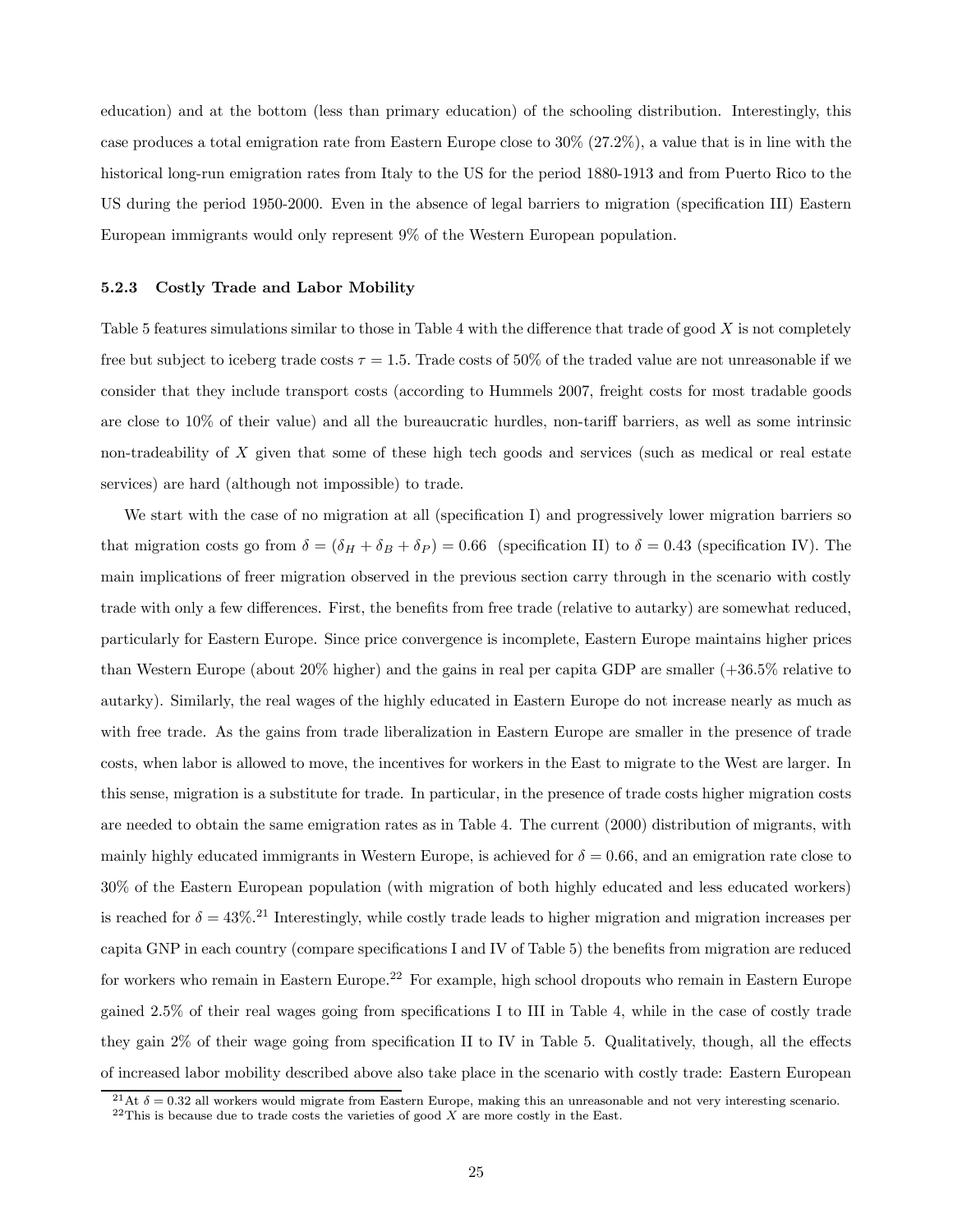workers with some college education or more gain between 20 and 60% of their real wages by migrating, and so they are the big winners from the removal of labor mobility restrictions. Even if trade costs reduce some of the global benefits from migration, and concentrate them more on the migrants and on the workers in Western Europe, freer migration improves the average GNP of each country.

### 6 Conclusion

This paper develops a model of international migration that combines technological differences across countries, trade of a differentiated good and heterogeneous workers. Given these ingredients, the model is particularly suited to analyze the migration of highly skilled workers from poorer to richer countries. This fills a gap in the literature, since trade and migration tend to be analyzed separately. The model is applied to an important example of economic integration: the East-West European economic integration. We calibrate the model to match the economic features of Eastern and Western European countries and analyze the effects of reducing the barriers to labor mobility between the two regions when trade is free.

Our simulations show that if the free movement of workers between East and West is allowed, as much as 27% of the Eastern European population would migrate to the West, with most of them being highly educated workers. This would benefit Europe as a whole by increasing the gross national product of Western Europe by almost  $1\%$  and that of Eastern Europe by  $16\%$  thanks to the fact that the highly educated workers are much more productive in the West and free trade spreads the benefits from their extra productivity. The least educated workers in the East, as well as in the West, gain from the migration of the highly skilled from the East to the West. The only group that would somewhat suffer from these migration patterns would be the highly skilled in the West who would bear the competitive effects of an increased supply of high skilled labor.

### 7 Appendix

The implicit function theorem implies that  $\partial \overline{Z}_j / \partial F_{Xj} = -\frac{\partial \Im \partial F_{Xj}}{\partial \Im \partial \overline{Z}_j}$ . Applying Leibniz's rule to differentiate  $\Im[\overline{Z}_j , g_Y , g_{Xj} , \beta , \sigma , \theta , M_j , F_{Xj} , G_j(Z)]$  as expressed in (13)we obtain

$$
\begin{split} &\partial\Im/\partial\overline{Z}_{j}=\nonumber\\ &\exp(g_{Yj}\overline{Z}_{j})\phi_{j}(\overline{Z}_{j})+\left(\frac{1-\beta}{\beta}\right)^{\theta}\left(\frac{\sigma}{\sigma-1}\right)^{\theta-1}\left(\frac{\sigma F_{Xj}}{M_{j}\Lambda_{j}}\right)^{\frac{\theta-1}{\sigma-1}}\theta(g_{Xj}-g_{Yj})\exp[\theta(g_{Yj}-g_{Xj})\overline{Z}_{j}] \left(\int\limits_{\overline{Z}_{j}}^{1}\exp(g_{Xj}Z)dG_{j}(Z)\right)^{\frac{\sigma-\theta}{\sigma-1}}\\ &+\left(\frac{1-\beta}{\beta}\right)^{\theta}\left(\frac{\sigma}{\sigma-1}\right)^{\theta-1}\left(\frac{\sigma F_{Xj}}{M_{j}\Lambda_{j}}\right)^{\frac{\theta-1}{\sigma-1}}\exp[\theta(g_{Yj}-g_{Xj})\overline{Z}_{j}]\left(\frac{\sigma-\theta}{\sigma-1}\right)\left(\int\limits_{\overline{Z}_{j}}^{1}\exp(g_{Xj}Z)dG_{j}(Z)\right)^{\frac{1-\theta}{\sigma-1}}\exp(g_{Xj}\overline{Z}_{j})\phi_{j}(\overline{Z}_{j}) \end{split}
$$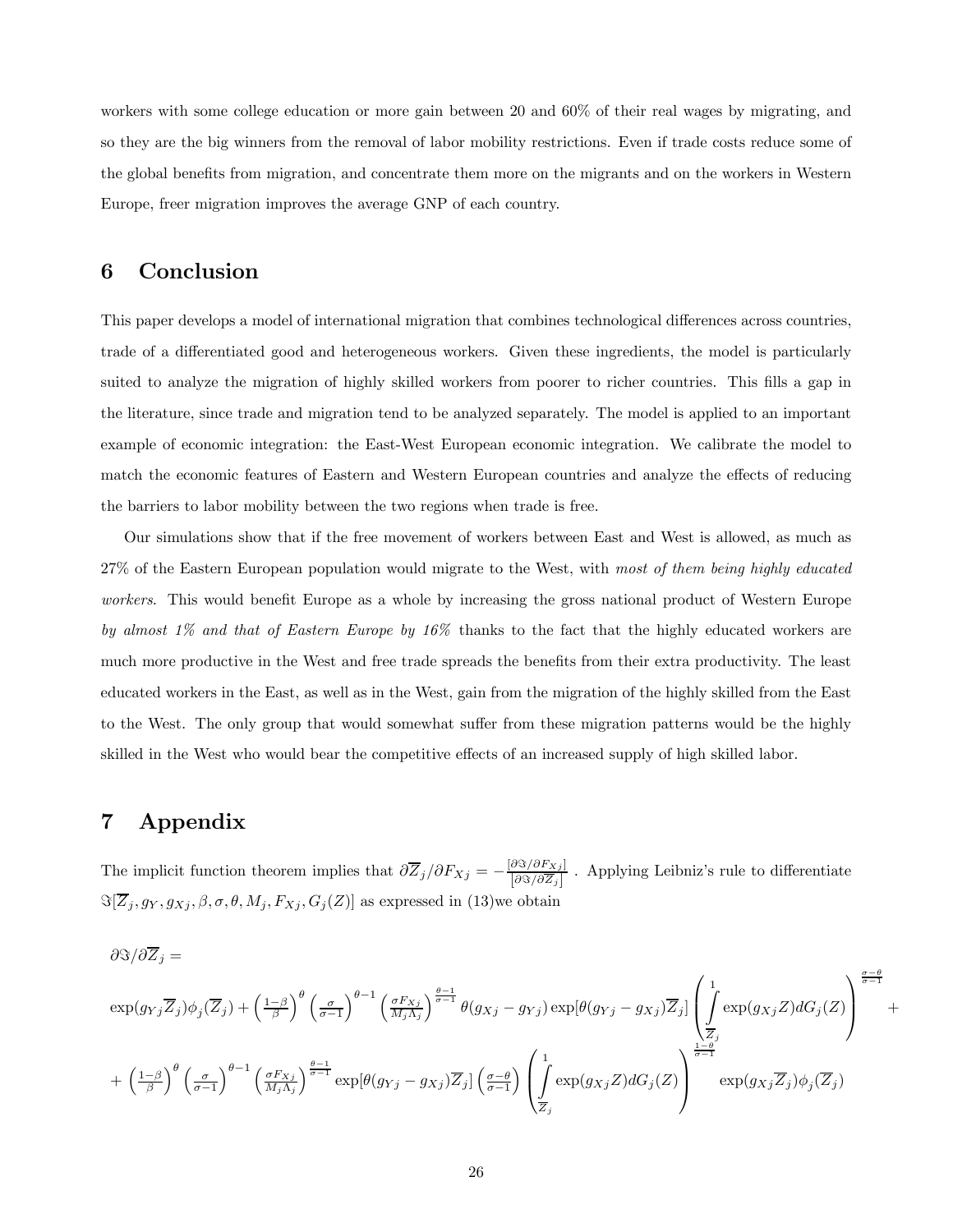where  $\phi_j(Z)$  is the density function relative to the cumulative distribution  $G_j(Z)$ . Under the parameter restrictions  $g_{Xj} > g_{Yj}$  and  $\sigma > \theta$ , the expression above is the sum of three positive terms and hence it is positive. On the other hand we have

$$
\partial \Im/\partial F_{Xj} = -\frac{\theta - 1}{\sigma - 1} \left(\frac{1 - \beta}{\beta}\right)^{\theta} \left(\frac{\sigma}{\sigma - 1}\right)^{\theta - 1} \left(\frac{\sigma F_{Xj}}{M_j \Lambda_j}\right)^{\frac{\theta - \sigma}{\sigma - 1}} \frac{\sigma}{M_j \Lambda_j} \exp[\theta(g_{Yj} - g_{Xj}) \overline{Z}_j] \left(\int_{\overline{Z}_j}^1 \exp(g_{Xj} Z) dG_j(Z)\right)^{\frac{\theta - \sigma}{\sigma - 1}}
$$

σ−θ

σ−θ

which is negative, and plugging it into the formula above gives  $\partial \overline{Z}_j / \partial F_{X_j} > 0$ .

Similarly, we have

$$
\frac{\partial \Im}{\partial M_j} = \frac{\theta - 1}{\sigma - 1} \left(\frac{1 - \beta}{\beta}\right)^{\theta} \left(\frac{\sigma}{\sigma - 1}\right)^{\theta - 1} \left(\frac{\sigma F_{Xj}}{M_j \Lambda_j}\right)^{\frac{\theta - \sigma}{\sigma - 1}} \frac{\sigma F_{Xj}}{M_j^2 \Lambda_j} \exp[\theta(g_{Yj} - g_{Xj}) \overline{Z}_j] \left(\int_{\overline{Z}_j}^1 \exp(g_{Xj} Z) dG_j(Z)\right)^{\frac{\theta - \sigma}{\sigma - 1}}
$$

which is positive so that the implied derivative  $\partial \overline{Z}_j / \partial M_j$  would be negative.

Finally a shift in the density  $dG_j(Z)$  that decreases the term  $\begin{bmatrix} Z_j \end{bmatrix}$ 0  $\exp(g_{Yj}Z)dG_j(Z)$  and increases the  $\begin{pmatrix} 1 \\ \text{term} \end{pmatrix}$  $\boldsymbol{Z}_j$  $\exp(g_{Xj}Z)dG_j(Z)$  would decrease the overall value of  $\Im[\overline{Z}_j , g_Y , g_{Xj} , \beta, \sigma, \theta, M_j, F_{Xj} , G_j(Z)]$  so that  $\partial \Im/\partial G_j(Z)$ <0 and the response of  $\overline{Z}_j$  to such a shift would be an increase.

# References

Acemoglu, D., 1998. "Why Do New Technologies Complement Skills? Directed Technical Change and Wage Inequality", Quarterly Journal of Economics 113, 1055-1090.

Acemoglu, D., 2002. "Directed Technical Change", Review of Economic Studies 69:4, 781-810.

Acemoglu, D. and F. Zilibotti, 200. "Productivity Differences", *Quarterly Journal of Economics* 116, 563-606.

Bhagwati, J. and K. Hamada, 1974. "The Brain Drain, International Integration of Markets for Professionals and Unemployment: A Theoretical Analysis", Journal of Development Economics 1:1, 19-42.

Bhagwati, J. and Rodriguez, 1975. "Welfare-Theoretical Analysis of the Brain Drain", Journal of Development Economics 2, 195—222.

Barro, R. and Lee, J., 2001. "International Data on Educational Attainment: Updates and Implications", Oxford Economic Papers 53:3, 541—63.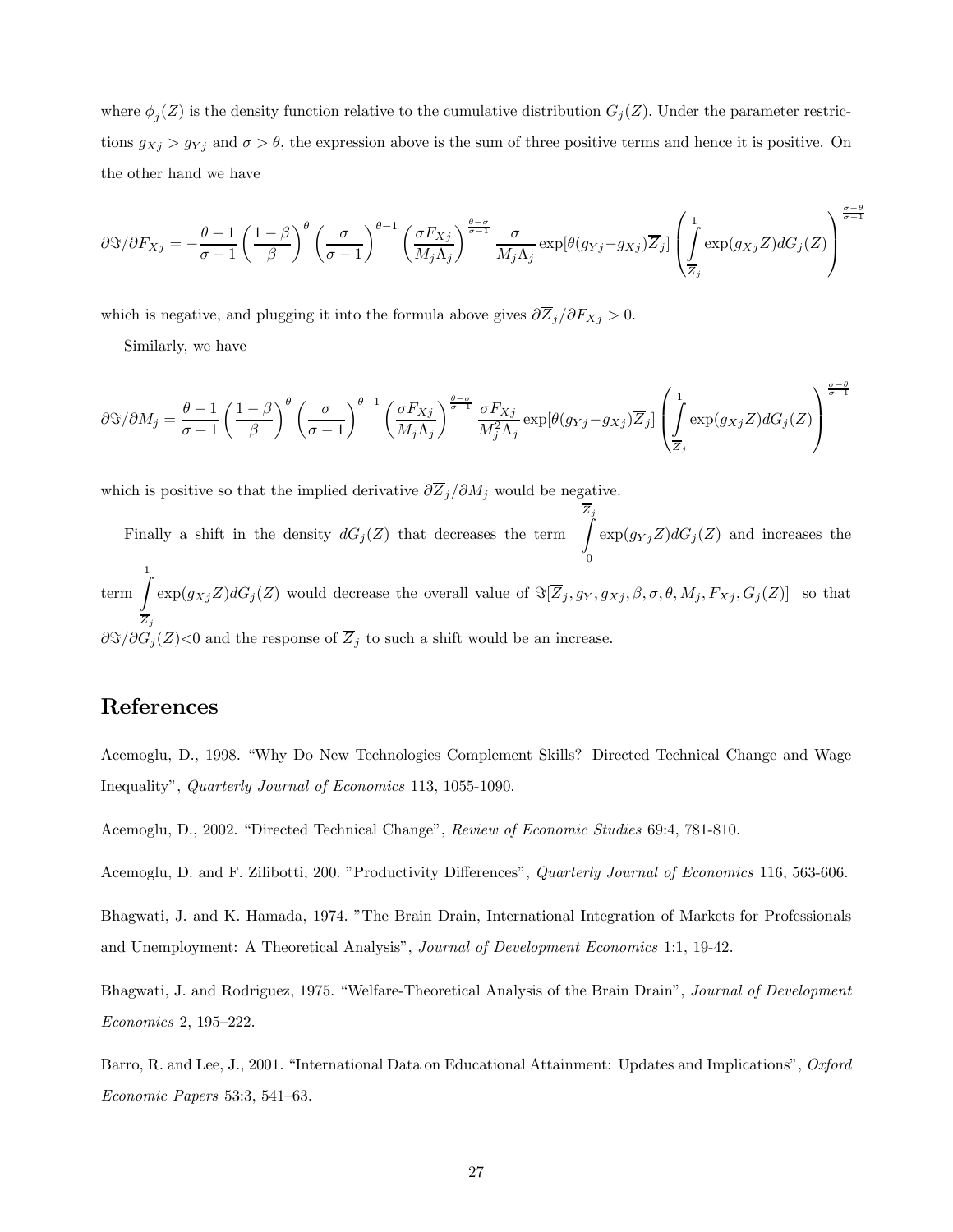Beine, M., F. Docquier and H. Rapoport, 2001. "Brain Drain and Economic Growth: Theory and Evidence", Journal of Development Economics 64:1, 275-289.

Benhabib, J. and B. Jovanovich, 2007. "Optimal Migration: a World Perspective", NBER Working Paper # 12871, Cambridge MA.

Boeri, T. and H. Brucker, 2005. "Why Are Europeans So Tough on Migrants?", Economic Policy October 2005, 629-703.

Borjas, G., 1996. "The Earnings of American Immigrants in the United States", Journal of Development Economics 51:1, 69-98.

Broda, C. and D. Weinstein, 2006. "Globalization and the Gains from Variety", Quarterly Journal of Economics 121:2, 541-585.

Caselli, F. and W. J. Coleman, 2006. "The World Technology Frontier", American Economic Review 96:3, 499-522.

Ciccone, A. and G. Peri, 2005. "Long-Run Substitutability between More and Less Educated Workers: Evidence from U.S. States 1950-1990", Review of Economics and Statistic 87:4, 652-663.

Docquier, F. and A. Marfouk, 2005. "International Migration by Educational Attainment -Release 1.1", Manuscript, Faculté des Sciences Sociales, Politiques et Économiques, Université Libre de Bruxelles.

Freeman, R., 2006. "People Flows in Globalization", NBER Working Paper #12315, Cambridge MA.

Hall, R. and C. I. Jones, 1999. "Why do Some Countries Produce So Much More Output Per worker than Others?", Quarterly Journal of Economics 114:1, 83-116.

Hatton, T.J. and J. Williamson, 2005. "A Dual Policy Paradox: Why Have Trade and Immigration Policies Always Differed in Labor-Scarce Economies?", NBER Working Paper 11866, Cambridge MA.

Hatton, T.J. and J. Williamson, 2006. "What Determines Immigration's Impact: Comparing Two Global Centuries", NBER Working Paper # 12414, Cambridge MA.

Hummels, D., 2007. "Transport Costs and International Trade in the Second Era of Globalization", Journal of Economic Perspectives 21:3, 131-154.

Iranzo, S. and G. Peri, 2006. "Schooling Externalities, Technology and Productivity: Theory and Evidence from U.S. States", NBER Working Paper #12440, Cambridge MA.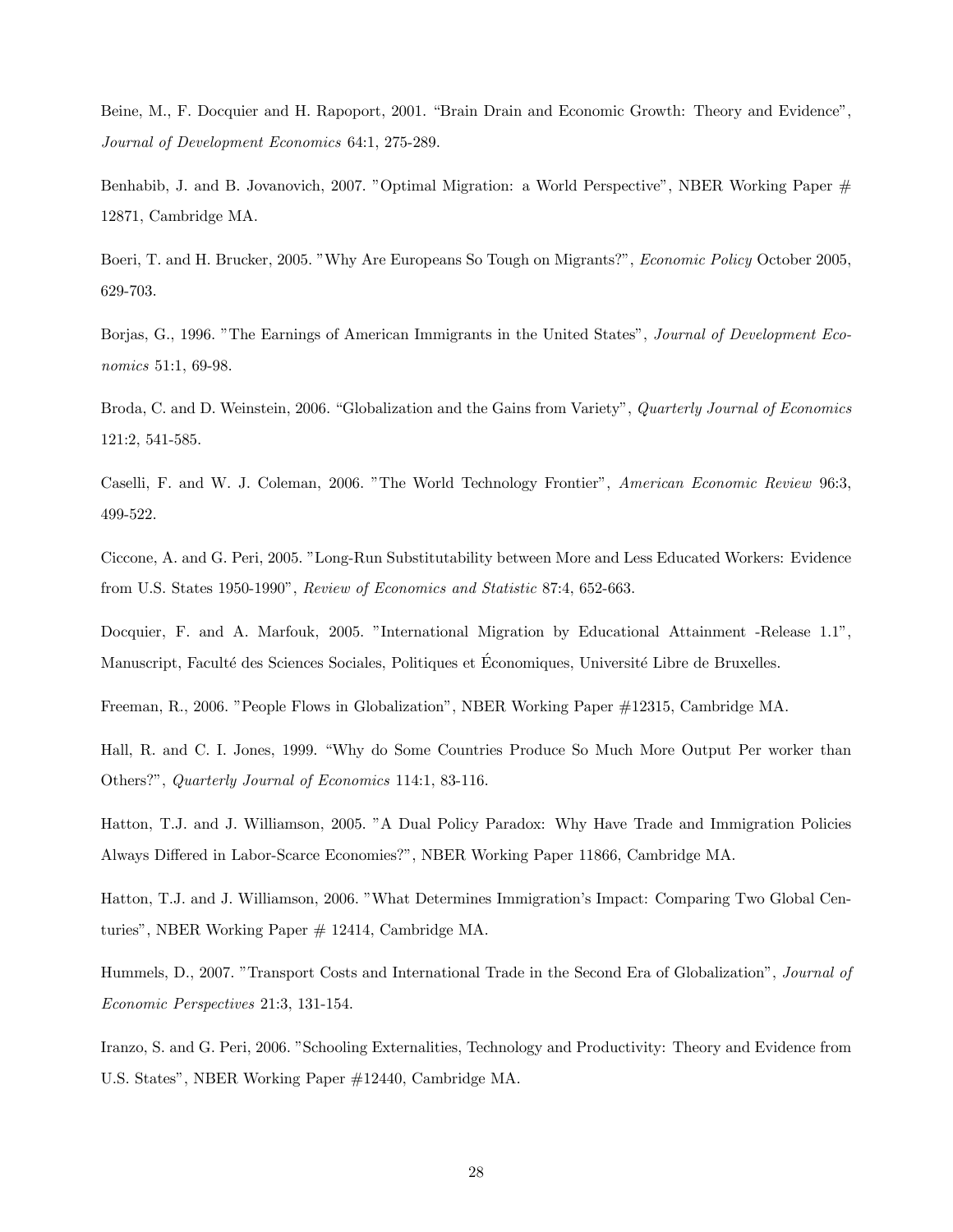Jones, R.W., I. Coelho and S. Easton, 1986. "The Theory of International Factor Flows: The Basic Model", Journal of International Economics 20, 313-327.

Kapur, D. and J. McHale, 2006. Give Us Your Best and Brightest: The Global Hunt for Talent and its Impact on the Developing World, Center for Global Development, Washington DC.

Katz, L. and K. Murphy, 1992. "Changes in Relative Wages 1963-1987- Supply and Demand Factors", *Quarterly* Journal of Economics 107:1, 35-78.

Klein, P. and G. J. Ventura, 2007. "TFP Differences and the Aggregate Effects of Labor Mobility in the Long Run", The B.E. Journal of Macroeconomics 7:1 (Contributions), Article 10.

Klein, P. and G. J. Ventura, 2006. "Productivity Differences and the Dynamic Effects of Labor Movements", Manuscript University of Western Ontario, August 2006.

Kremer, M. and S. Watt, 2006. "The Globalization of Household Production", Manuscript Harvard University, December 2006

Krugman, P. and M. Obtsfeld, 2006. International Economics: Theory and Policy, Seventh Edition, Addison-Wesley.

Kuhn, P. and C. McAusland, 2006. "The International Migration of Knowledge Workers: When is Brain Drain Beneficial?", NBER Working Paper # 12761, Cambridge MA.

Mundell, R.A., 1957. "International Trade and Factor Mobility", American Economic Review 47, 321-335.

Psacharopoulos, G. and H. Patrinos, 2004. "Returns to Investment in Education: A Further Update", Education Economics 12:2, 111 — 134.

Rauch, J. and V. Trinidade, 2002. "Ethnic Chinese Networks in International Trade", Review of Economics and Statistics 84, 116—130.

Stark, O., 2004. "Rethinking the Brain Drain", World Development 32:1, 15-22.

Wong, K.Y.and C. K.Yip, 1999. "Education, Economic Growth and Brain Drain", Journal of Economic Dynamics and Control 23, 699-726.

Yeaple, S., 2005. "A Simple Model of Firm Heterogeneity, International Trade and Wages", Journal of International Economics 65, 1-20.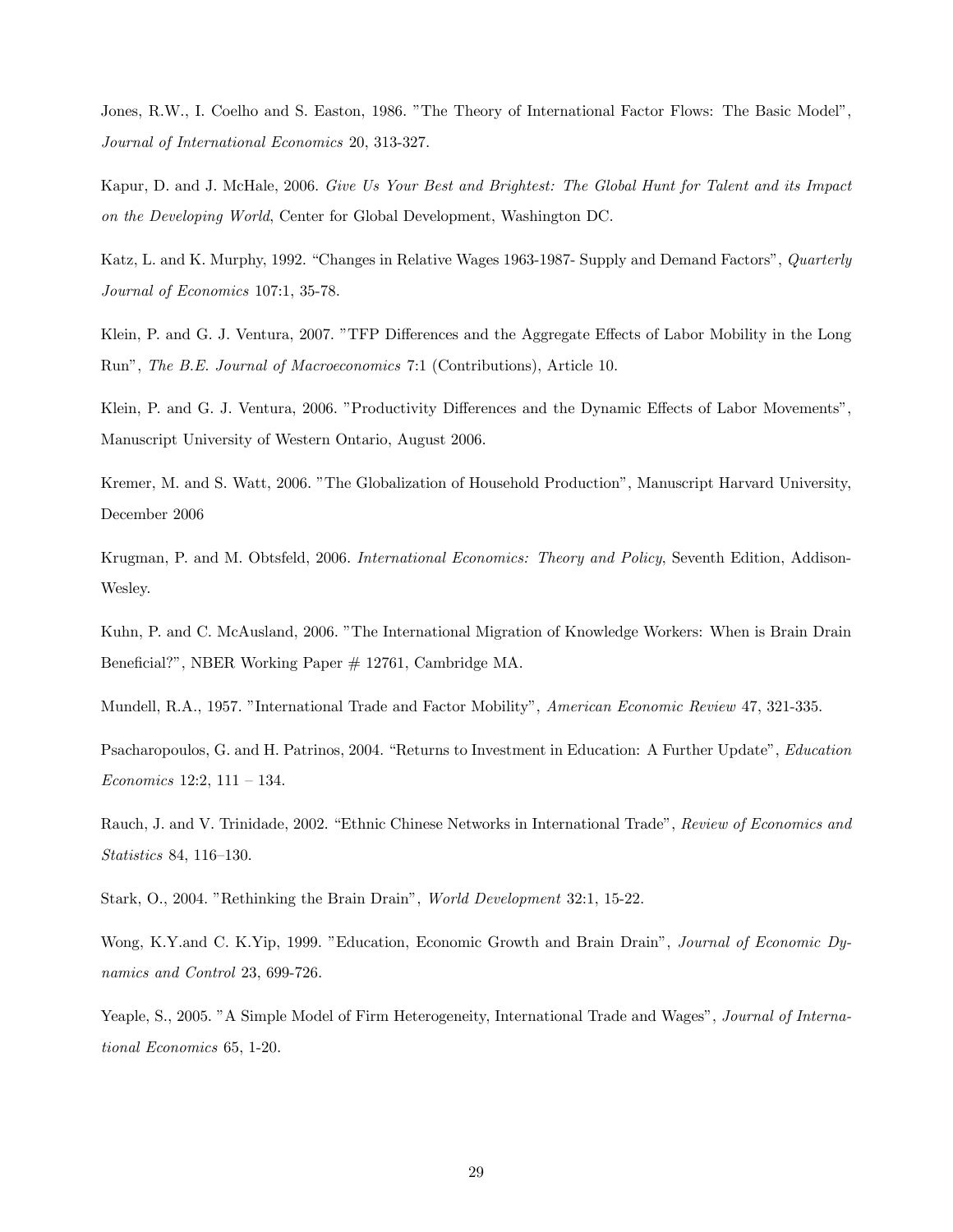# **Figures and Tables**

# **Figure 1**



 **Wage Schedules in Autarky (No Trade and No International Labor Movements)**

Country 1 in the Upper Graph; Country 2 in the Lower Graph

Notes: The horizontal axis measures the skill (schooling) level of workers, standardized to be between 0 and 1. The vertical axis measures the natural logarithm of the wage in terms of the numeraire good Y.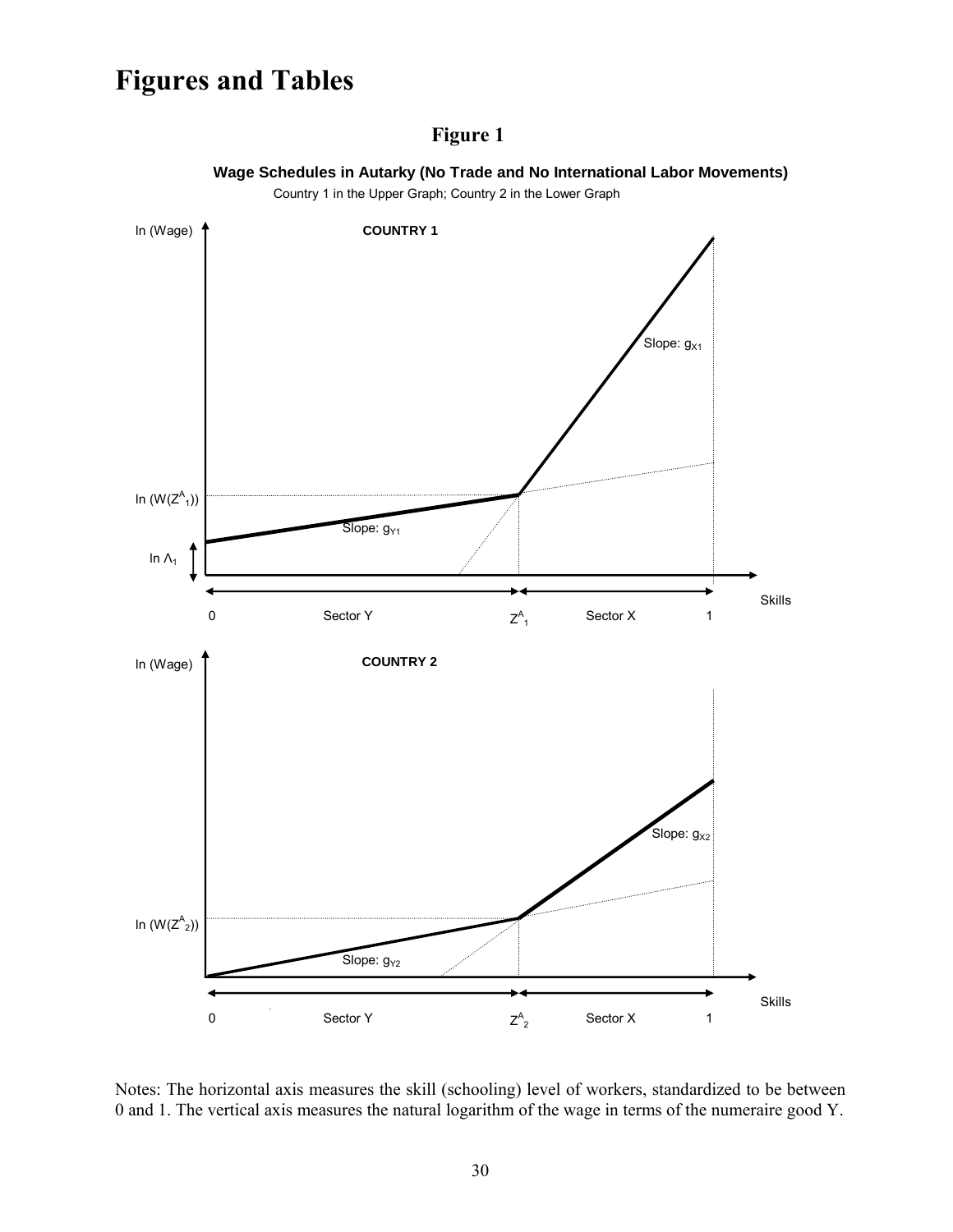# **Figure 2**



Notes: The horizontal axis measures the skill (schooling) level of workers, standardized to be between 0 and 1. The vertical axis measures the natural logarithm of the wage in terms of the numeraire good Y. The segment denoted as "Change sector" represents the range of skills of workers who switch sectors when going from autarky to free trade.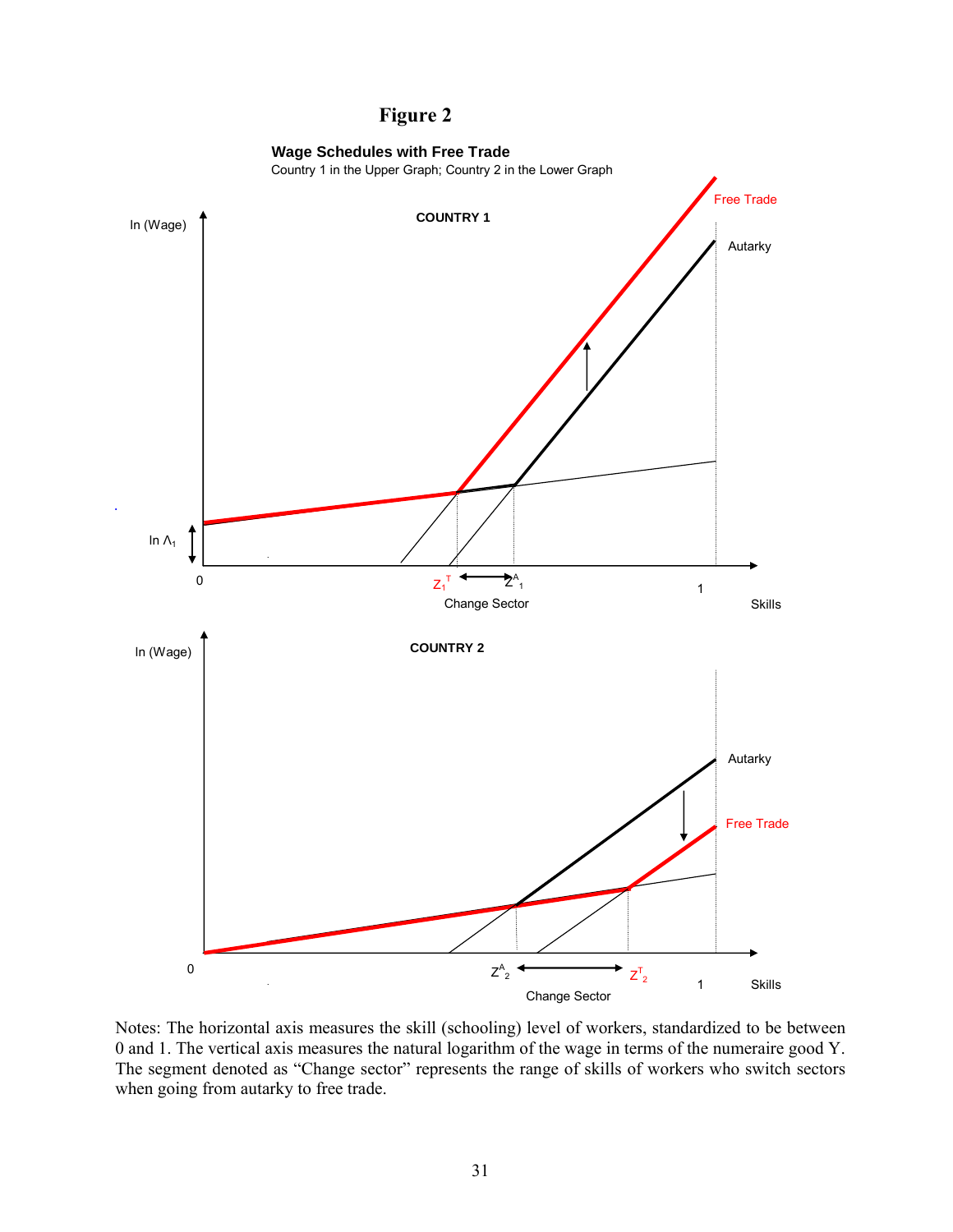### **Figure 3**



**Incentives to Migrate from Country 2 to Country 1 under Free Trade**

Notes: The migration cost δ includes the three types of costs (human capital losses, legal barriers to migration and psychological costs), i.e.,  $\delta = \delta_H + \delta_B + \delta_P$ . The purple line represents the (logarithm of the) real wage net of migration costs in Country 1, the red line represents the (logarithm of the) real wage in Country 2. The vertical distance between the two lines measures the gains from migrating from Country 2 to Country 1 for workers of skill level Z. This gain is positive if the purple line lies above the red line, and it is negative (a loss) if the red line lies above the purple one.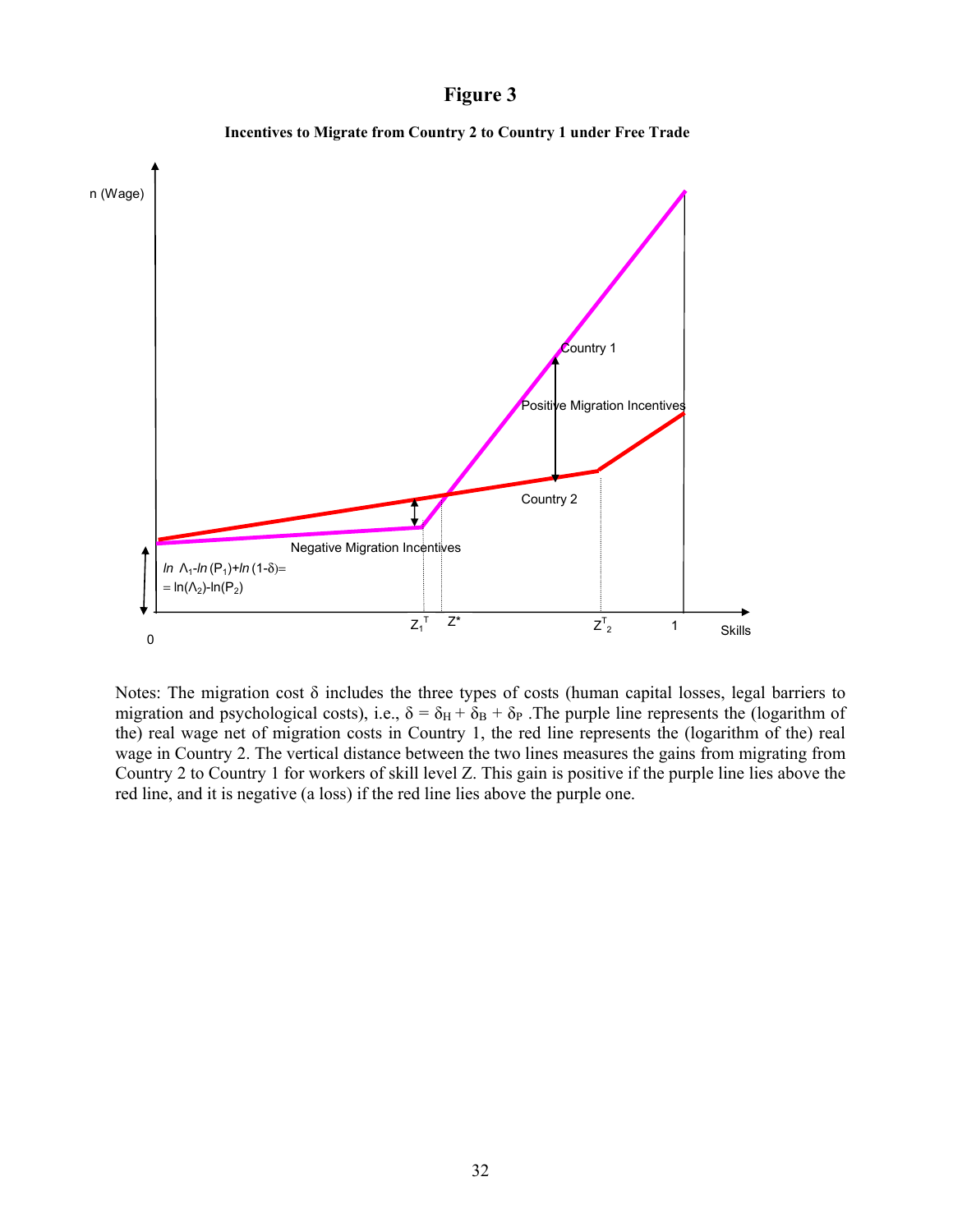# **Figure 4**

**Wage Schedules with Free Trade and no Barriers to Labor Mobility**

Country 1 in the Upper Graph; Country 2 in the Lower Graph



Notes: The horizontal axis measures the skill (schooling) level of workers, standardized to be between 0 and 1. The vertical axis measures the natural logarithm of the wage in terms of the numeraire good Y with free trade only (red lines) and with free trade and labor mobility (blue lines).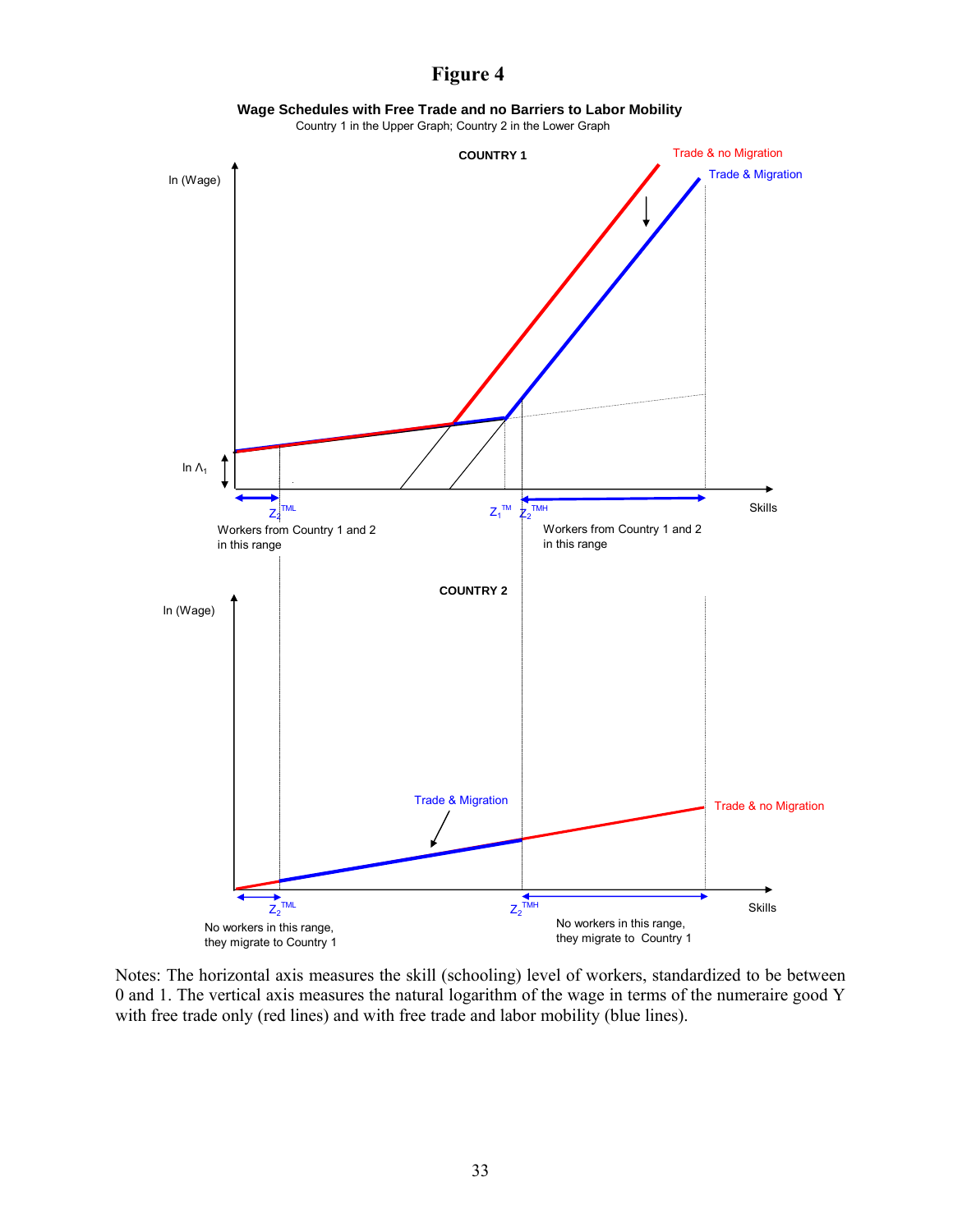|                      |                  | <b>Emigration Rates in 2000</b> |                             |              |                  | <b>Changes in Emigration Rates 1990-2000</b> |                  |          |  |
|----------------------|------------------|---------------------------------|-----------------------------|--------------|------------------|----------------------------------------------|------------------|----------|--|
|                      | Low              | Intermediate                    |                             | High         |                  | Intermediate                                 | High             |          |  |
|                      | <b>Education</b> | <b>Education</b>                | <b>Education</b>            | <b>Total</b> | <b>Education</b> | <b>Education</b>                             | <b>Education</b> | Total    |  |
|                      |                  |                                 | <b>Rich Countries</b>       |              |                  |                                              |                  |          |  |
| Canada               | 3.2%             | 3.3%                            | 4.6%                        | $4.0\%$      | $-0.7%$          | $-1.2%$                                      | $-0.2%$          | $-0.6%$  |  |
| <b>United States</b> | 1.7%             | $0.2\%$                         | $0.5\%$                     | 0.4%         | $0.3\%$          | 0.1%                                         | $-0.1\%$         | $0.0\%$  |  |
| France               | 1.1%             | 2.7%                            | $3.4\%$                     | $2.0\%$      | $-0.7%$          | $0.9\%$                                      | $0.7\%$          | $0.0\%$  |  |
| Germany              | 7.5%             | $2.0\%$                         | $5.2\%$                     | 3.4%         | 1.7%             | $0.0\%$                                      | $-0.5%$          | $-0.1\%$ |  |
| Japan                | $0.2\%$          | $0.3\%$                         | 1.2%                        | 0.5%         | $0.0\%$          | $0.0\%$                                      | $-0.1\%$         | $0.0\%$  |  |
|                      |                  |                                 | <b>Developing Countries</b> |              |                  |                                              |                  |          |  |
| Mexico               | 10.3%            | 15.5%                           | 15.3%                       | 12.4%        | 3.7%             | 6.4%                                         | 4.6%             | 4.9%     |  |
| Romania              | 4.6%             | $2.0\%$                         | 11.8%                       | 3.7%         | 1.1%             | 1.1%                                         | 2.7%             | 1.3%     |  |
| China                | $0.1\%$          | 0.1%                            | $3.8\%$                     | $0.2\%$      | $0.0\%$          | $0.0\%$                                      | 0.8%             | 0.1%     |  |
| India                | $0.1\%$          | $0.4\%$                         | $4.3\%$                     | 0.4%         | $0.0\%$          | 0.1%                                         | 1.5%             | 0.1%     |  |
| Philippines          | 1.4%             | 3.3%                            | 13.7%                       | $5.0\%$      | $0.1\%$          | 0.3%                                         | 0.8%             | 0.8%     |  |
| Eastern Europe       | $5.0\%$          | 3.3%                            | 14%                         | $5.2\%$      | 0.5%             | 1.2%                                         | 0.8%             | 1.1%     |  |

## **TABLE 1: EMIGRATION RATES AND THEIR CHANGES 1990-2000**

Notes: Emigration rates are calculated as the total number of people residing out of the country of origin relative to the working age population in the country of origin by level of education and in the aggregate. Low levels of education include people with 0 to 8 years of schooling, Intermediate levels of education include people with 9 to 12 years of schooling, High levels of education include people with 13 years of schooling or more. "Eastern Europe" only includes the Eastern European countries admitted to the EU in 2006.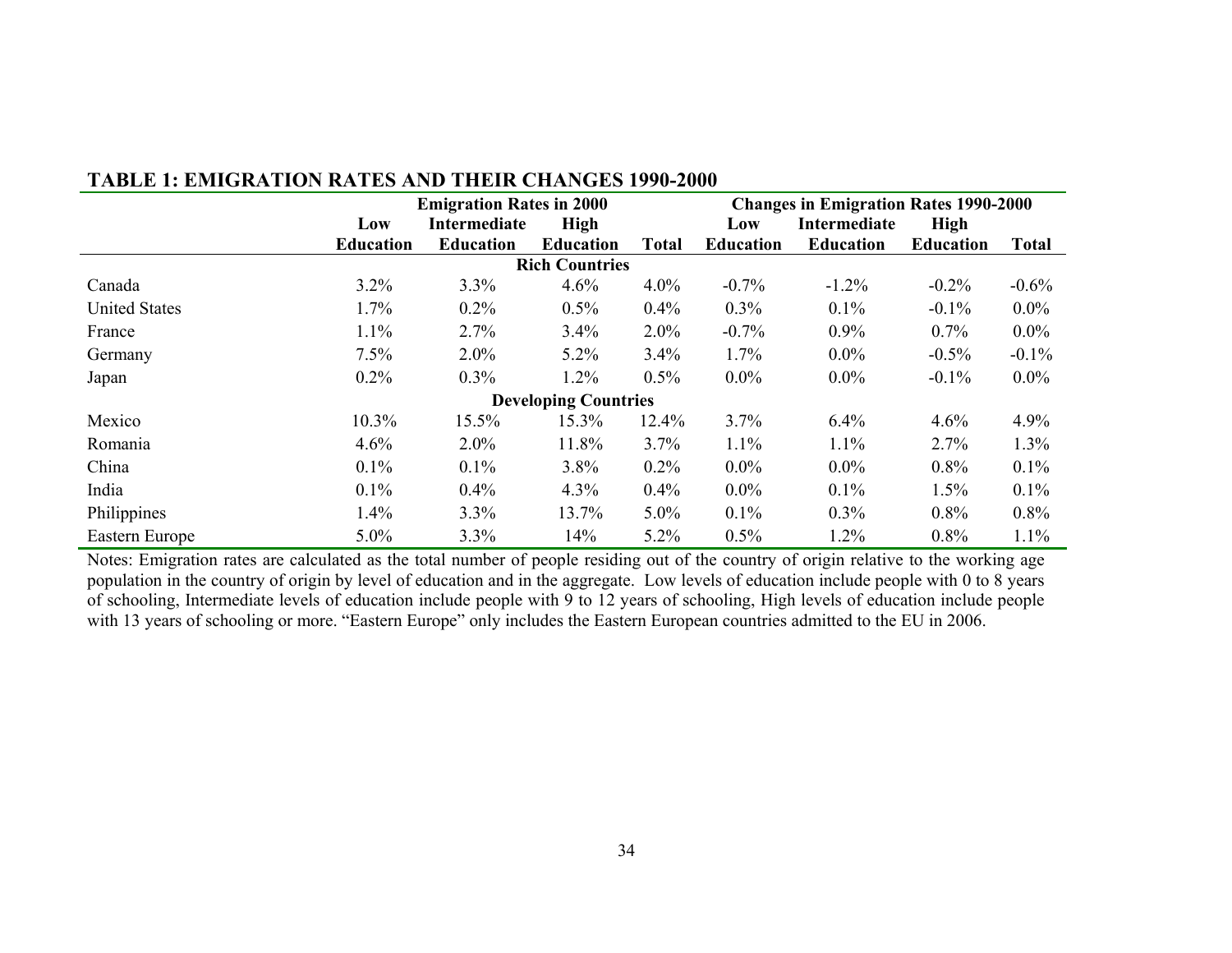### **TABLE 2: PARAMETER VALUES**

|  |  | <b>Description of the Parameters:</b> |
|--|--|---------------------------------------|
|--|--|---------------------------------------|

|                                                              | Western EU     | Eastern EU                      |  |
|--------------------------------------------------------------|----------------|---------------------------------|--|
| <b>Population and Education</b>                              |                |                                 |  |
| $M_i$ : Total population (Country 1's is standardized to 1)  | $\mathbf{1}$   | 0.33                            |  |
| Share of population with at most primary degree              | 0.13           | 0.06                            |  |
| Share of population with some secondary education            | 0.47           | 0.66                            |  |
| Share of population with secondary degree                    | 0.24           | 0.18                            |  |
| Share of population with some tertiary education             | 0.08           | 0.04                            |  |
| Share of population with college degree or more              | 0.08           | 0.06                            |  |
| <b>Technology</b>                                            |                |                                 |  |
| $\Lambda_i$ : TFP level (Country 2's is standardized to 1)   | 1.5            | $\mathbf{1}$                    |  |
| $g_{Xi}$ : Returns to skills (schooling) in sector X         | 2              |                                 |  |
| $g_{Yi}$ . Returns to skills (schooling) in sector Y         | 0.4            | 0.5                             |  |
| $F_{xi}$ : Fixed cost of development of a variety in X       | 10             | 4.7                             |  |
|                                                              |                | <b>Common to both countries</b> |  |
| <b>Preferences</b>                                           |                |                                 |  |
| $\theta$ : elasticity of substitution between goods X and Y  |                | 1.5                             |  |
| $\beta$ : preference for good X in the utility function      | 0.5            |                                 |  |
| $\sigma$ : elasticity of substitution between varieties of X | $\overline{4}$ |                                 |  |

Notes: The choice of parameters is described in detail in the main text. Parameters related to population and education are obtained from the data, parameters related to technology are either from the literature or calibrated to match the features of Eastern and Western Europe, and the taste parameters, common to the two economies, are taken from the literature.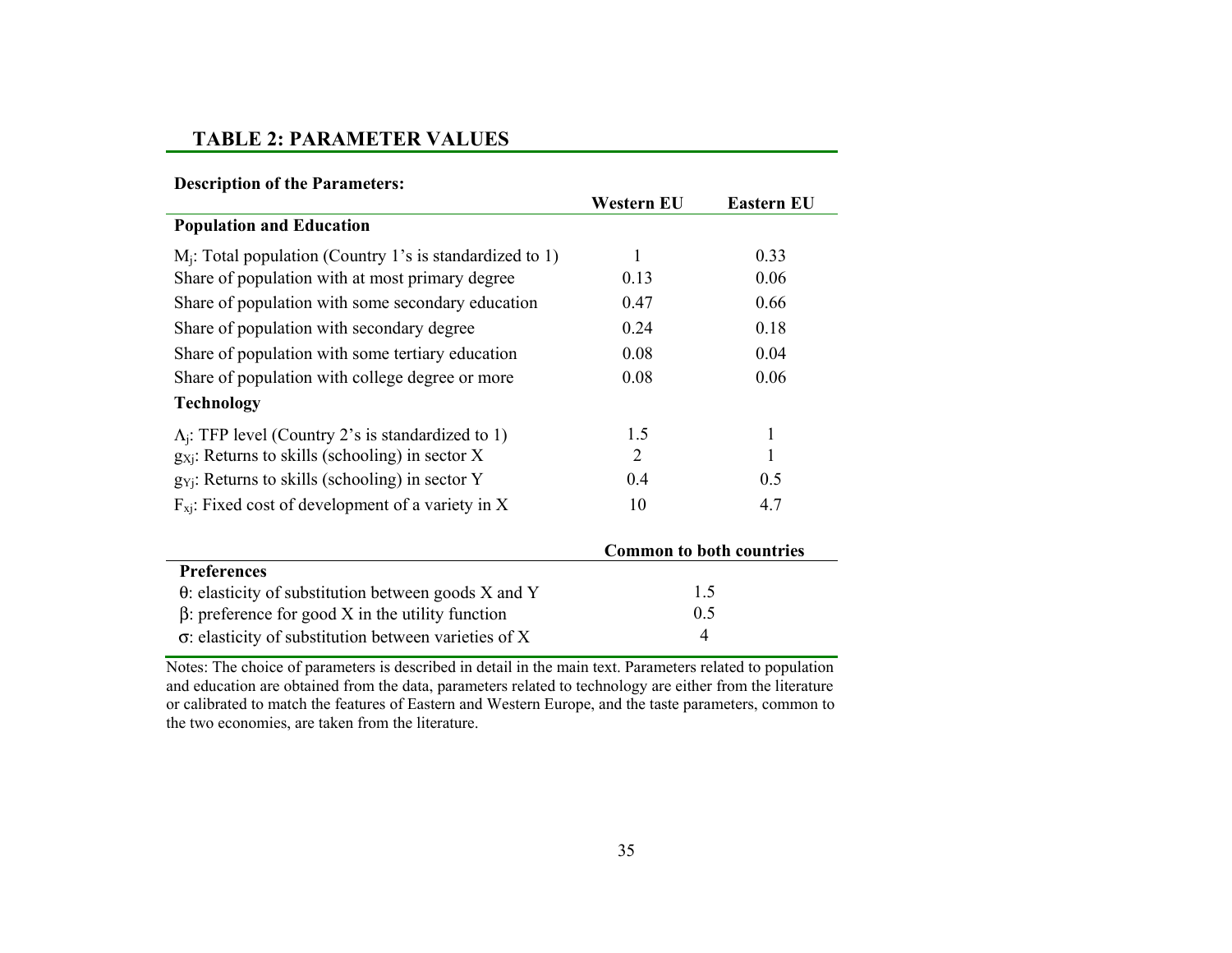|                                | $\mathbf{I}$      | <b>Autarky</b>    | <b>ID</b>         | <b>Free Trade and No Migration</b> | <b>Current Migration Costs*</b><br>(wage cut $\delta = 61\%$ )<br>(III) |                             |  |
|--------------------------------|-------------------|-------------------|-------------------|------------------------------------|-------------------------------------------------------------------------|-----------------------------|--|
|                                | <b>Western EU</b> | <b>Eastern EU</b> | <b>Western EU</b> | <b>Eastern EU</b>                  | <b>Western EU</b>                                                       | <b>Eastern EU</b>           |  |
| Overall price                  |                   | 1.662             | 1.003             | 1.003                              | 1.002                                                                   | 1.002                       |  |
| Real per capita GDP            |                   | 0.394             | 1.028             | 0.643                              | 1.029                                                                   | 0.643                       |  |
| Real per capita GNP            |                   |                   |                   |                                    | 1.028                                                                   | 0.650                       |  |
| Real wages of:                 |                   |                   |                   |                                    |                                                                         |                             |  |
| Primary School (natives)       | 0.801             | 0.328             | 0.798             | 0.543                              | 0.800                                                                   | 0.544                       |  |
| Primary School (migrants)      |                   |                   |                   |                                    |                                                                         |                             |  |
| HS dropouts (natives)          | 0.903             | 0.381             | 0.905             | 0.631                              | 0.906                                                                   | 0.632                       |  |
| HS dropouts (migrants)         |                   |                   |                   |                                    |                                                                         |                             |  |
| HS graduates (natives)         | 0.988             | 0.410             | 1.045             | 0.671                              | 1.045                                                                   | 0.672                       |  |
| HS graduates (migrants)        |                   |                   |                   |                                    |                                                                         |                             |  |
| College dropouts (natives)     | 1.211             | 0.451             | 1.281             | 0.705                              | 1.280                                                                   | 0.707                       |  |
| College dropouts (migrants)    |                   |                   |                   |                                    |                                                                         |                             |  |
| College graduates (natives)    | 1.723             | 0.533             | 1.823             | 0.770                              | 1.822                                                                   | 0.763                       |  |
| College graduates (migrants)   |                   |                   |                   |                                    |                                                                         | 0.971                       |  |
| Cut-off skill level            | $Z_1^A = 0.6$     | $Z_2^A = 0.6$     | $Z_1^T = 0.562$   | $Z_2^T=1$                          | $Z_1^{\text{TM}}=0.564$                                                 | $Z_2$ <sup>TMH</sup> =0.954 |  |
| Share of workers in sector Y   | 0.60              | 0.72              | 0.51              |                                    | 0.52                                                                    |                             |  |
| Share of workers in sector X   | 0.40              | 0.28              | 0.49              | $\boldsymbol{0}$                   | 0.48                                                                    | $\boldsymbol{0}$            |  |
|                                |                   |                   |                   |                                    |                                                                         |                             |  |
| Total Emigration rates $(\% )$ | $\overline{0}$    | $\boldsymbol{0}$  | $\boldsymbol{0}$  | $\boldsymbol{0}$                   | 0.47%                                                                   | 1.43%                       |  |
| of which                       |                   |                   |                   |                                    |                                                                         |                             |  |
| % Low skilled                  |                   |                   |                   |                                    | $\boldsymbol{0}$                                                        |                             |  |
| % High skilled                 |                   |                   |                   |                                    | 100%                                                                    |                             |  |

# **TABLE 3: AUTARKY, COSTLESS TRADE AND BARRIERS TO MIGRATION**

Notes: The income and wages of both countries in all scenarios have been standardized to the per capita income of country 1 in autarky. Similarly, the prices have been standardized to country 1's price under autarky.

(\*) These are the migration costs that yield the observed current migration from Eastern Europe under free trade.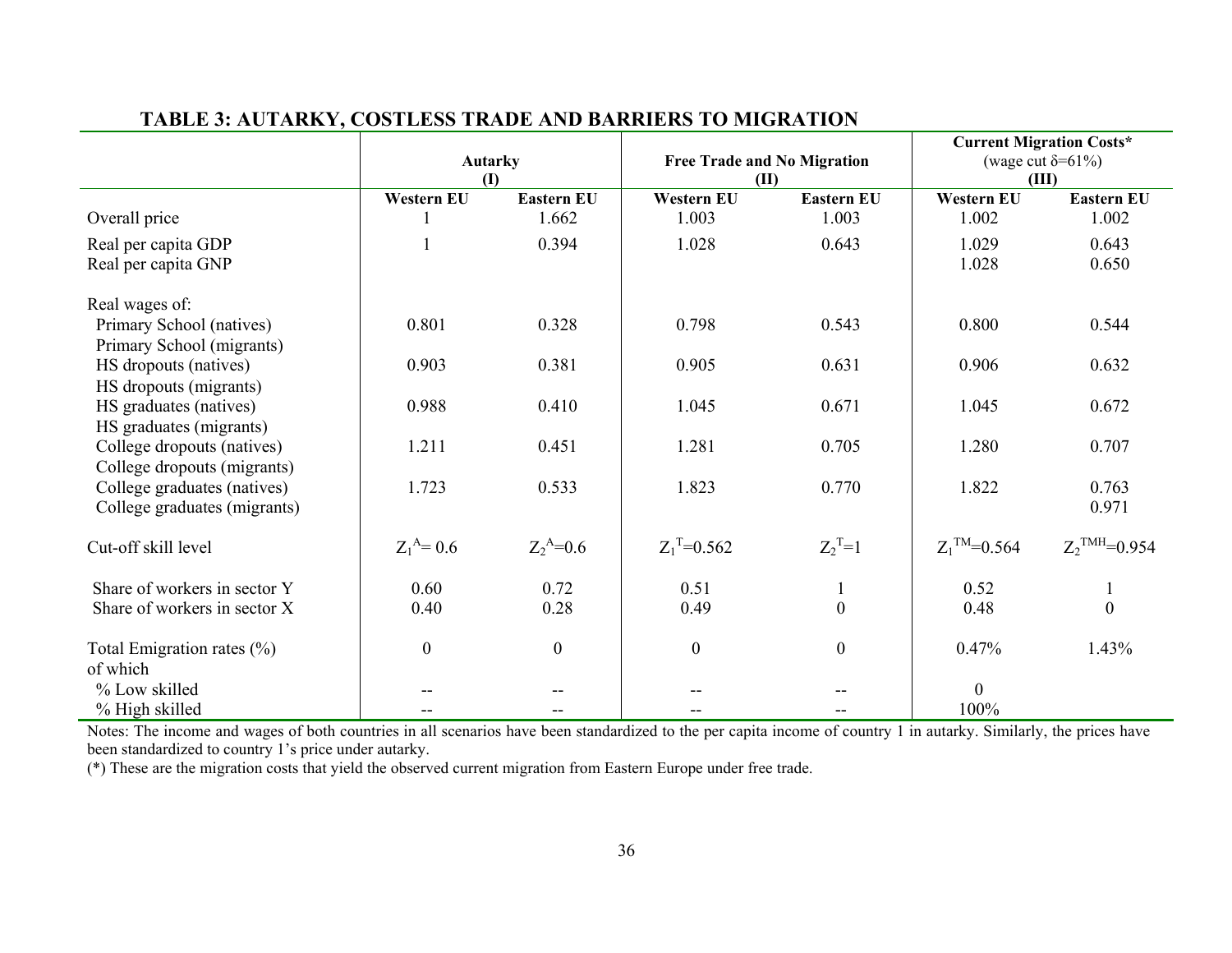|                                            | <b>Current Migration Costs*</b><br>(wage cut $\delta = 61\%$ )<br><b>(I)</b> |                           |                           | <b>Medium Migration Costs</b><br>(wage cut $\delta = 47\%$ )<br>(II) | <b>Low Migration Costs</b><br>(wage cut $\delta = 32\%$ )<br>(III) |                                                            |  |
|--------------------------------------------|------------------------------------------------------------------------------|---------------------------|---------------------------|----------------------------------------------------------------------|--------------------------------------------------------------------|------------------------------------------------------------|--|
|                                            | Western EU                                                                   | <b>Eastern EU</b>         | <b>Western EU</b>         | <b>Eastern EU</b>                                                    | <b>Western EU</b>                                                  | <b>Eastern EU</b>                                          |  |
| Overall price                              | 1.002                                                                        | 1.002                     | 0.994                     | 0.994                                                                | 0.977                                                              | 0.977                                                      |  |
| Real per capita GDP                        | 1.029                                                                        | 0.643                     | 1.035                     | 0.640                                                                | 1.036                                                              | 0.647                                                      |  |
| Real per capita GNP                        | 1.028                                                                        | 0.650                     | 1.030                     | 0.683                                                                | 1.035                                                              | 0.753                                                      |  |
| Real wages of:                             |                                                                              |                           |                           |                                                                      |                                                                    |                                                            |  |
| Primary School (natives)                   | 0.800                                                                        | 0.544                     | 0.806                     | 0.548                                                                | 0.820                                                              | 0.586                                                      |  |
| Primary School (migrants)                  |                                                                              |                           |                           |                                                                      |                                                                    | 0.626                                                      |  |
| HS dropouts (natives)                      | 0.906                                                                        | 0.632                     | 0.911                     | 0.636                                                                | 0.925                                                              | 0.648                                                      |  |
| HS dropouts (migrants)                     |                                                                              |                           |                           |                                                                      |                                                                    |                                                            |  |
| HS graduates (natives)                     | 1.045                                                                        | 0.672                     | 1.042                     | 0.677                                                                | 1.035                                                              | 0.683                                                      |  |
| HS graduates (migrants)                    |                                                                              |                           |                           |                                                                      |                                                                    | 0.833                                                      |  |
| College dropouts (natives)                 | 1.280                                                                        | 0.707                     | 1.277                     | 0.705                                                                | 1.268                                                              |                                                            |  |
| College dropouts (migrants)                |                                                                              |                           |                           | 0.884                                                                |                                                                    | 1.009                                                      |  |
| College graduates (natives)                | 1.822                                                                        | 0.763                     | 1.817                     |                                                                      | 1.805                                                              |                                                            |  |
| College graduates (migrants)               |                                                                              | 0.971                     |                           | 1.133                                                                |                                                                    | 1.436                                                      |  |
| Cut-off skill level                        | $Z_1^{\text{TM}} = 0.564$                                                    | $Z_2^{\text{TM}} = 0.954$ | $Z_1^{\text{TM}} = 0.570$ | $Z_2^{\text{TM}} = 0.758$                                            | $Z_1^{\text{TM}} = 0.586$                                          | $Z_2$ <sup>TML</sup> = 0.198<br>$Z_2^{\text{TMH}} = 0.611$ |  |
| Share workers in sector Y                  | 0.52                                                                         |                           | 0.52                      |                                                                      | 0.53                                                               |                                                            |  |
| Share workers in sector X                  | 0.48                                                                         | $\boldsymbol{0}$          | 0.48                      | $\overline{0}$                                                       | 0.47                                                               | $\boldsymbol{0}$                                           |  |
| Total Emigration rates $(\% )$<br>of which | 0.47%                                                                        | 1.43%                     | 2.44%                     | 7.34%                                                                | $9.0\%$                                                            | 27.1%                                                      |  |
| % Low skilled                              | $\overline{0}$                                                               |                           | $\overline{0}$            |                                                                      | 11.5%                                                              |                                                            |  |
| % High skilled                             | 100                                                                          |                           | 100                       |                                                                      | 88.5%                                                              |                                                            |  |

# **TABLE 4: COSTLESS TRADE AND DECREASING BARRIERS TO MIGRATION**

Notes: The income and wages of both countries in all scenarios have been standardized to the per capita income of country 1 in autarky. Similarly, the prices have been standardized to country 1's price under autarky. The wages of migrants reported in the table are net of migration costs due to human capital losses and legal barriers to migrations but do not reflect the psychological costs of migrating. In order to translate these wages into consumption-equivalent terms one needs to substract the psychological costs estimated at 17%.

(\*) These are the migration costs that yield the observed current migration from Eastern Europe under free trade.